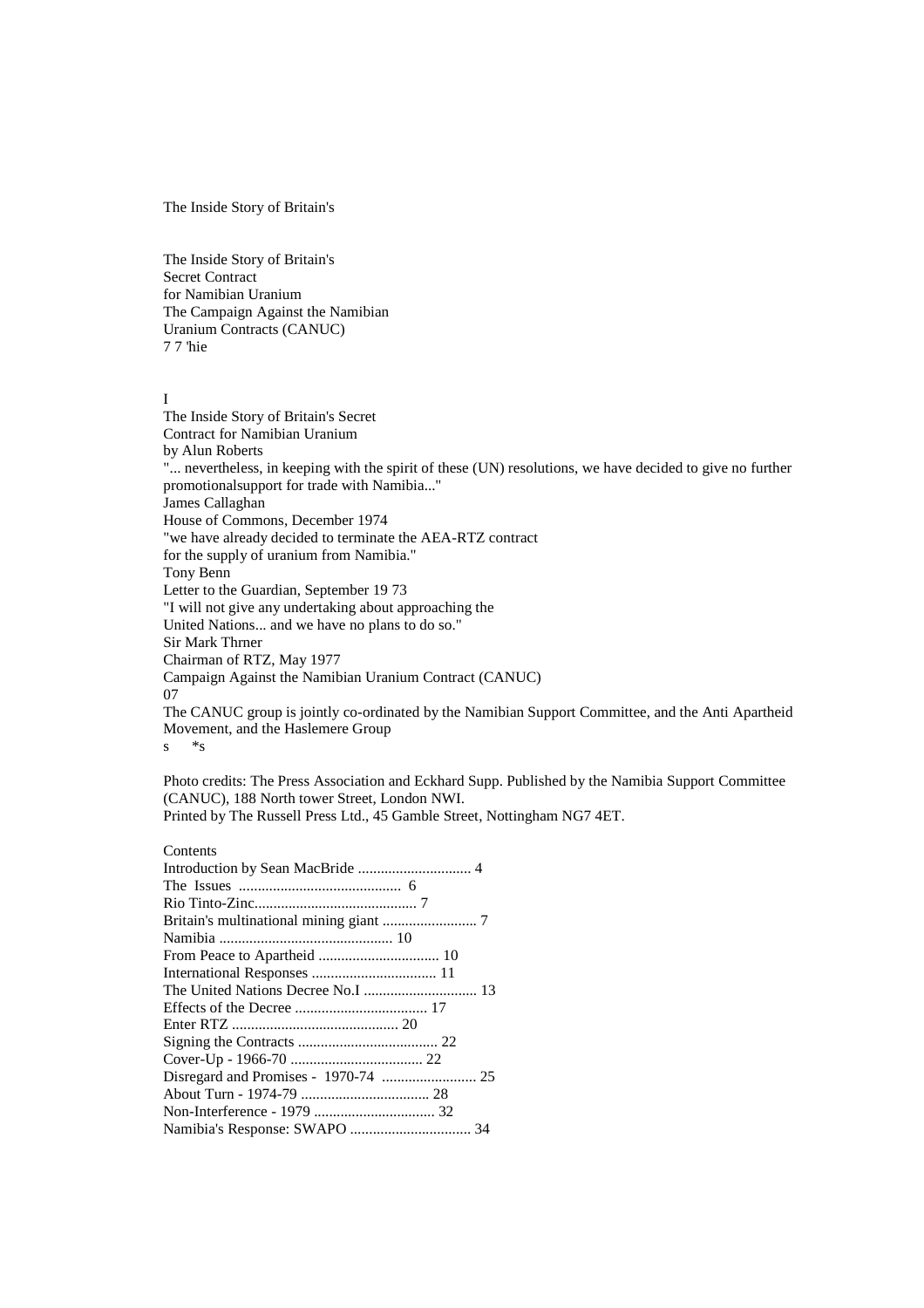| Energy Connection - South Africa  42 |
|--------------------------------------|
|                                      |
|                                      |
|                                      |
|                                      |
|                                      |
|                                      |
|                                      |
|                                      |
|                                      |
|                                      |
|                                      |

## Introduction

The Rossing File provides a penetrating account of collusion between a multinational corporation, Rio Tinto-Zinc, and western governments to exploit Namibia's uranium in defiance of international law. Despite a ruling of the International Court of Justice and repeated United Nations Security Council and General Assembly resolutions, the British based corporation RTZ has undertaken and expanded uranium mining operations in Namibia.

In 1966 the United Nations revoked the mandate of South Africa over Namibia and established the United Nations Council for Namibia as the sole legal administering authority for the territory. Since that time member states of the United Nations have had the obligation, according to the 1971 advisory opinion of the International Court to "recognise the illegality of South Africa's presence in Namibia and the invalidity of its acts on behalf of or concerning Namibia and to refrain from any acts and in particular any dealings with the government of South Africa implying recognition of, or the legality of, or lending support or assistance to, such presence and administration." Recognition of corporate franchises or permits to exploit or export Namibian minerals granted by South Africa is thus prohibited by the Court's opinion. Nevertheless the EEC governments continue to allow importation and processing in their countries of Namibian uranium mined under South African licence. Based on the recommendation of the United Nations Council for Namibia as the legal administering authority for Namibia, the United Nations General Assembly adopted Decree No.1 for the Protection of the Natural Resources of Namibia. It declares that no natural resources may be taken from the territory without the consent and permission of the Council for Namibia and that any resources wrongfully exported are subject to seizure and forfeiture by the Council for the benefit of the Namibian people.

Every aspect - not only the illegality - of RTZ's Rossing operations in Namibia should be subject to an international outcry. Workers are subjected twenty four hours a day to low level cancer-causing radiation. They are paid grossly discriminatory wages and suffer appalling working conditions and living standards. As long as the South African illegal occupation of Namibia continues and the British Government protects RTZ's wrongful exploitation

of Namibian uranium, the so called development of the territory will never benefit the Namibian people. It can be expected that upon genuine independence the people of Namibia will estimate the profits accrued by all those involved through the years of plunder and quite rightfully demand just reperations. Sean MacBride

(former United Nations Commissioner for Namibia) January 1980

### The Issues

The British Government is currently importing uranium from Namibia through contracts with the British based international mining company Rio Tinto Zinc. Namibia, however, continues to be illegally occupied by South Africa, which has imposed its policy of apartheid throughout the territory. The British Government's contracts, for 7,500 tons of Nainibian uranium are, therefore, a violation of international law and defy repeated calls by the United Nations for all member states to refrain from any dealings with South Africa's illegal administration of Namibia. It is only with South Africa's consent, however, that RTZ are able to operate their Rossing uranium mine.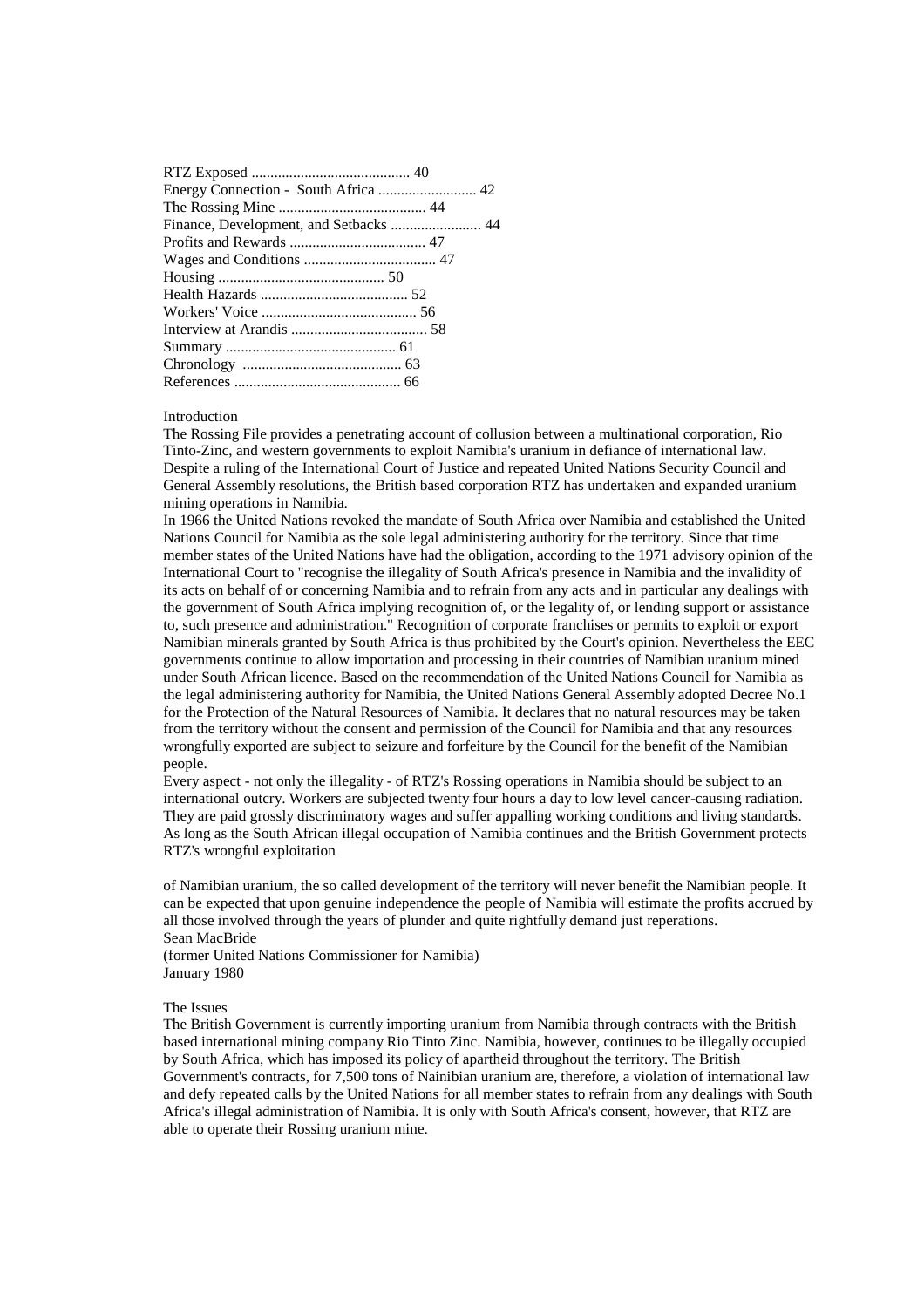In 1977, CANUC, the Campaign Against the Namibian Uranium Contracts, was formed to research and campaign against the continuation of the British Government's contracts. Our research reveals that on no less than three separate occasions - in 1968, 1970, and 1974 - the cabinet was deliberately deceived over the source of supply, the amount of uranium to be delivered, and the availability of alternative supplies. The pamphlet particularly highlights the roles played by Lord Carrington, Jim Callaghan and Tony Benn in the issue, and exposes the powerful influence of RTZ and their allies within the Civil Service. It is a direct result of the contracts with the British Government that provided RTZ with the basis for establishing the Rossing mine. With the help of information obtained under strict security measures the miserable working conditions, vicious application of South Africa's apartheid principles, and major health hazards from radioactivity at the mine, that are likely to damage Namibia's future for many generations, are all carefully documented.

The operation of RTZ's Rossing mine under South Africa's illegal occupation, the opinion of international law and - most immediate of all - the question of Britain's good faith in its involvement to negotiate a settlement in the Namibia dispute, all require that the contracts with RTZ's lWssing mine are terminated. The decision rests fully with the British Government and in particular with the Foreign Secretary, Lord Carrington, for many years a Director of RTZ and an apologist for these illegal contracts.

# Rio Tinto Zinc

# Britain's multinational giant

From an obscure mining company with investments in Spain, Rio TintoZinc has expanded over the last thirty years into one of the world's largest mining corporations, operating internationally with funds totalling £2,038 million and profits of no less than £284 million in 1978.1 RTZ exerts a powerful influence on British Government; in 1975, the Daily Telegraph claimed that 'as well as supplying uranium, copper and other metals, Rio TintoZinc is also in a position to furnish a coalition government should one be required'.2 The comment referred to the growing number of politicians recruited onto the companies board of directors, most of which had the ear of the Foreign Office and inner trade union circles. In addition to the appointment of the present Foreign Secretary Lord Carrington, in 1974, the company also recruited Lord Sidney Greene, former General Secretary of the National Union of Railwaymen, and past President of the Trade Union Congress. By May 1975 Lord Shackleton, a former Labour Foreign Office Minister, had become the company's deputy chairman; while efforts continued to find a replacement for Lord Byers, the senior Liberal peer, who also occupied a seat on the board.3

This policy of enlisting senior Foreign Office or Trade Union figures is a hallmark of RTZ's policy of acquiring influence. When Lord Carrington resigned from the board "a few days after his Cabinet appointment" Sir Mark Turner, RTZ's Chairman, was asked who might be able to offer similar experience and expertise in the company's operations in Southern Africa.4 He replied confidently that while: "We do have a very strong team within the organisation which handles all our international problems. I believe that Lord Charteris. who was recently elected to our Board and who, in his capacity as Private Secretary to the Queen, has travelled extensively throughout the whole overseas areas in which we operate, can also be of great value to us in this field."' (See Box)

RTZ's growth as an international mining company was pioneered by its former chairman and chief executive, the late Sir Val Duncan. Under his guidance the influence of the company grew to such an extent that Sir Val

was personally chosen to prepare a report on Britain's Diplomatic Service. The conclusions of the Duncan Report were eventually accepted - but only after much criticism. It came as no surprise in some quarters that one of Sir Val's recommendations was that British diplomatic missions should be concentrated in areas where British business already had interests.6

In the course of its development, RTZ have established close links with the Atomic Energy Authority (AEA). On one occasion Sir Val recalled the day when in search for future contracts he left the offices of the AEA with a brief to "find uranium and save civilisation."7 Relations between RTZ and what is now the UKAEA have since developed to such a degree that Mr Alex Lyon, a former Minister of State at the Home Office, has claimed that the Government has a "gentleman's agreement" with RTZ giving it an effective monopoly of all uranium supplies to Britain.8 The claim is supported by a report that when the Rossing contracts were made, tenders were only put out to RTZ's mining subsidiaries - in spite of the fact that cheap uranium was readily available elsewhere.9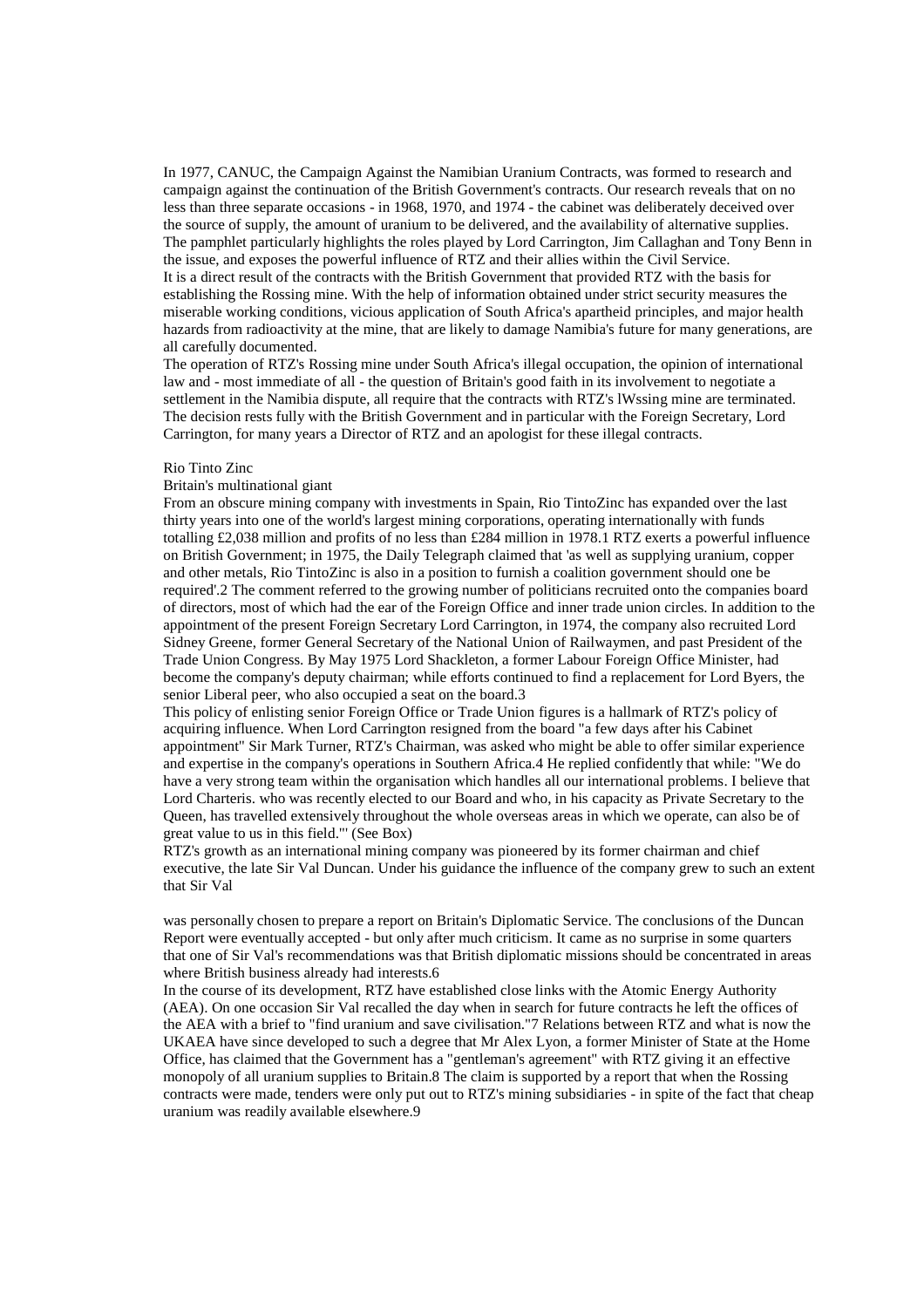Links with the UKAEA were strengthened further in 1968, when Mr Alistair Frame, a former director of UKAEA's reactor research group,joined RTZ's board. Mr Frame is now the company's chief executive and number two to Sir Mark Turner.

RTZ's attitude to politics was revealed by Sir Val Duncan in an interview with The Listener. The company, he said, "were very politically minded, but not party-politically minded. If one saw a government was going to do something related to one's business I hope one would know Ministers well enough to be able to say so."' It would seem that RTZ is taking a similar line with the EEC; a recent report refers to a detailed memorandum sent to the EEC Commission, suggesting that a "political risks" fund should be set up by the European Community.1 Its purpose would be to "compensate mining companies who lost part or all of their investments as a result of political action by developing countries with mineral potential."12 The fund, it was claimed, would provide "a satisfactory way of ensuring an adequate supply of raw materials from the rich deposits in the third world."'3 It came as no surprise to find that the proposal was backed by three other mining companies Selection Trust, Charter Consolidated and Consolidated Gold Fields - all of which, like RTZ, have major mining interests in Namibia.

Whatever comes of this attempt to gain influence within the EEC, RTZ remains a major supplier of raw materials, and as such its influence is im- 1 mense; just how close are the links between the company and the British government can be judged from the remarks of a civil servant in the Department of Trade and Industry, reported in the Sunday Times a few years ago: Asked about the government's attitude towards securing strategic mineral

supplies, he responded: "Oh, if any question of a shortage of anything crops up, you know, we just get on the telephone to RTZ, let them know, and leave the rest to them.",14

RTZI 6. ST. JAMES'S SOUARE LONDON, SWIY 4LD TELEPHONE: 01-930 23992thMy,17 , ,,H,, :o,- o 24th May, 1979

Dear Mr Roberts

Thank you for your letter of 18th May, asking me about Lord Carrington.

As I am only too well aware, Lord Carrington, on his appointment as Foreign Secretary, is unable to remain a director of this company; indeed, his resignation from our Board was announced a few days after his Cabinet appointment. As an old and valued friend of mine I very much hope that I shall have occasion to see Lord Carrington from time to time, but in his new capacity he is, of course, not available to advise us on any matters.

However, we do have a very strong team within the organisation which handles all our international political problems. I believe that Lord Charteris, who was recently elected to our Board and who, in his capacity as Private Secretary to the Queen, has travelled extensively throughout the whole overseas areas in which we operate, can also be of great value to us in this particular field.

Yours sincerely,

Mark Turner I --Ai-t

#### Namibia

#### From Peace to Apartheid

Namibia is about three times the size of Great Britain, covering over 318,000 square miles. It takes its name from the Namib desert which stretches along most of its western coastline. Arid and sparsely populated, the country is dominated by rugged mountains and barren wastelands, but beneath the Namib desert lies enormous mineral wealth, including zinc, lead, vanadium and large deposits of tin and copper. These resources also include the largest source of gem diamonds ever discovered, and vast deposits of uranium the amounts being estimated as representing one-sixth of all deposits in the noncommunist world."5 By the end of the 17th century African groups such as the Namas, Hereros, Ovambos and Damaras had established themselves in Namibia, and together they lived in peace for several hundred years. That peace was destroyed at the Conference of Berlin in 1884, when Namibia's present borders were defined and Germany was given possession of the territory. Bloody battles were fought with the African population, who fiercely resisted the theft of their land and livelihood by German colonists. The so-called 'Herero War', in which hundreds of thousands of people were killed by the German army, while many more fled into the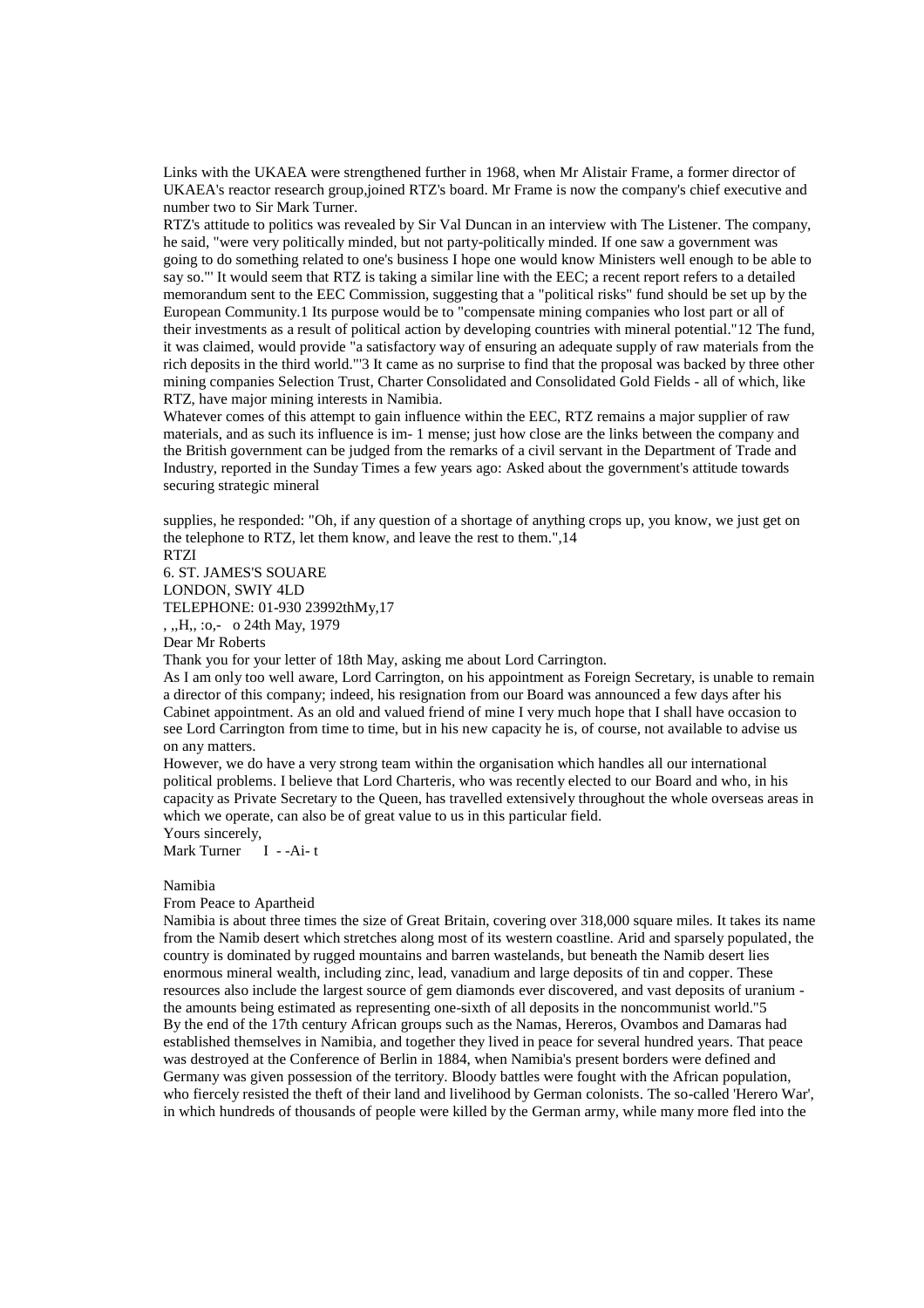Kalahari desert to die of thirst, is perhaps one of the most fully documented cases of genocide ever recorded.

South Africa's first links with Namibia came with the outbreak of the First World War in 1914, when they were instructed by the British Government to invade the territory and seize Namibia from German hands. After the war the League of Nations, established in 1919, became responsible for determining the future of the former German colonies, and on the 17th December 1920 granted South Africa with a Mandate of Trusteeship for Namibia. The Pretoria Government was charged with the task of bringing the surviving population to independence and was specifically forbidden to introduce a military presence on Namibian soil.

The Mandate itself contained two important clauses, both of which played a significant part in the later disputes over Namibia. According to Article 2,

South Africa had full power of administration and legislation over the territory; but Article 7 also made it clear that, "if any dispute whatever should arise between the Mandatory and another member of the League of Nations relating to the interpretation or the application of the provisions of the Mandate, such dispute; if it cannot be settled by negotiation, shall be submitted to the Permanent Court of International Justice."16 South Africa was therefore bound to abide by the decision of the International Court over any dispute concerning its administration of Namibia.

When the League of Nations was replaced by the United Nations Organisation in 1945, a Trusteeship Committee was formed to assist in bringing the Trust Territories, of which Namibia was one, to eventual independence. But three years later the Nationalist Party came to power in South Africa and immediately claimed that it had absolute rights over Namibia and its people, rejecting out of hand any attempt by the United Nations to interfere.

In response, the International Court of Justice, at the request of the General Assembly, duly ruled in 1950 that South Africa had a duty to bring Namibia to full independence, that the UN was the proper supervisory power for the territory, and that the Mandate was still in force. The Nationalist Government, however, disregarded the ruling, and began instead to impose their policies of apartheid on the Namibian people. In ternational Responses

When it became obvious that South Africa had no intention of bringing Namibia to independence and was bent on imposing apartheid on the territory despite persistent protest, the United Nations General Assembly terminated the League of Nations Mandate and took over direct responsibility for Namibia. On the 27th October 1966, the UN resolved that "South Africa has no other right to administer the territory".17 Further steps to bring Namibia fully under UN control soon followed: In June 1968, the Council for South-West Africa (the name given to Namibia by the South Africans) was replaced by the United Nations Council for Namibia, which now became the body with overall legal and administrative responsibility until such time as the territory achieved independence. Mr Sean MacBride the United Nations Commissioner for Namibia was to work through the Council to secure such independence as urgently as possible. These measures had the backing of the Security Council, who in a major resolution on the 12th August 1969, endorsed the termination of the Mandate and called upon South Africa to withdraw from Namibia immediately18 The apartheid regime's refusal led the Security Council, under the terms set out in the original mandate, to seek the opinion of the International Court of Justice. On 21st June 1971 the Court declared that South Africa's presence was "illegal", and that it should "withdraw its administration from Namibia and

thus put an end to its occupation of the territory."19 Although South Africa had agreed to abide by the Court's ruling it pointedly ignored it and continued to occupy and administer the territory. The International Court's decision affected not only South Africa but also all United Nations member governments in their future dealings with that country. According to the ruling, member governments were "under obligation to recognise the illegality of South Africa's presence in Namibia and the invalidity of its acts on behalf of or concerning Namibia.'2° In addition, they were specifically to "refrain from any acts and in particular, any dealings with the Government of South Africa implying recognition of, or the legality of, such presence and administration.,21 This was a caution which RTZ and its allies in the British government would have done well to observe - especially in view of the measures the UN were shortly to introduce. 12

The United Nations Decree No. 1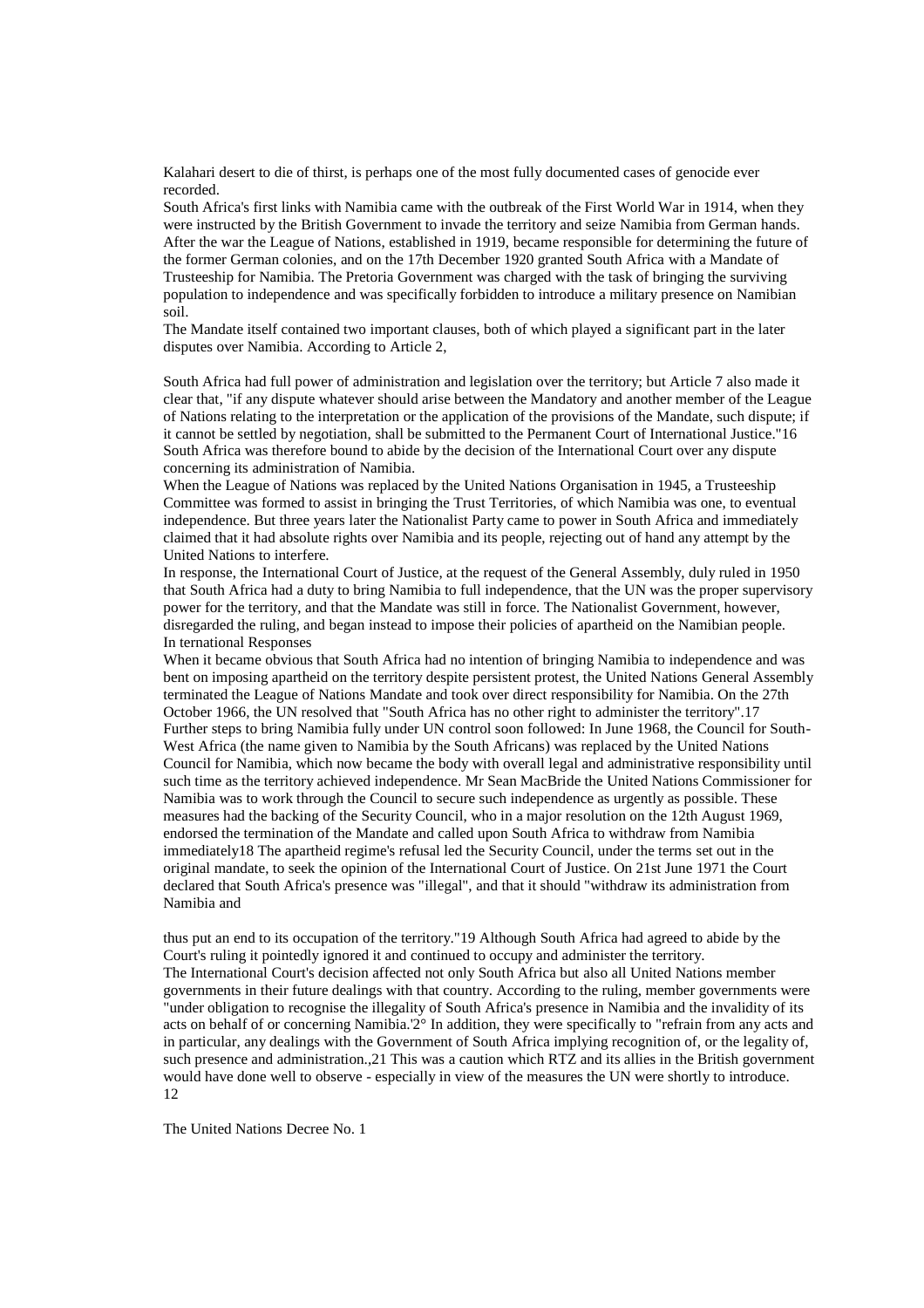Since the discovery of Namibia's extensive range of mineral deposits, all mining companies wishing to establish operations in the territory have received their licences from the South African Government in Pretoria. But when in 1969, the Security Council endorsed the General Assembly Resolution and terminated South Africa's Mandate, it became obvious that western mining companies were continuing to operate under an administration which had clearly become illegal. All revenues and taxes paid by the mining companies went to the Pretoria government and therefore directly contributed to the maintenance of apartheid in Namibia. In addition no legal criteria of any kind existed to protect the exportation of the territory's rich mineral resources through the operations of the mining giants. Appropriate measures to take such exploitation into account were long overdue, and on the 13th December 1974 the United Nations Decreee No.1 for the Protection of the Natural Resources of Namibia was established. As such the Decree had a clear message for RTZ and all other mining operations in the territory: not only were their ventures illegal, but they were also liable to claims for damages from a future internationally reorganised government of Namibia.

UNITED NATIONS

NAMIBIA GAZETTE No.1

-DECREE No. 1

FOR THE PROTECTION OF THE NATURAL RESOURCES OF NAMIBIA

Conscious of its responsibility to protect the natural resources of the people of Namibia and of ensuring that these natural resources are not exploited to the detriment of Namibia, its people or environmental assets, the United Nations Council for Namibia enacts the following decree:

# DECREE

The United Nations Council for Namibia,

Recognizing that, in terms of General Assembly resolution 2145 (XXI) of 27 October 1966 the Territory of Namibia (formerly South West Africa) is the direct responsibility of the United Nations,

Accepting that this responsibility includes the obligation to support the right of the people of Namibia to achieve self-government and independence in accordance with General Assembly resolution 1514 (XV) of 14 December 1960,

Reaffirming that the Government of the Republic of South Africa is in illegal possession of the Territory of Namibia,

Furthering the decision of the General Assembly in resolution 1803 (XVII) of 14 December 1962 which declared the right of peoples and nations to permanent sovereignty over their natural wealth and resources, Noting that the Government of the Republic of South Africa has usurped and interfered with these rights, Desirous of securing for the people of Namibia adequate protection of the natural wealth and resources of the Territory which is rightfully theirs,

Recalling the advisory opinion of the International Court of Justice of 21 June 1971,1

Actingin terms of the powers conferred on it by General Assembly resolution 2248 (S-V) of 19 May 1967 and all other relevant resolutions and decisions regarding Namibia,

Decrees that

1. No person or entity, whether a body corporate or unincorporated, may search for, prospect for, explore for, take, extract, mine, process, refine, use, sell, export, or distribute any natural resource, whether animal or mineral, situated or found to be situated within the territorial limits of Namibia without the consent and permission of the United Nations Council for Namibia or any person authorized to act on its behalf for the purpose of giving such permission or such consent;

2. Any permission, concession or licence for all or any of the purposes specified in paragraph 1 above whensoever granted by any person or entity, including any body purporting to act under the authority of the Government of the Republic of South Africa or the

"Administration of South West Africa" or their predecessors, is null, void and of no force or effect; 3. No animal resource, mineral, or other natural resource produced in or emanating from the Territory of Namibia may be taken from the said Territory by any means whatsoever to any place whatsoever outside the territorial limits of Namibia by any person or body, whether corporate or unincorporated, without the consent and permission of the United Nations Council for Namibia or of any person authroized to act on behalf of the said Council;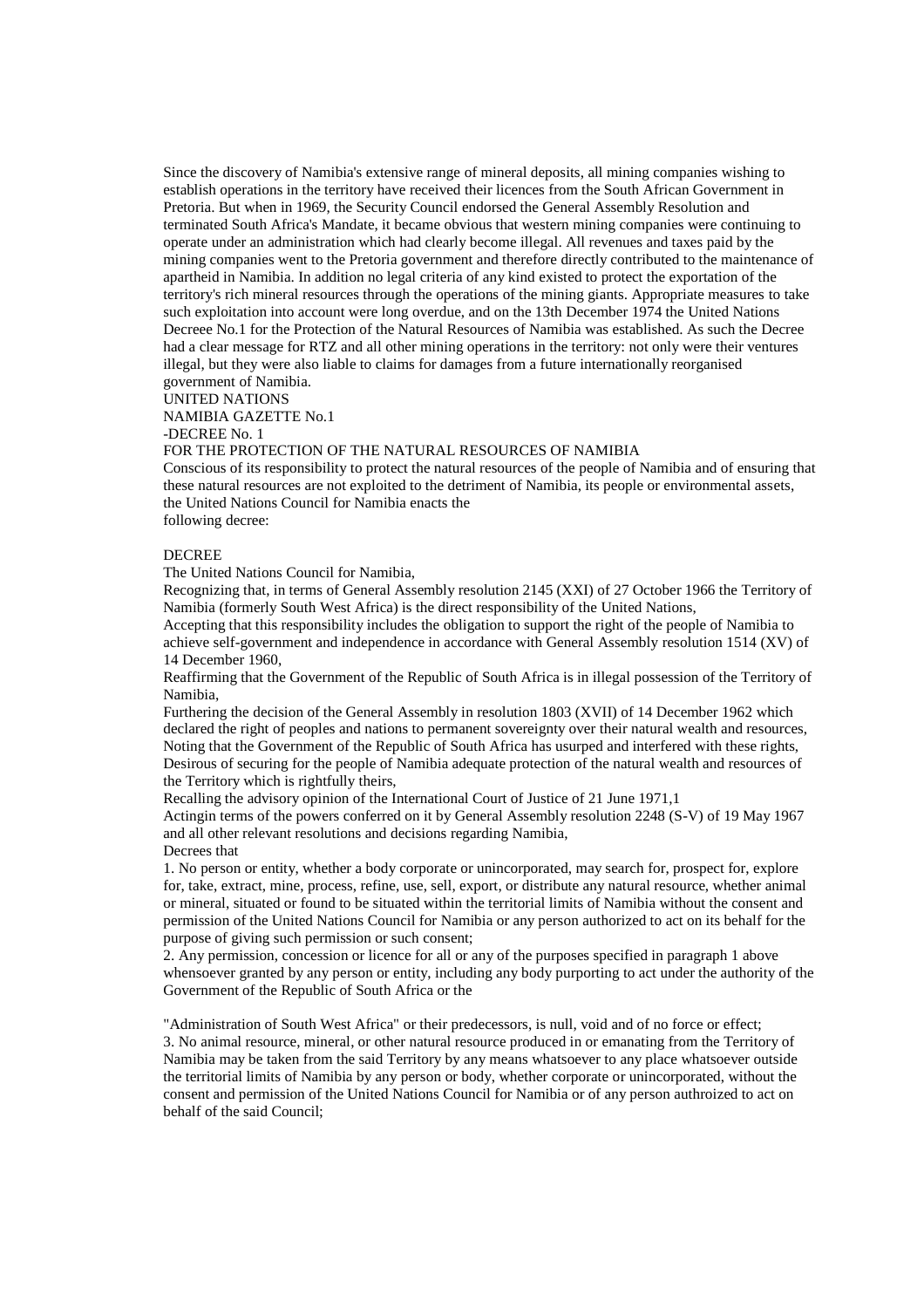4. Any animal, mineral or other natural resource produced in or emanating from the Territory of Namibia which shall be taken from the said Territory without the consent and written authority of the United Nations Council for Namibia or of any person authorized to act on behalf of the said Council may be seized and shall be forfeited to the benefit of the said Council and held in trust by them for the benefit of the people of Namibia;

5. Any vehicle, ship or container found to be carrying animal, mineral or other natural resources produced in or emanating from the Territory of Namibia shall also be subject to seizure and forfeiture by or on behalf of the United Nations Council for Namibia or of any person authorized to act on behalf of the said Council and shall be forfeited to the benefit of the said Council and held in trust by them for the benefit of the people of Namibia;

6. Any person, entity or corporation which contravenes the present decree in respect of Namibia may be held liable in damages by the future Government of an independent Namibia;

7. For the purposes of the preceding paragraphs 1, 2, 3,4 and 5 and in order to give effect to this decree, the United Nations Council for Namibia hereby authorizes the United Nations Commissioner for Namibia, in accordance with resolution 2248 (S-V), to take the necessary steps after consultations with the President. 1. Legal Consequences for States of the Continued Presence of South Africa

in Namibia (South West Africa) notwithstanding Security Council Resolution 276 (1970), Advisory Opinion, I.C.J. Reports 1971, p.16.

The foregoing is the text of the Decree adopted by the United Nations Council for Namibia at its 209th meeting on 27 September 1974 and approved by the General Assembly of the United Nations at its 29th Session on 13 December 1974.

The Decree, reproduced here in full, has three serious implications for the British government as a party to the Rossing contracts: first, although RTZ mines the uranium, the British government pays for and receives the endproduct. It is therefore as culpable under the terms of the Decree as RTZ itself.

Second, neither RTZ nor the Government can guarantee that the total 7,500 tons of uranium under contract will be delivered, since Part 5 of the Decree empowers any United Nations member nation, international or national body, or authorised representative to seize and impound "any vehicle, ship, or container" known to be carrying Namibian uranium, on behalf of the United Nations Council for Namibia.22

Third, as we have already seen, in receiving the uranium, the British Government have laid themselves open to future claims for damages from the eventual independent Government of Namibia.

During the 1975 Commonwealth Prime Ministers' Conference in Jamaica, Mr Sean MacBride, the United Nations Commissioner for Namibia, "warned foreign companies to stop taking natural resources out of South West Africa without authorisation.''23 Under the terms of the Decree "any rights, concessions, or licenses granted by South Africa were void.",24 The warning went out to American, British, Canadian and South African companies with interests in Namibia. A short time later, it was reported that the United Nations Council for Namibia had received "150,000 to finance possible court actions against organisations trading in raw materials from the disputed territory.'25 Taken in conjunction with the United Nations Decree, these two pronouncements clearly spelt out to foreign companies the consequences they faced in removing Namibia's mineral riches.

Part 5 of the Decree which allows for Namibian uranium to be seized in transit perhaps deserves special mention. The procedure for seizure had been carefully thought out by the former UN Commissioner for Namibia, Mr Sean MacBride, a former Irish Foreign Minister and Nobel Peace Prize winner, who had also worked as a barrister in the High Court and Supreme Court of Dublin. In his opinion, once it had been discovered which countries the uranium passed through on its route to Britain, it would be possible to seek an order to secure the cargo through the courts of the countries concerned, without necessarily obtaining an endorsement from their government. The order would be sought on the grounds that South Africa was not empowereV to licence the export of uranium from Namibia and that the cargo was stolen property which belonged rightfully to the UN Council for Namibia.

The thinking behind this particular clause of the Decree had already been firmly endorsed by the Security Council, which, on 20th October 1971 pronounced on the consequences for those involved in mining operations in

Namibia after the termination of South Africa's Mandate. Reaffirming the International Court's opinion that South Africa's presence was illegal, the Security Council had ruled: "franchises, rights, titles or contracts relating to Namibia granted to individuals or companies by South Africa after the adoption of General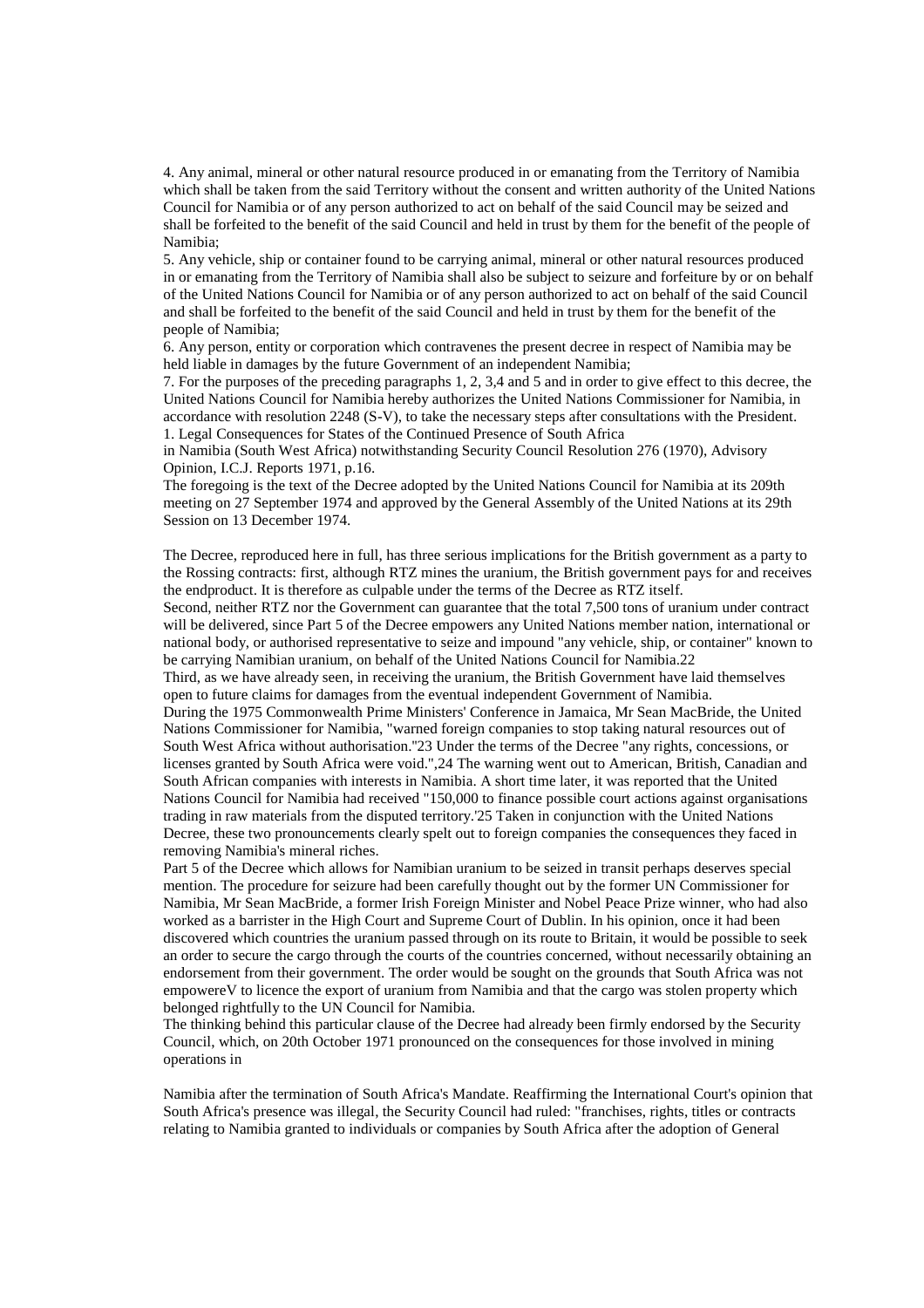Assembly Resolution 2145 are not subject to protection or espousal by their States against claims of a future lawful government of Namibia.'26

Under the terms of Article 25 of the United Nations Charter, member states are obliged to comply with Security Council decisions even if they vote against them. Therefore, the Security Council's decision of 1971 and the Decree of 1974 affect both RTZ and the British government. Should a future internationally recognised government of Namibia decide to halt uranium exports or nationalise RTZ, the company would not be entitled to any assistance or relief from the British government. If such measures were taken, the British government, which had persisted with the contracts in spite of rulings by the UN General Assembly, the Security Council and the International Court, would be powerless to prevent its uranium supplies being terminated.

Effects of the Decree

The Decree No.1 did not go unheeded. In the course of 1975 four American oil companies - Getty, Continental, Philips and Standard - abandoned the exploration leases which had been granted to them by the South African Government.2" American Metal Climax (AMAX), which owned 29.6 per cent of the Tsumeb Corporation, one of the largest mining operators in the country, also began "to take steps towards getting rid of its holdings in Namibia."28 This, it was reported, was a direct result of "the threat of action by the United Nations.",29

RTZ, however, reacted very differently: ignoring the Decree completely. Furthermore, although the Labour government had completed an extensive review of their Southern African policy in the same month as the Decree was established, they put no pressure of any kind on RTZ to reconsider its mining operations at Rossing.

The British government can hardly have remained unaware of the many international rulings on Namibia particularly the United Nations Decree No.1 ; yet successive administrations, Labour and Conservative, have failed to make any effort to terminate the uranium contracts.

This pitiful record is in marked contrast with the response of the American Government, who informed their companies long before the United Nations Decree was enacted that it would "officially discourage" investment in Namibia.30 In May 1970 it became US policy to withhold export-import

credit guarantees from companies intending to trade with Namibia; it was also made clear that American companies who continued to invest in the territory after the termination of South Africa's Mandate "would not receive assistance" from the government in paying compensation for any losses incurred through the nationalisation of their assets by a "future lawful government of Namibia.'

The Federal Government of West Germany took similar measures. All tax incentives normally available to West German companies wishing to invest in developing countries were withdrawn from Namibian ventures.32 Pressure from the Bonn government also succeeded in preventing the Frankfurt company of Urangesellschaft from further involvement in the Rossing project. Urangesellschaft had depended heavily on the government's financial support for its prospecting operations with RTZ during the early development of the Rossing mine, and although it still retains an option on future supplies, when the government discontinued its support in 1971, the company's direct involvement came to an end.

Throughout the years since the signing of the Rossing contracts, the British government's policy in Southern Africa has been hamstrung by their dealings with the illegal South African regime in Namibia. Nowhere is this more dramatically demonstrated than in the issue of Rhodesian sanctions.

Initially, it had been thought that sanctions would topple the Smith government in "weeks rather than months", but this early forecast proved hopelessly optimistic. When asked in 1978 why sanctions had failed to bring an early end to the Rhodesian issue, Sir Harold Wilson, the Prime Minister of the day, replied: "We know we were partly frustrated by the United States refusing to carry out the sanctions on Rhodesian chrome. That would have been a very severe blow for the Rhodesians" - referring to the decision by the United States Congress to allow chrome exports to Rhodesia to continue in defiance of the United Nations Sanctions Order.33 Wilson omited to mention, however, that it had been in Britain's power to put pressure on Congress to reverse this decision. Yet it failed to do so, for the simple reason that Congress was only too well aware of Britain's questionable dealings, "marked by duplicity and secrecy", with Namibia.34 Rather than risk the embarrassment of having the Rossing contracts exposed, the British government remained silent while Congress tore a gaping hole in their Rhodesian policy. Needless to say, this was an aspect of the matter that Sir Harold Wilson preferred to gloss over.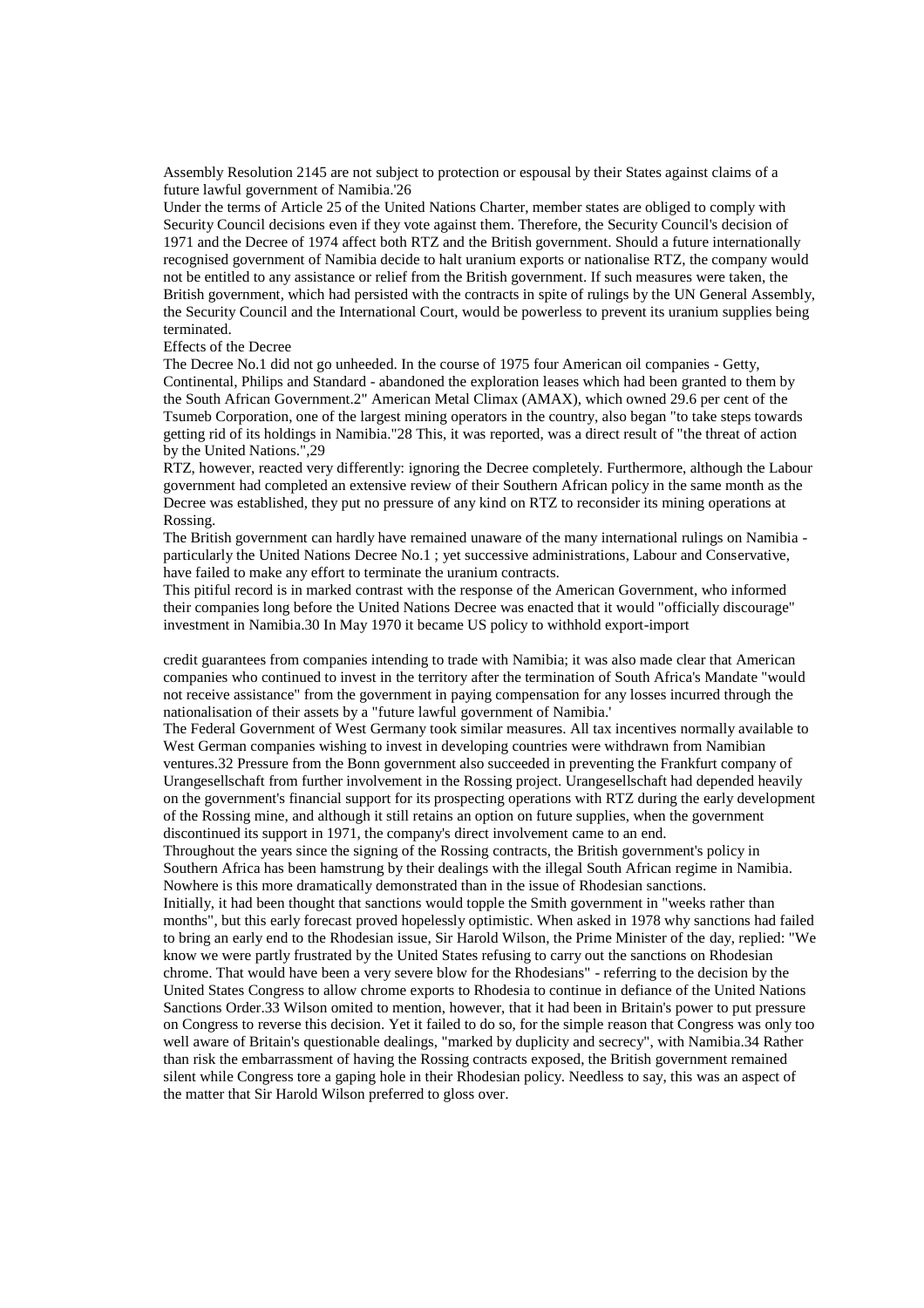While American and West German governments attempted to persuade , their companies to have no further dealings with the illegal South African regime in Namibia, Britain's position remained hopelessly compromised: as those in government must have been aware, it was hardly feasible to

instruct British firms to refrain from exploiting Namibia's natural resources while the British government itself, through its contracts with RTZ, remained the number one culprit. As a result, the list of British companies now operating in the territory is depressingly long: BP, Shell, Charter Consolidated, Babcock and Wilcox and British Leyland are just a few of the leading names. All paid, and continue to pay taxes and revenues to the Pretoria Government. All therefore directly support the apartheid regime and its illegal occupation and oppression of the people of Namibia.

# Enter RTZ

Most of Namibia's mineral prospecting began in the late 1950's, when mining engineers and analysts were beginning to tackle the problems involved with developing low-grade ore deposits. When the variety of the mineral deposits became apparent, AMAX, De Beers, Anglo American, Newmont Mining, Consolidated Gold Fields and other giants of the western mining world all gradually moved into the territory. It was during the mid-1960's that Rio Tinto-Zinc first began prospecting for uranium. In July 1966, barely three months before the UN General Assembly terminated South Africa's mandate, RTZ obtained the rights to the deposits at Rossing from the locally based company of G.P. Louw Ltd. It was not until 1969, however, that the economic potential of the mine became apparent; one year later the company of Rossing Uranium was formed.

South Africa's Atomic Energy Act of 1948, illegally enforced inside Namibia, prohibits the disclosure of any information concerning uranium; as a result it is difficult to ascertain the size and the grade of the uranium deposits at Rossing. However, in 1970 the 'Minerals Yearbook" a United States Department of the Interior publication, referred to an airgramme sent from the US Consulate in Johannesburg, which stated that the average grade of the ore was "0.3 per cent or 0.8 lbs a ton, while the size of the reserves is estimated at 100,000 tons of uranium oxide, mostly near the surface.'5

The technique of mining used at Rossing is that of the open-cast system, an operation in which RTZ are reputed to be world specialists. Construction began in 1973 but, encouraged by the reviving market for uranium, the company soon "doubled the proposed plant capacity to 5,000 tons of uranium oxide a year."36 The schedule for the development of the mine was as follows: (see overleaf)

Late 1960's Early 1970's 1973 1974 1975 Early 1976 Mid 1976 Late 1976 - Negotiations for long-term contracts

- Development of open-cast mine
- Construction of plant to commence
- Beginning of pre-production work
- Construction of metallurgical processing plant and
- further mining development
- First supplies of ore from extraction plant to processing

plant

- Early production of Uranium (U3 08)
- Full production target 31
- Estimated production figures were as follows:

Early Production - 60,000 tons of ore per day FullProduction - 120,000 tons of ore per day, yielding 5,000 tons of uranium oxide (U308) per year.38

Signing the Contracts

Cover-up, 1966-70

Discussions about supplies of uranium to Britain in the mid-to-late 70's first took place in the Cabinet of the Labour government between 1965 and 1968. Negotiations about the amount and delivery period involved were conducted by officials from the Ministry of Technology (MinTech), the United Kingdom Energy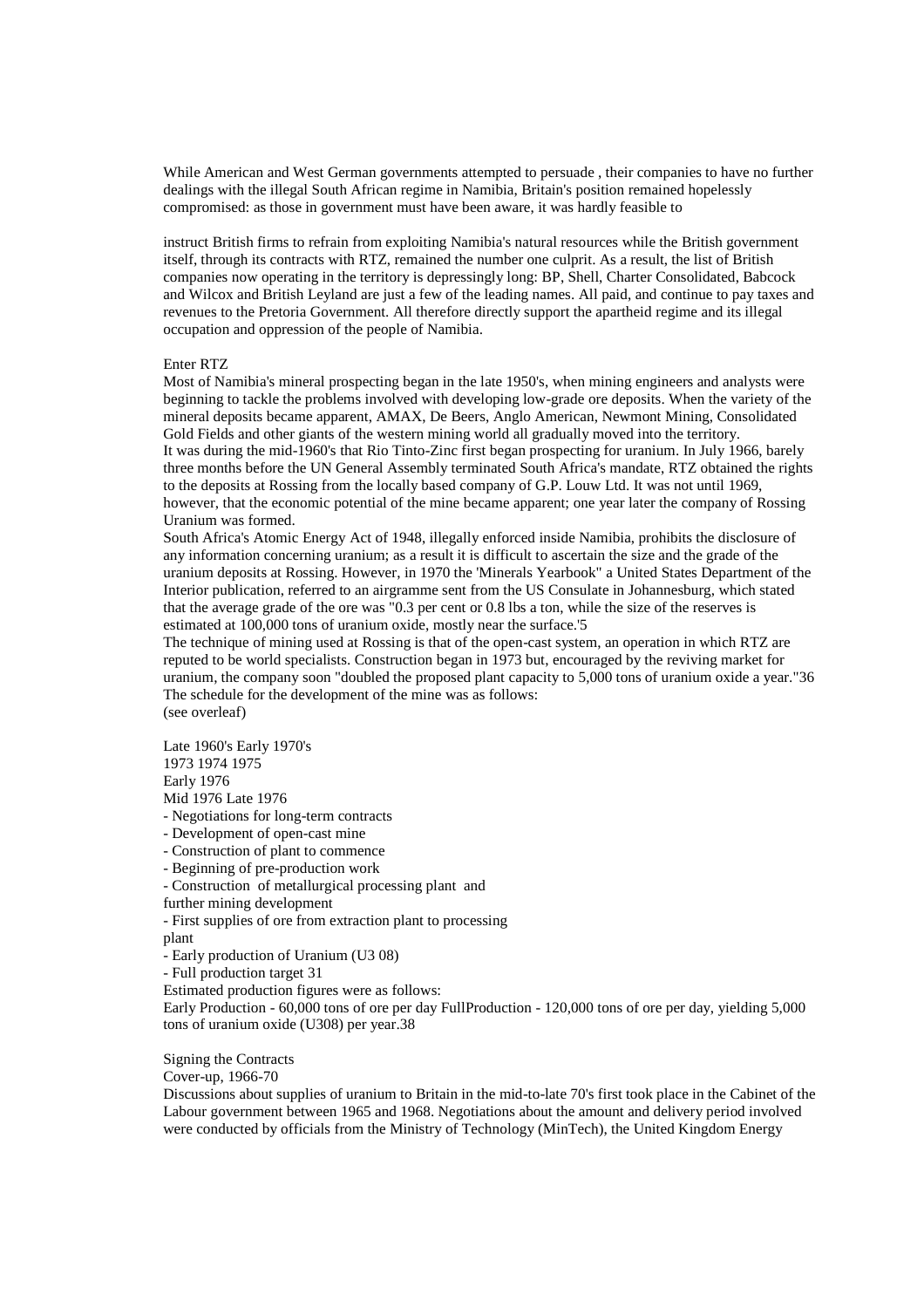Authority (UKAEA) - a MinTech agency - and representatives of RTZ. These discussions were thought by the Labour government to concern supplies from Rio Algom's Elliot Lake mine in Canada. A report of 1974 confirmed the Cabinet's understanding, indicating a 7' year agreement with RTZ's 51 per cent owned Canadian subsidiary, under which supplies of over 10,260 tons of uranium would be delivered between 1966 and 1982.39 As a result of Rio Algom's potential a contractual understanding for further supplies already existed with the UKAEA and its purchasing agency British Nuclear fuels before any further contract was agreed.40 In the discussions leading up to the signing of the March 1968 contract, as individual ministers and civil servants have since confirmed, the Cabinet were therefore given to understand that Rio Algom was once again to be the supplier.

In the small print of the brief submitted to the Cabinet by MinTech, however, was a caution: there was a remote possibility that Canada might not be able to supply the 6,000 tons contracted for; if that were the case, the contract would be switched to an RTZ supplier in South Africa. The brief made no mention of Namibia or South-West Africa, despite the fact that this was where RTZ were currently developing their Rossing mine.

According to research carried out by Barbara Rogers of the CANUC group, it was George Brown, then Foreign Secretary, who drew attention to the possibility that the contract might introduce another link with South Afric6 at a time when the government were trying to reduce official contacts with the apartheid regime. Although MinTech's brief claimed that the possibility of supplies coming from South Africa was exceedingly remote, Brown1 insisted that the contract should only go ahead on the strict understanding that if there were any chance whatever of South Africa becoming involved, the Cabinet should be informed immediately.

What the Cabinet were not told was that in March 1968 a group of MinTech officials, with representatives from the UKAEA and RTZ had already agreed that the uranium for the contract in question should come from Rossing.

RTZ's new mine at Rossing was an enormous venture; but several technical and financial hurdles stood in its way. The orebody was low-grade, and would not normally have been considered suitable for commercial mining; in order for the mine to be financially viable, the ore had to be extracted efficiently on a large scale - and this called for new and unproven technology. RTZ's solution was to use the extraction process developed at the company's Palabora copper mine in a joint venture with South Africa's Nuclear Fuels Corporation (NUFCOR) - but this in turn called for vast capital investment. In order to secure the huge sums needed to finance the specialised technology, RTZ therefore had to convince potential investors of the future demand for Rossing uranium - and this meant a substantial long-term contract. RTZ's discussions with the British government promised to produce precisely that, but soon after, a second

contract was agreed, this time for a further 1,500 tons. Originally the total amount to be supplied had been 6,000 tons. It was this second advance contract that secured the necessary loan finance required, and signalled the go-ahead for Rossings's operations to begin.

Sometime in late 1969, however, the Foreign and Commonwealth Office were notified by MinTech that the source of supply for the government's contracts was not to be Rio Algom, but Rossing in Namibia. MinTech's notification ommitted to mention that the Cabinet had asked to be informed

- nor had anyone in MinTech bothered to set the process in motion. Amongst the mass of papers and reports passing through the busy Foreign Office, the MinTech's note could easily have been filed and forgotten - particularly as the office was at that time fully occupied in dealing with the many heated debates on Southern Africa at the United Nations. In January 1970, however, a new arrival on the Southern Africa desk noticed that MinTech's letter concerned uranium supplies, checked through the contents of the files, and realised that a clear Cabinet instruction was being deliberately ignored. After the appropriate Foreign Office Ministers had been alerted, the matter was put on the agenda for Cabinet discussion. The Ministers present to discuss the issue at the Cabinet's Overseas Policy and Business Committee included the Prime Minister, Harold Wilson, the Secretary of State for Foreign Affairs, Michael Stewart, the Minister of Technology, Tony Benn (who also provided the brief on which the discussions were based), the Attorney General, Sir Elwyn Jones QC, and representatives from the Board of Trade, the Treasury, the Ministry for Overseas Development and the Ministry of Defence.

While the discussions concluded that Rossing was the only possible source of supply, a certain amount of confusion arose with regard to the second of the two contracts - which was not mentioned at all during the meeting. As we have seen, without the second contract, RTZ would have found it impossible to raise the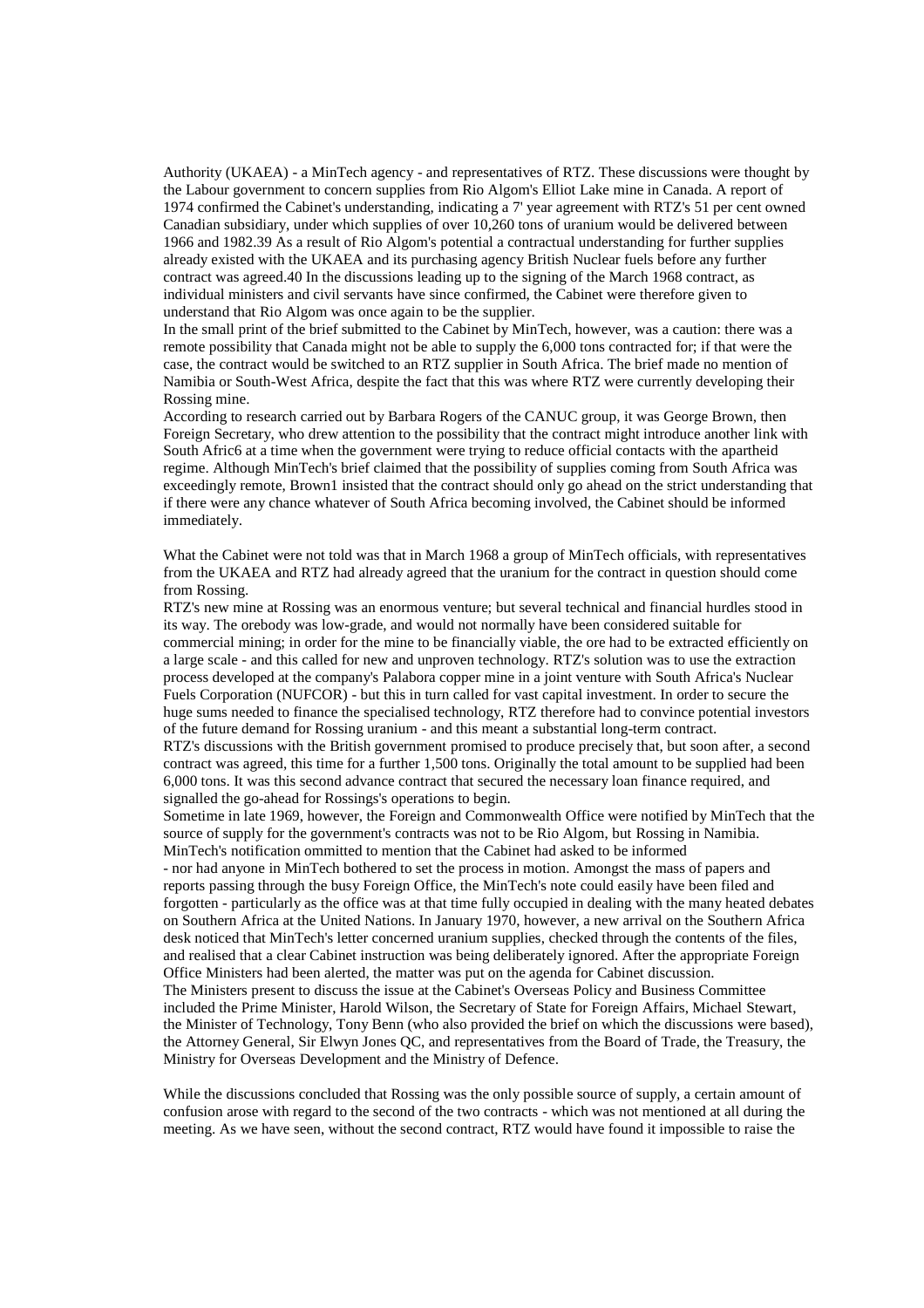necessary finance to pay for Rossing's costly technology and neither of the contracts could have gone ahead. At the meeting, however, the Cabinet were somehow given the impression that only one contract existed, and that this had already been signed and could not now be revoked. In fact, the all-important second contract, without which Rossing would have remained at the drawing-board stage, was still under negotiation at the time of the Cabinet discussions and was not signed until after the meeting had taken place.

It was not until some years later that the first accounts began to emerge of how Britain had agreed to receive uranium from a territory illegally occupied by South African armed forces. Significantly, the first statement to be made came from Tony Benn, who as Minister of Technology had been responsible for the signing of the contracts. In a letter to the Guardian of the 13th September 1973 he suggested that RTZ and the UKAEA had been guilty of manipulating government officials and accused the AEA and RTZ of failing to be "altogether candid" with him: "That particular case... points to the need for even greater vigilance than has been shown in the past. As the minister responsible at the time, I certainly learned that lesson."'a (see page 26)

It is Tony Benn's view that in January 1970, MinTech officials authorised the UKAEA to approve a change in the Rossing contract switching supplies from Canada to Rossing. This they did, so Benn claims without consulting the Minister. RTZ, however, have given a completely different version of events: according to them, "the material to fulfil the contract in question... was clearly stated in 1968 to come from the Rossing mine," and although a stand by arrangement was made with Rio Algom, "once the Rossing mine was declared viable early in 1970, the back-up arrangement fell away.''42 (see page 26)

RTZ's statement is supported by a letter from the UKAEA which states that both the Ministry of Technology and the Cabinet were informed that supplies would come from Rossing. After describing how the contracts with Rio Algom and Rossing were agreed, the letter goes on to claim: that Rossing was to be the actual place of supply, that MinTech were so informed, in 1968, and the whole contract came up for approval by MinTech/Cabinet in the same year.43 (See page 27)

Thus, RTZ and UKAEA claim that the Cabinet and MinTech were informed about the change in the contracts; MinTech (in the person of Tony Benn) and the Cabinet insist that they were not. Both accounts cannot be correct; but whatever the exact circumstances that led to the contracts, they unleashed "a bitter row between the civil servants involved and members of the Cabinet."44 Barbara Castle, a member of that Labour Government, not only accused MinTech of flouting Cabinet instructions but also insisted on a "secret inquiry as to the process by which officials at the Ministry of Technology" involved in 'the negotiations had "authorised the contract.45 The outcome of that inquiry remains secret, as did the whole deal until after the 1970 election.46 The fact that Prime Minister Wilson insisted on keeping the issue under wraps while Labour went to the polls gives some indication of how sensitive the matter was thought to be. Disregard and Promises 1970- 74

The incoming Conservative government's attitude to the Rossing contracts was best indicated by a statement from its Foreign Secretary, Sir Alec Douglas Home. After a visit to Namibia in 1968, two years after South Africa's Mandate had been terminated, Sir Alec declared that in his opinion South Africa was still "the natural administrator of South West Africa. . . It is difficult to see how it could be otherwise.'47 The statement betrayed a blithe disregard for the United Nations Council for Namibia, which had been appointed by the General Assembly in 1967 as "the only legal authority to administer the territory... until independence."'48

Sir Alec's attitude to the Rossing contracts was simply a logical extension of his attitude to Namibia, and it is hardly surprising to find that the matter was apparently never even discussed throughout the Conservative government's entire term of office.

During this same period the Labour Party in opposition considered the whole issue at length. As a result, in 1973 the Labour Programme for the next government pledged the party to terminating "the Atomic Energy contract with Rio Tinto-Zinc for uranium in Namibia.'49 The pledge was fully endorsed by the Party Conference, but was not included in the Party's 1974 election manifesto.

- $I-$ '  $C>0$ ,
- 0
- $\sim$  .~  $\Omega$
-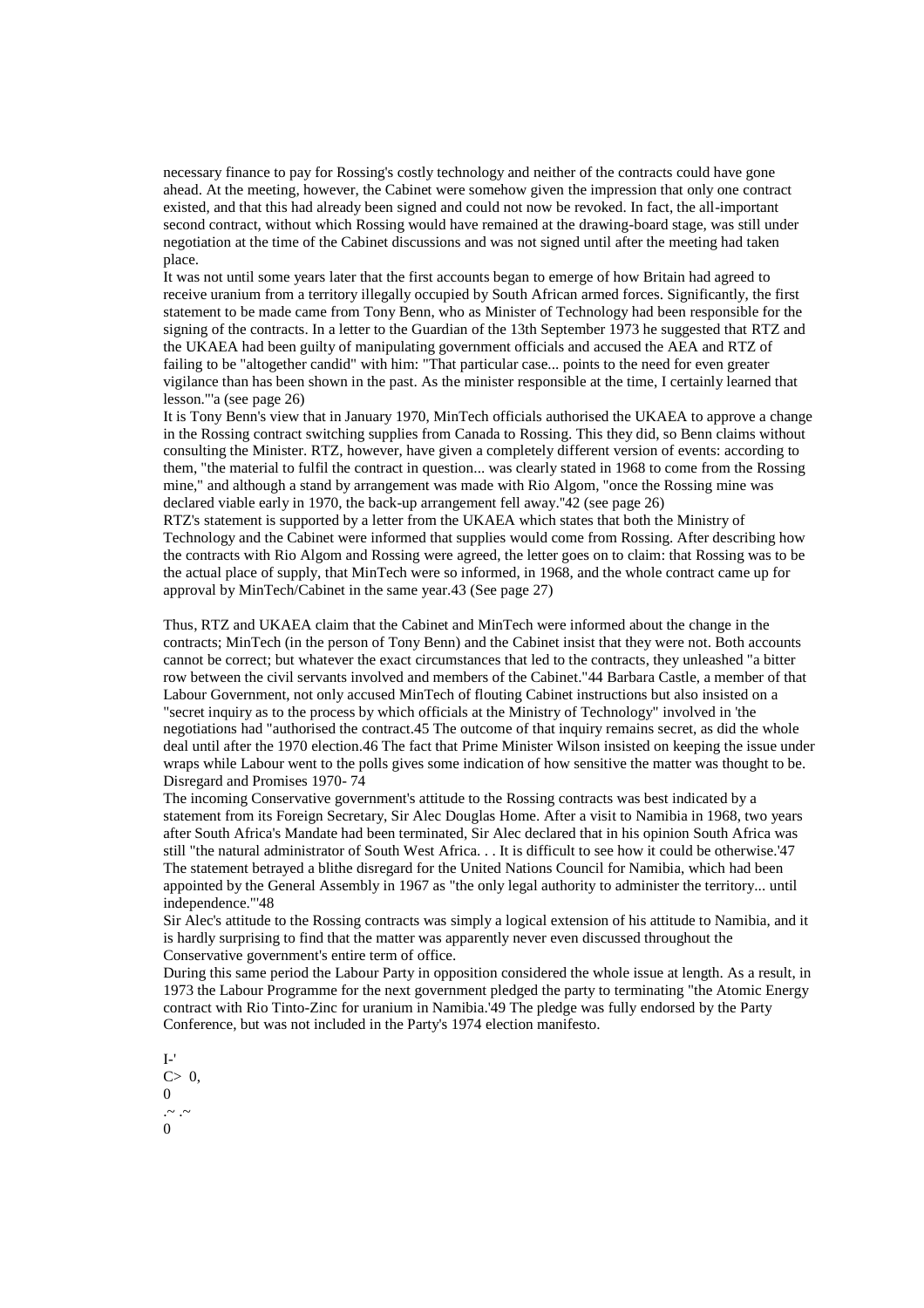0 5 0 5  $\Omega$  $\Omega$ on 0  $\Omega$ co0 ea r,2 8  $04>$ 00 . 0 Cd4> 0 ~~  $\dot{y}$  > 00 ge\* tz ti 0 q> o 04 ej 0 o r0  $4. > 0$  $0 \sim 0$  '-. 4 -J øý . . -a" <i  $= 0$   $<$  $\sim$  ~ 00 00 0 0 0 '4- 0  $'0 \sqrt{0} 0$ -a  $\{9 \in 0, .., \sim 0\}$  $\langle u0 \rangle$  \0 o  $4 > C 0 - Q$ GØSo 4> kn~ t- m Q4 m z c.a 4 o  $. \sim$  44>, 27

### About turn 1974-79

Immediately after Labour's return to office in February 1974, Joan Lestor, Under-Secretary of State at the Foreign Office, was asked what steps the government were taking to end the Rossing contracts She replied ominously: "No decision has yet been taken. The whole question of our policy towards Namibia is currently under review."' When Labour returned from the second General Election of that year with an increased majority, the conclusions of that 'review' were put before the House of Commons on the 4th December 1974 by the Foreign Secretary, Mr James Callaghan. According to Callaghan, the government had studied the 1971 Advisory Opinion of the International Court and had concluded that "the Mandate can no longer be considered as being in force, that South Africa's occupation of Namibia is unlawful, and that it should withdraw.""1 Although the government could not "agree that the existing Resolutions of the Security Council are mandatory... nevertheless, in keeping with the spirit of these resolutions, we have decided to give no further promotional support for trade with Namibia... The government look to South Africa to heed the United Nations calls on her to withdraw from this international territory, and we shall lend our support in the international community to help bring this about.52

It is difficult to see quite how the Labour government hoped to lend their 'support' for the withdrawal of South Africa from Namibia, when it was clearly aware that all taxes and revenues paid by RTZ's Rossing Uranium, with whom they held a major contract, went directly to the South African government. Such close involvement with the Rossing project in fact ensured, and continues to ensure, exactly the opposite result.

In his statement to the House of Commons the Foreign Secretary did not refer directly to the Rossing contracts, but a circular released through Britain's charge d'affaires to the United Nations Secretary General on the same day made the government's position perfectly clear; although it regarded the apartheid regime's occupation of Namibia to be "unlawful", it had .decided to recognise South Africa as the "de facto administering authority', s3 The about turn brought the government to conclude that "... We do not accept an obligation to take active measures of pressure to limit or stop commercial or industrial relations of our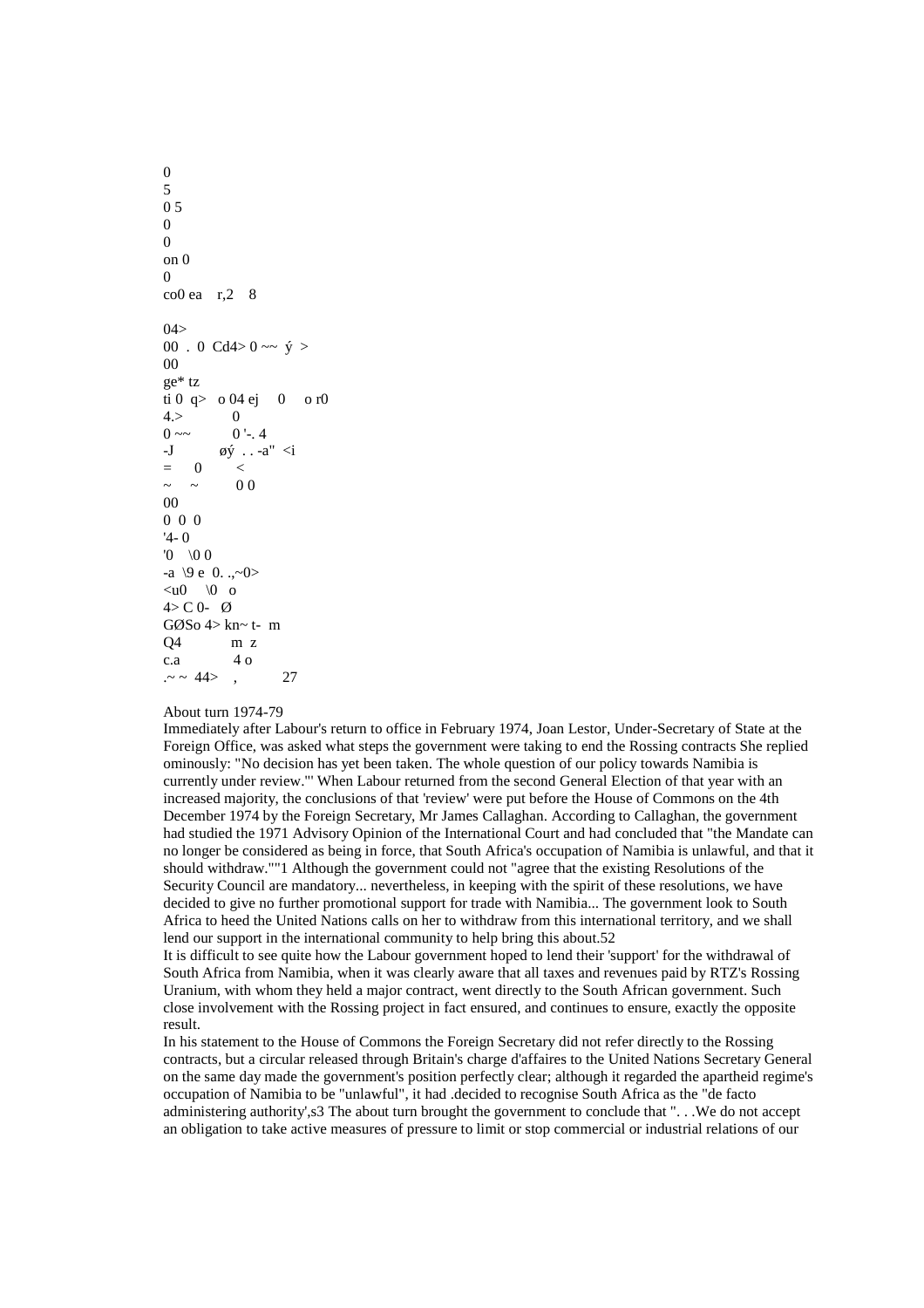nationals with the South African administration of Namibia"54 This meant not only that Labour would not now carry out its pledge to terminate the contract; it also showed unmistakably how the government's hypocrisy over the Rossing deals had spread to its policy fof Southern Africa as a whole. Several interesting points arise from Britain's statement to the UN the most obvious of which is that it directly contradicted the assurances given by Foreign Secretary Jim Callaghan in the Commons that "no further promotional support" would be given to trade with Namibia.5 The timing of the

pronouncement was also significant: just nine days later the United Nations formally established its Decree No.1, banning the removal of any Namibian mineral resources and authorising their seizure by the United Nations Council. It is tempting to believe that if the Decree had arrived nine days earlier Britain's course of action might have been different, but the facts prove otherwise: the Decree was enacted by the United Nations Council for Namibia on the 27th September 1974 - over two months before Callaghan's statement and in the two months leading up to its formal establishment it received wide publicity in the British press: the Observer in particular gave headline treatment to the 'Threat to British Firms' posed by the Decree.6 The British government can therefore hardly have been unaware of the terms of the Decree when they made their muddled policy statements in December of that year. Once again, their hands were tied by the Rossing contracts. In Britain the warning bell sounded by the UN Decree fell on deaf ears: no form of pressure to limit the dealings of British-based firms in Namibia was even attempted.

A comparison between Jim Callaghan's statement of 1974 and the one made by Lord Caradon, the government's Permanent Representative to the UN, in 1966 shows the extraordinary about-turn which had occurred in Britain's Namibian policy since the signing of the Rossing contracts. Speaking before the UN General Assembly, Lord Caradon had declared that Britain's policy was to "reject the application of South Africa's racial policies to a country that is an international responsibility.. ." Through its actions the apartheid government "has forfeited the right to administer the Mandate... Methods and means must be found to enable all the people of South-West Africa to proceed to free and true self-determination... In pursuing that aim we should act together not by words alone but by considered and deliberate action within our clear capacity." Britain, concluded Lord Caradon, was "prepared to play a full and active part."57 What, then, led the British government to sign the contracts and in so doing, to abandon all the good intentions of Lord Caradon's pronouncement? Part of the answer lies amongst the mysterious "high level inquiries", through which the government felt it was unable to do without the Rossing uranium.5" Exactly who undertook those inquiries, and what their terms of reference were, has never been clear. What does seem clear, however, is that given the political risks attached to exploiting the mineral riches of a country illegally occupied by South Africa, the government should have looked carefully at alternative sources of supply; but, according to Joan Lestor, Under-Secretary at the Foreign Office,.the civil servants involved were reluctant to do so.

These questions came very much to the fore when the government's motives for continuing with the contracts came under attack during October 1975 in the House of Lords. Lord Fenner Brockway, calling for the termina-

tion of the contract, claimed that "the fact of South Africa's power in Namibia does not justify our recognition of its possession of the minerals of that territory, or a contract under which we benefit from the exploitation of those minerals. What right has South Africa to plunder the natural resources of Namibia? What right has Britain to accept that plunder?" Morally, Lord Brockway maintained, the British government were acting "as the receivers of stolen goods." In addition the Attorney General, Sir Elwyn Jones, had ruled in 1970 that a force majeure clause in the contract safeguarded any policy decision which the government cared to make. As a result Lord Brockway concluded the contract "could therefore be cancelled."9

In reply for the government Lord Lovell-Davis drew on a number of arguments: there was, he claimed, a "world shortage" of uranium, and if the contract was cancelled there would be no prospect, under existing world supply conditions, of replacing the material from any of the other major sources.60 "Apart from small spot quantities", he concluded, "no uranium is available... during the period of the Rossing contract.61

Lord Lovell-Davis's statement leaned heavily on "official information" given out by civil servants; and in this case, as in so many others, the official view was hopelessly wrong.62 At approximately the same time as the signing of the Rossing contracts, a large part of Rio Algom's Elliot Lake mine was actually being run down because the demand for nuclear power was so low. This fall-off in demand was no temporary setback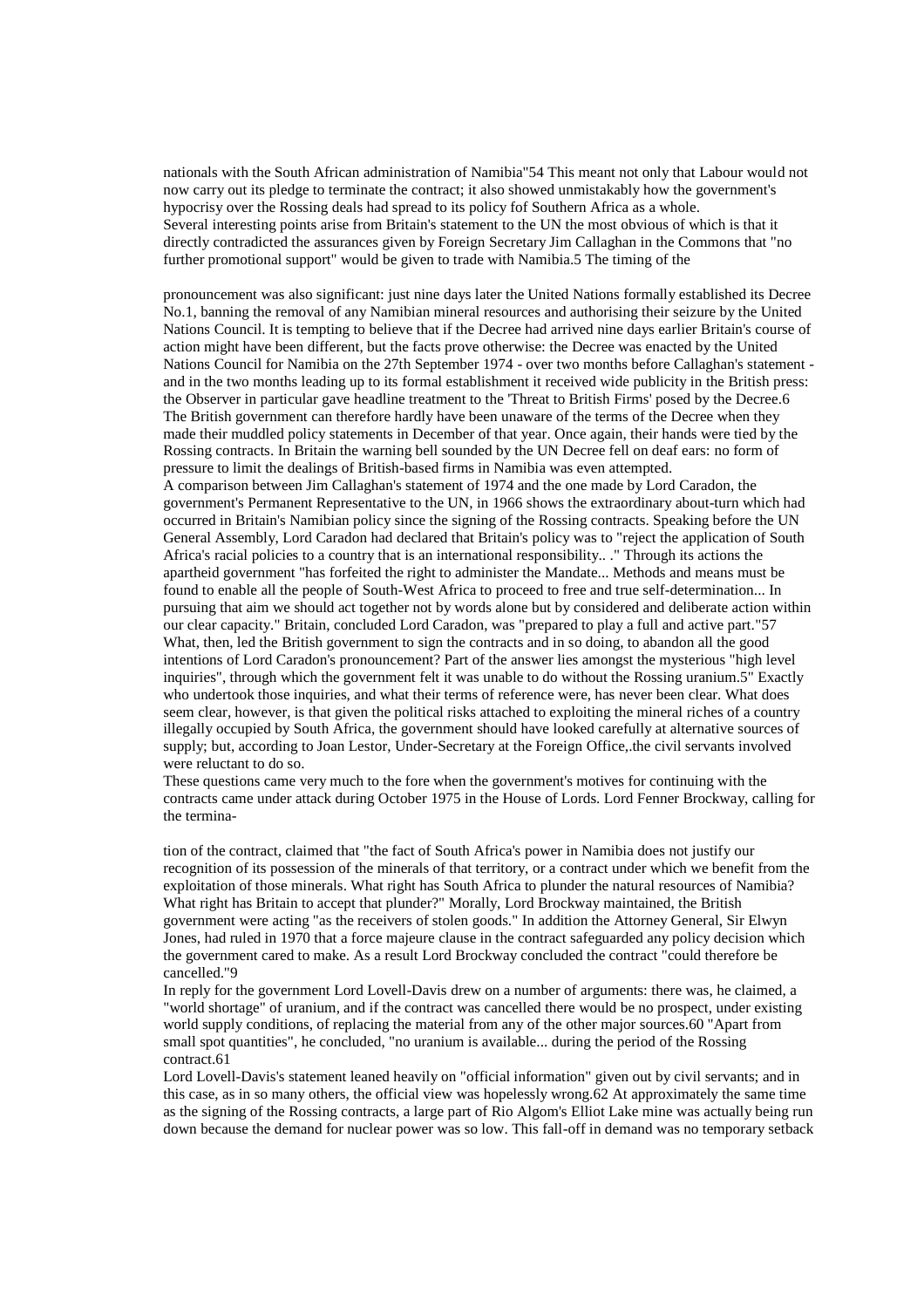- by the end of 1974,46 per cent of all nuclear projects in America had either been postponed or cancelled and America has more nuclear reactors than any other country in the world. 6 Rio Algom, it will be remembered, was still contracted to supply 10,260 tons of uranium to Britain between 1966 and 1982;it is difficult to see how this squared with Lord Lovell-Davis's claim that there was a shortage of uranium on the world market. And since both Rossing and Rio Algom are under the control of RTZ, it would have been quite feasible for the goverment to renegotiate the contracts, this time with Rio Algom as the source of supply. The fact that this was never so much as considered entirely supports Joan Lestor's claims that civil servants were reluctant to investigate alternatives to Rossing. At Rio Algom, spokesmen for the mine seemed to be going out of their way to convince the world of their ability to deliver: according to one such statement in 1974, the mine's reserves were at least equal to any other company in North America, and was producing 4,600 tons of uranium oxide a year, a rate which they confidently expected to maintain "well past thea turn of the century".64

It was for this reason that a short time later the British government agreed

to a further contract for 8,900 tons from Rio Algom, to be delivered at approximately 890 tons a year between 1982 and 1992.65 The potential of the Elliot Lake mine was further indicated when Ontario Hydro, Duke Power Company and Tennessee Valley Authority all took up contracts for supplies. Thanks to this up-turn in demand, a large portion of mining operations at Elliot Lake was able to be reactivated. As for Lord Lovell-Davis's claim that there was a world uranium shortage, the very opposite was true. In 1973 a report was published which revealed that owing to the lack of demand, all the major producing countries were holding large reserves of uranium in stockpiles; as a result prices were at an all-time low.66 In May 1974 the journal Nucleonics Week quoted a uranium dealer as saying: "I don't see any physical shortage in terms of consumption between now or 1978 or 1979.''67

The government's case for continuing with the contracts was, then, badly misinformed and ill-though out and nowhere was this more painfully apparent than in Lord Lovell-Davis's concluding remarks to the House of Lords: "The fact is", he said, "that any successor state in Namibia would, we think, start with a distinct advantage on the basis of arrangements such as those obtaining between Namibia and United Kingdom companies, already in position and capable of mutual agreement."'' Exactly how long was likely to pass before this "distinct advantage" was felt by the people of Namibia, and whether they would want to extend any arrangement between British companies and the illegal South African administration, were questions which Loi I Lovell-Davis did not pause to consider.

In February 1976 Labour's National Executive Committee opposed the Labour government's position, urging that the Rossing contracts should be cancelled or amended and that "immediate high level talks" should be arranged "to ensure alternative supplies". In the meantime the NEC argued, "support for the people of Namibia would best be demonstrated by Britain joining the UN Council for Namibia."'69 Such considerations received no further discussion, however, as four months later on 21st June 1976 the Minister of Technology, Tony Benn, made clear the government's intention to import Namibian uranium. Dates for supply had already been agreed between the customer, British Nuclear Fuels Ltd, and the supplier, RTZ. Questioned in the House of Commons by Frank Hooley MP on the schedule over which full delivery of the 7,500 tons under contract would be made, Mr Benn replied that first supplies would be completed in 1977 and would continue until 1982 as follows:

| 1977 1,125 | 1980 1,525 |
|------------|------------|
| 1978 1,125 | 1981 1,125 |
| 1979 1,475 | 1982 1,125 |

A final comment on the issue came significantly from Prime Minister Jim Callaghan, in July 1978. Asked in an interview with Associated Press whether the troubles in Southern Africa threatened supplies of raw materials, he replied: "Any prudent country ought to be looking for alternative sources of supply."70 In some quarters at least, the Prime Minister's words of wisdom were eventually acted upon: the Central Electricity Generating Board, (CEGB), Britain's main electricity utility and the ultimate benefactor of the Rossing uranium, had long been perturbed by RTZ's monopoly position and by its own heavy dependence on such a doubtful and political source of supply as the Rossing mine. While the Department of Energy and its Minister, Tony Benn, continued to defend the contracts, the CEGB, through its newly established body, the Civil Uranium Procurement Directorate, therefore set about finding new sources of uranium thus breaking the RTZ-Whitehall stranglehold. The CEGB's efforts to diversify have recently borne fruit, in the form of contracts, either agreed or near to being signed, with Australia and a number of Third World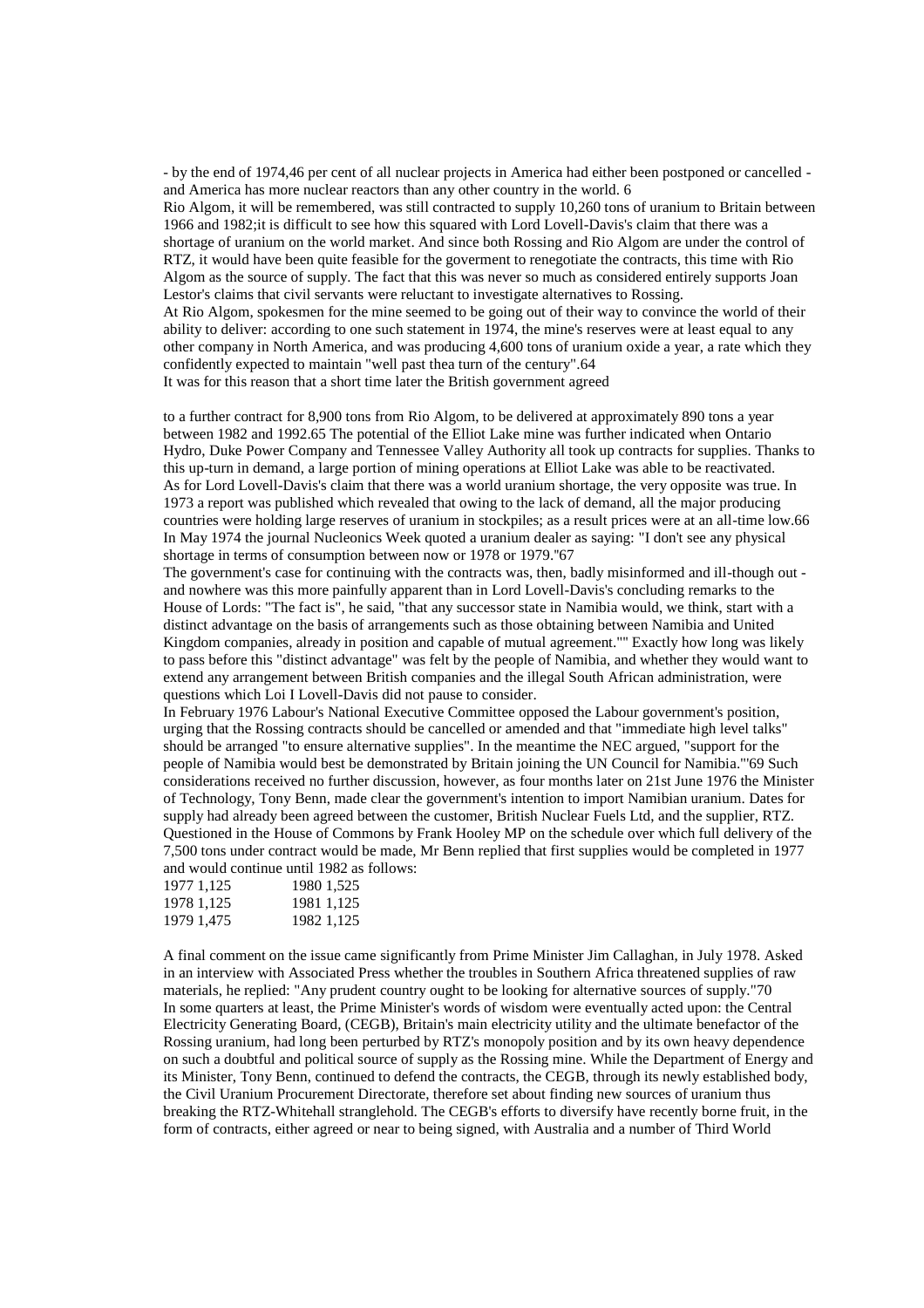countries, in particular Niger.71 Whatever one's opinions are on nuclear power their success illustrates only too clearly the emptiness of the arguments used over the years by apologists for the Rossing contracts. While delivery dates slipped, prices renegotiated, and successive governments risked all the political embarrassment attached to RTZ's dealings in Namibia, reliable alternatives were available. Now that they have been found, it remains only for the government to sever its surviving links with the Rossing mine, and terminate the contracts. Unfortunately, since the election of a Conservative government in May 1979, such a prospect now seems as remote as ever.

Non-interference 1979

Shortly after the election, the question of the government's policy towards the Rossing contracts was raised with the new Foreign Secretary, Lord Carrington. Speaking on his behalf, Foreign Office Private Secretary Stephen Wall replied: "The general policy of the British government on trade with South Africa and Namibia... is one of non-interference with normal commercial links... In the case of the contracts to which you refer.., the government does not consider that there is any international obligation for it to interfere.,"72 It is perhaps relevant to note that for the last four years of the Conservative Party's period in opposition Lord Carrington served as a non-executive director of RTZ. He continued to hold this position until his appointment as Foreign Secretary.

Looking back over the policies of successive British governments' to the Rossing contracts, the following points should be made:

The Labour government of 1966-70 was badly misinformed about the source of uranium supplies under its 1968 contract. If, as RTZ and the UKAEA claim, the Cabinet and MinTech were aware that Rossing was to be the source of supply, then serious investigation needs to be carried out even at this point in time, into the role played by civil servants and Ministers between 1966 and 1970. As in the case of Rhodesian oil sanctions, it seems clear that totally misleading information was allowed to pass uncorrected to the Cabinet.

The Conservative government of 1970-74, and the Labour government

of 1974-79 even more so, were uninformed about the availability of alternative sources of supply. Neither government looked into the one

obvious alternative, Rio Algom,

Since the statement made by Jim Callaghan to the Commons in 1974,

British policy on Namibia has been completely reversed from that stated in 1966. This reversal has been entirely dictated by the government's contract with RTZ for Namibian uranium, which compromises all British discussions concerning the independence of Namibia.

Britain's position is in direct breach of the terms of the UN Decree No.1.

Whether or not the government choose to recognise the UN Resolutions and the 1971 opinion of the International Court, the Decree No.1 clearly allows for Namibia uranium to be seized and impounded during transit on

behalf of the UN Council for Namibia.

Foremost among the arguments against the Rossing contracts are their dire consequences for Brtain's foreign policy, and indeed Britain's standing, in Southern Africa as a whole. Not only do the contracts render meaningless any pressure by Britain on South Africa to end its illegal occupation; but as Mr Sonny Ramphul, the Ambassador for Mauritius, pointed out in the UN Security Council debate on Namibia in 1976, they also give Britain a 'vested interest' not only in the Rossing mine itself but in the continuation of South Africa's illegal administration.73 It is difficult to see how the country can progress towards free and fair elections and eventual independence as long as supplies of uranium continue under South Africa's occupation.

This was the point made recently by the High Commissioner for Tanzania, Mr Amon Nsekala, when he denounced the men behind the Rossing contracts as delaying the liberation of Namibia and thus ensuring that when it came it would take longer and cost many more lives; the contracts, he claimed, only gave South Africa and several companies and their governments further reasons to resist or delay change:

"The whole saga is morally outrageous. There are many in Africa and elsewhere who would say that the men who made the Rossing 'contracts'

have blood on their hands."74

Namibia's Response : SWAPO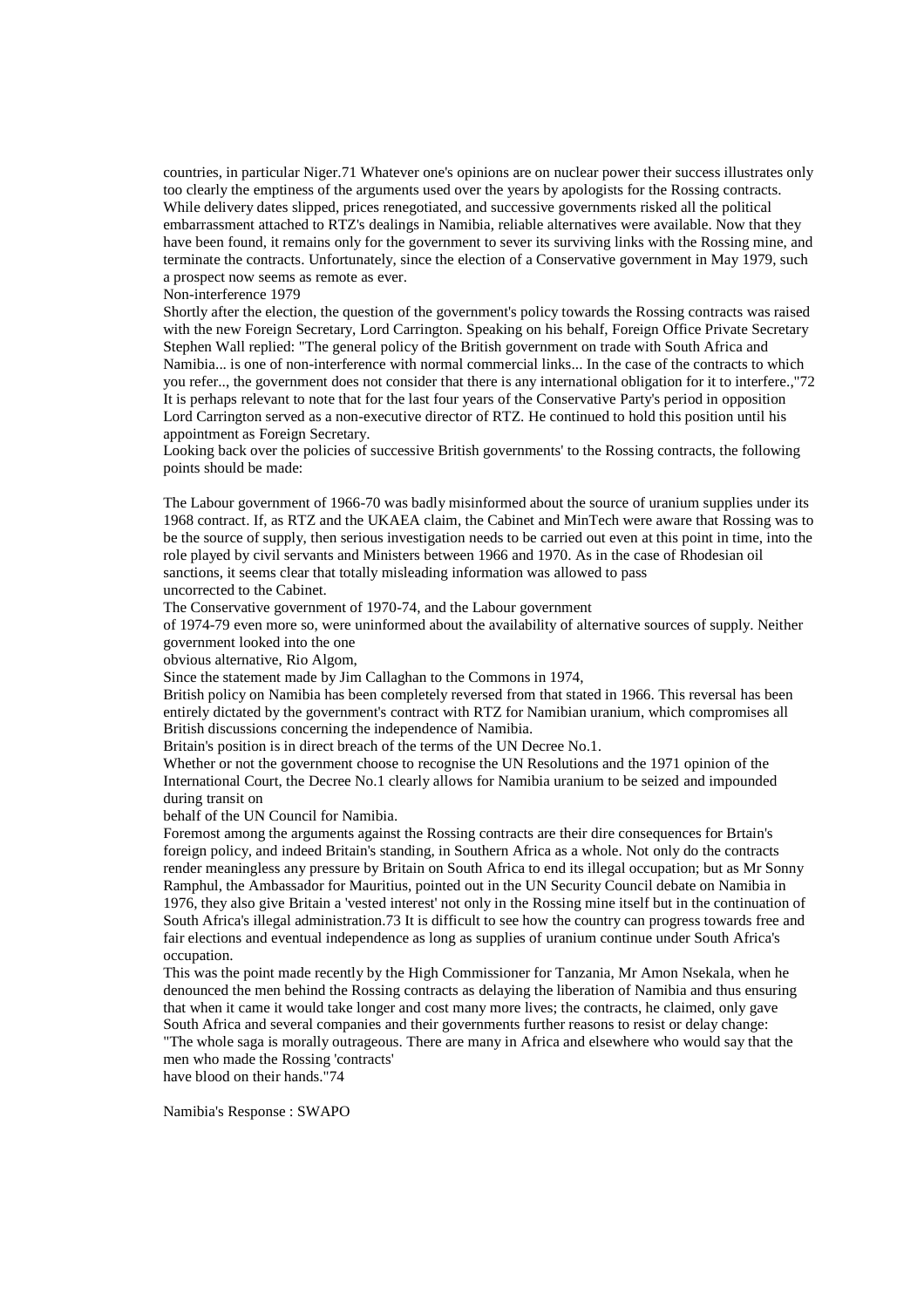In the South-African-sponsored elections in Namibia in 1978, the Democratic Tumbhalle Alliance (DTA) emerged as almost unchallenged victors. The elections however went unrecognised by the international community, who regarded the DTA simply as a front through which South Africa could extend its illegal control of Namibia.

It was hardly surprising that SWAPO, the South-West Africa Peoples Organisation which leads the struggle for independence in Namibia, refused to take part in the elections. Formed on the 19th April 1960, SWAPO's aim was to oppose South Africa's apartheid administration: and despite repeated attempts by South Africa to destroy the movement, it continued to grow. By the mid 60's the People's Liberation Army of Namibia (PLAN) had been formed in order to defend the Namibian people against South Africa's armed forces and to secure the total independence of Namibia. As a result of the Organisations mass support throughout the country, on the 13th December 1973 the UN General Assembly granted recognition to SWAPO as "the sole authentic representatives of the Namibian people", giving it full observer status at the General Assembly and rights of participation in all UN agencies.75

SWAPO's views on the Rossing contracts deserve special attention, particularly as it is SWAPO that are likely to form the government of a future independent Namibia. An early statment concerning RTZ's operations was made by Mr Peter Katjavivi, then Official Representative for the United Kingdom and Western Europe. Speaking on the eve of RTZ's Annual General Meeting in 1975, he stated: "The presence of foreign companies like Rio Tinto-Zinc in our country, their collaboration with the occupying South African regime. . . place them in the front line of the battle, on the side of our enemy. . . RTZ will have to pay the price for its years of piracy. .. SWAPO will judge such companies harshly when Namibia achieves in4ependence." In SWAPO's opinion foreign investment is "one of the major factors contributing to the continuing presence of South Africa's illegal occupying forces."76 It comes as no great surprise therefore to find thit RTZ's Rossing mine is the largest single investment in Nambia. "In this situation", claims SWAPO, "there can be no question of sitting on

the fence. Those who have relations with the South African regime in Namibia and actively contribute by trade revenues to the regime are helping to perpetuate the illegal exploitation of our people"77 In conclusion, the organisation once again called upon the British government to cancel the contract and disassociate itself from RTZ's operations in illegally occupied Nambia. "Britain must recognise that under the future legitimate government of Namibia, RTZ stands to forfeit all claim to its operations in our country."78

Misrepresented

Sadly, instead of listening to these statements from the "sole authentic representatives" of the Namibian people, the British government have insisted that they know best.77 This high-handed attitude was bizarrely illustrated in 1975. It was in January of that year that Foreign Secretary Jim Calaghan visited Southern Africa where he met with representatives of SWAPO, members of the Zambian government, and others. On his return Callaghan stated to colleagues in the Labour Cabinet that it was his firm impression from a meeting with SWAPO that the movements representatives there had indicated that what ever they said publicly they wanted to contracts to go ahead, their public statements Callaghan maintained should be ignored. The Foreign Secretary's claim was later traced back to a meeting between himself and two SWAPO representatives which took place in Lusaka. But sources who have seen the official Foreign Office record of the meeting say that Callaghan's later account of the SWAPO position was completely unfounded: nowhere in the record was they any suggestion from SWAPO that the contracts should be continued.

For some reason, however, Callaghan's mysterious claim seems to have stuck: in September 1974 it was repeated by Mr Alex Eadie, a senior civil servant at the Department of Energy (which had replaced MinTech as the cdepartment dealing with the contracts) In a letter to Mr Frank Hooley MP it was once again asserted that SWAPO approved of Labour's decision to keep the contracts.79

A short time later the Minster of State at the Foreign Office, David Ennals, explained in a letter to Mr Alex Kitson, the Executive Officer of the Transport and General Workers' union, that: "We are giving substantially increased political and practical help to SWAPO... this places the Labour government firmly on the side of those seeking liberation in Namibia.. . If Namibia achieves independence in the near future (which of course is what we must all continue to work for) then the economic value of the AEA-RTZ contract will be of enormous importance to the new nation. Given the possibility of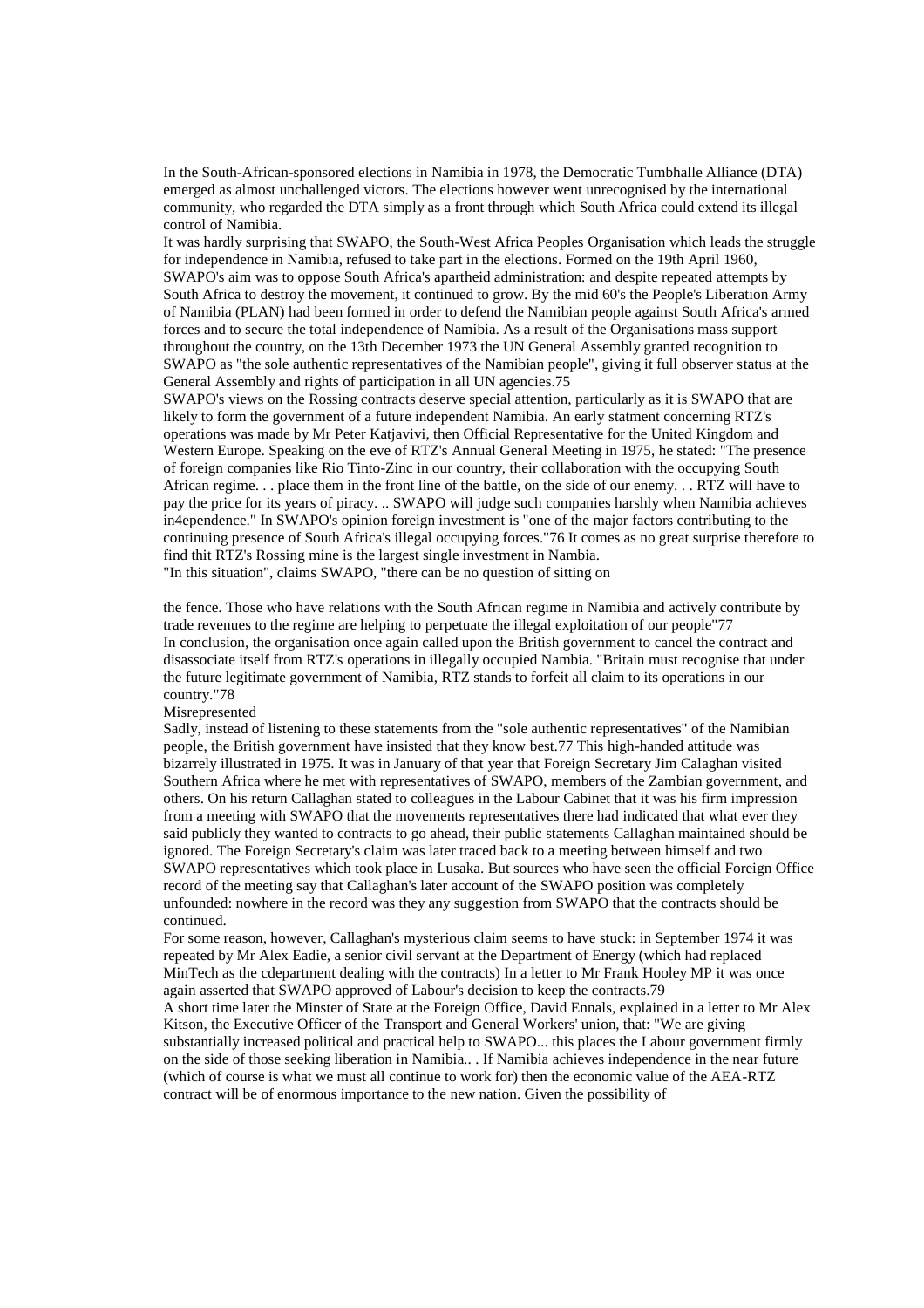rapid constitutional change in Namibia, it is our view that on balance the AEA-RTZ contract is in the interest of both Namibia and Britain.'80

Although the contents of the two letters did not reach SWAPO until March 1977, they immediately issued an aide m~moire denying the British government's claim: "It has been brought to the attention of SWAPO that the British government has been claiming that the contract ... for deliveries of Namibian uranium for the British nuclear power programme has been condoned by SWAPO and that the opening up of the Rossing mine is in the interests of the people of Namibia... SWAPO categorically refuse to accept the right of the British government, or any other government, to decide what is or is not in the interests of the people of Namibia. We totally reject the assumption which lies behind this falsified claim to decide the future of a territory still struggling for self-determination and independence. The British government has continually tried to misrepresent our position, and we understand that this is still continuing." SWAPO also took the opportunity of once more calling upon the government to terminate the contracts, reminding them that under international law they were "obliged to cease all dealings with the illegal regime in our country."81 (See box)

SWAPO had good reason to resent Callaghan's mirepresentation of their views; for it was such a claim of SWAPO approval at the 1974 OPB meeting that had persuaded Cabinet to go back on the Party's 1973 Conference pledge and allow the contracts to go ahead.

In August 1978, while South Africa stepped up hostilities by her armed forces against the people of Namibia, Mr Shapua Kaukunga, SWAPO's representative for Western Europe, spoke out, claiming that "while there is no international agreement on the question of Namibia, the United Nations Decree on Natural Resources must apply . . . All mining titles and prospecting rights issued after 1966 are illegal."8'2 Successive Labour and Conservative governments vacillated over the Rossing deals, one moment claiming that they would be of "enormous importance" to an independent Namibia, the next moment denying that any "international obligation" exists to interfere with them in any way.83 By contrast, SWAPO's position has always been clear and consistent: an unmistakable call upon the British government to cancel the contracts.

South West Africa People's Organisation (SWAPO) OF NAMIBIA DEPARTMENT OF INFORMATION 21-25 Tabernacle St. Solidarity - Freedom - Jr3tice London EC2 O1-588 1878<br>Ref. No. 1/8/77/52 8TH MARCM 1977 AIDE MEMOIRE

THE BRITISH GOVERNMENT'S CONTRACT WITH RTZ FOR NAMIBIAN URANIUM

It has been brought to the attention of SWAPO that the British Government has been claiming that the contract between British Nuclear Fuels (BNFL) and Rossing Uranium Limited, for deliveries of Nambian uranium for the British nuclear power programme, has been condoned by SWAPO, and that the opening up of the Rossing uranium mine is in the interest of the people of Namibia.

We are particularly alarmed by the statement by Mr David Ennals, when Minister of State at the Foreign and Commenwealth Office, in a letter to Mr Alex Kitson of 5th November 1975:

"Thus we are giving substantially increased political and practical help to SWAPO. . . (This) places the Labour Government firmly on the side of those seeking liberation in Namibia."

"If Nambia achieves independence in the near future (which of course is what we must all continue to work for) then the economic value of the Rossing mine and of the AEA-RTZ contract, will be of enormous importance to the new nation. Given the possibility of rapid constitutional change in Namibia, it is our view that on balance the AEA-RTZ contract is in the interest of both Namibia and Britain."

Mr Alex Eadie, in a letter to Mr Frank Hooley MP of 9th September 1975, gave the impression that SWAPO was in agreement with the Labour Government's policy on Namibia.

SWAPO categorically refuses to accept the right of any representative of the British Government, or any other foreign Government, to decide what is or is not in the interest of Namibia. We totally reject the assumption which lies behind this falsified claim to decide the future of a territory still struggling for selfdetermination and independence.

SWAPO has repeatedly made its opposition to this illegal contract quite clear, yet the British Government has continually tried to misrepresent our position, and we understand that this is still continuing. We wish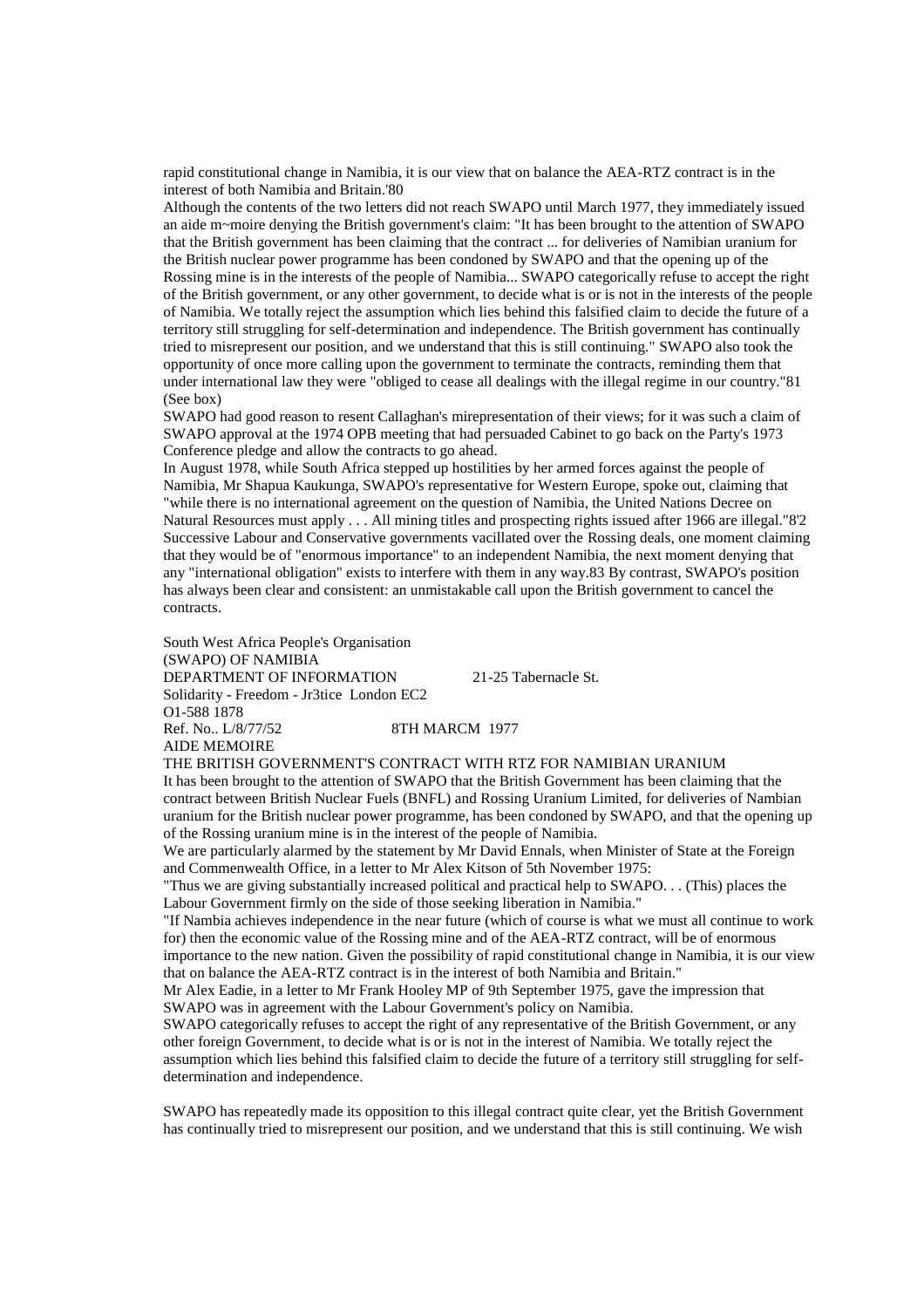to repeat our categorical statement, made in a letter to the Labour Party Study Groups which in February 1976 decided to urge the cancellation of the contract:

"It is our view that foreign investment in Namibia is one of the major factors contributing to the continuing presence of South Africa's illegally occupying forces. . . . The development of the uranium mine at Rossing, jointly by Rio Tinto Zinc Corporation and the Industrial Development Corporation of South Africa, represents the largest single investment in Namibia. . Foreign companies such as RTZ are taking advantage of the immediate political situation in Namibia, and it is therefore necessary to emphasise, to them and to all foreign companies investing in Namibia, that all mining titles and temporary prosepecting rights granted after 1966 are illegal, and that they constitute, moreover, a criminal exploitation of irreplaceable natural resources which rightfully belong to the people of Namibia.

"We hope that the British Government will take steps to terminate the RTZ contract. . . In this situation there can be no question of trying to maintain a position on the fence. Those who have relations with the illegal South African regime in Namibia and actively contribute, by trade and revenues, to the regime, are helping to perpetuate the illegal occupation of Namibia and South Africa's cruel exploitation of our people."

We also condemn the pretence by the British Government that this blatant violation of international law, as defined by the International Court of Justice in its 1971 Advisory Opinion, should be justified by a totally fictitious claim to the right which belongs only to a future lawful government in Namibia, namely whether or not to extract uranium from Namibian soil. Meanwhile, the precious natural resources of our country are being stolen by the Rio Tinto Zinc

Company in collaboration with the illegal South African occupation regime, and these stolen goods are being shipped to a country which has always claimed to support the rule of law in international relations. We wish to remind the British Government that in terms of the 1971 Advisory Opinion of the International Court of Justice, it is obliged to cease all dealings with the illegal occupation regime in our country. We call upon the British Government to recognise the 1971

Opinion and to terminate the contract between BNFL and Rossing Uranium immediately.

### 39

## RTZ Exposed

As the company directly responsible for ensuring delivery of the British government's uranium supplies, RTZ have made a number of statements about the contracts. These have focused on the origins of the contracts, the role of the UN, the company's relations with SWAPO, and British government policy. In May 1977 Sir Mark Turner, RTZ's chairman, confirmed that as far as the company were concerned, Rossing had never been the only available source of Britian's uranium. When asked by a shareholder at RTZ's Annual General Meeting if, in that case, the information given to the British Cabinet had been false, Sir Mark replied, diplomatically, "It was not correct. That is all I can answer."'

Over the possibility of whether SWAPO might emerge as the future independent government of Namibia, and whether the company had therefore discussed its plans with them, Sir Val Duncan was unforthcoming: it was "rather difficult" for him "to indulge in conversation or negotiations and so forth with an organisation which is not actually representative of Namibia's people."85 But wasn't it therefore somewhat arrogant of RTZ to assume that they were necessarily "the organisation" to decide what was in the best interests of Namibia? The point was never answered Sir Mark Turner's feelings about SWAPO were made equally clear in 1977, when he asked: "Why must we talk, if I may say so, in a slightly trendy way about SWAPO eternally, when as far as I can see we've yet to see what the people of Namibia want?"'86 Both the late Sir Val Duncan and Sir Mark Turner have therefore dismissed discussions with SWAPO out of hand; just how a future SWAPO-dominated independent government of Namibia will look on RTZ remains to be seen. On the question of the United National authority to administer Namiblia, the company have no doubts at all. Sir Val stating in 1975: "I question the authority of the United Nations to decide the future of all (Namibia's) people above their heads."87 Asked whether the company had taken any legal advia on the question of the UN Decree No.1, Sir Val replied: "I am not prepared to fail to deliver to the United Kingdom and others under a contract solemnly entered into for the provision of uranium from South-West Africa. I am there-

fore not prepared to take any notice of what the United Nations says about that. . If that involves disagreement with some of the Resolutions in the United Nations, I regret that, but that is their problem,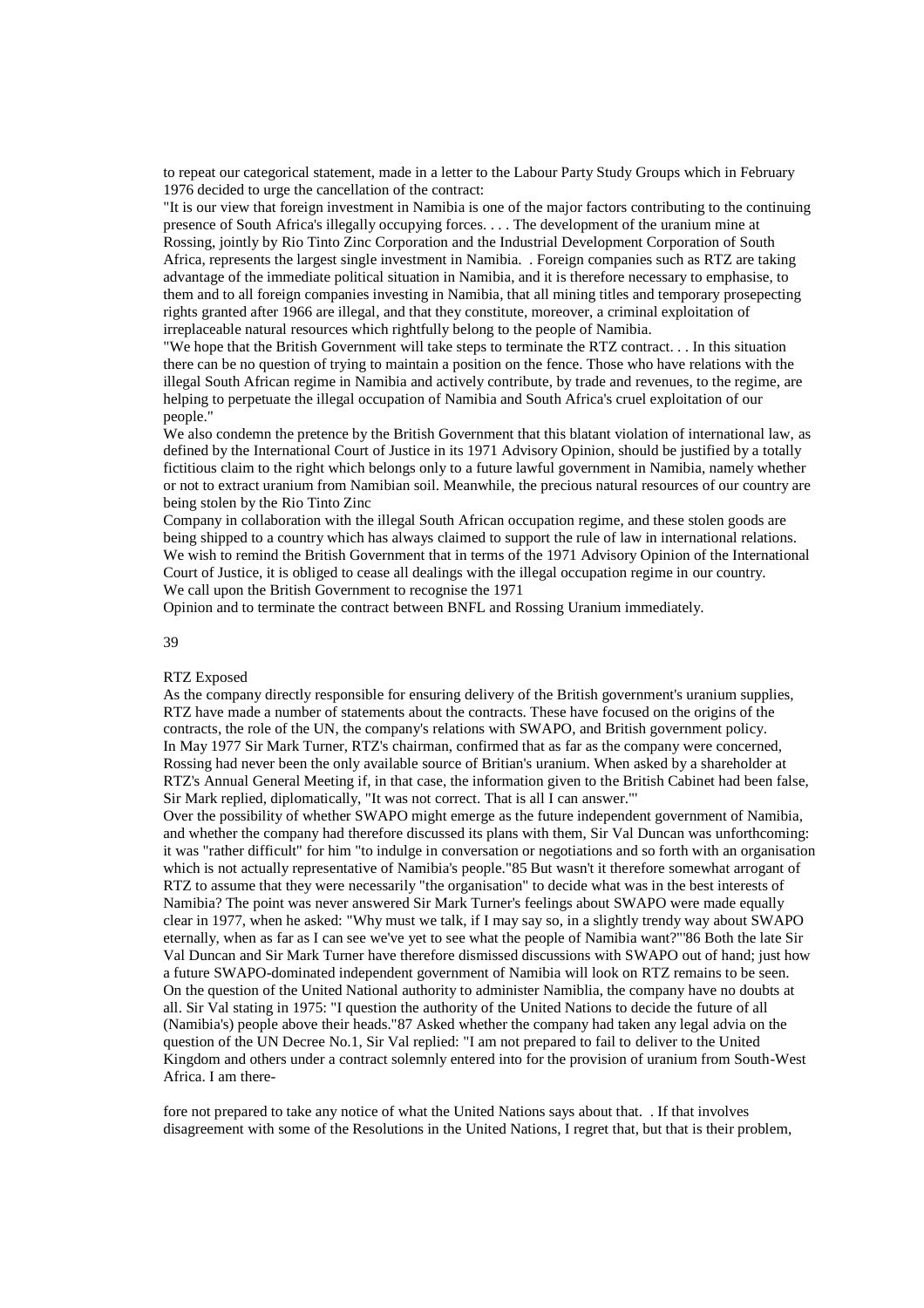and I say that to you quite clearly."88 Were RTZ, then, not worried at the thought of their uranium being seized by the UN in transit? "Yes, I see," replied Sir Val, "Well, you may feel that perhaps the United Nations Navy is not all that efficient."'9

Shortly after South Africa tried to establish an unrepresentative assembly in Namibia in 1977, Sir Mark Turner was asked whether it would not be wise for RTZ to seek UN authorisation for their mining work; he replied: "I will not give any undertaking about approaching the United Nations. . and we have no plans to do so."90

Despite the blunt disregard for the UN's authority by Sir Val Duncan and Sir Mark Turner, the overthrow of Portuguese colonial rule in Mozambique and Angola, caused RTZ to re-assess the changing situation in Southern Africa. Responding to the possible removal of South Africa's illegal occupation, and the emergence of a SWAPO led independent government in Narnibia, Sir Mark attempted to dismiss the value of the world's largest uranium mine to RTZ's long term future. The fact that SWAPO's control of the mine would jeopardise supplies of uranium to the British government and other western customers, was not the main concern of RTZ. Commenting to the Sunday Times on the 23rd July 1978, Sir Mark stated that, "Rossing is not so large as to have a major effect on our survival. You don't like shrugging off things, but this is shruggable, I assure you." Whatever happened in Namibia RTZ planned to survive. "Every company makes mistakes" concluded Sir Mark, "if we didn't we wouldn't be alive".

While the policy of the British Government, directly influenced by the Rossing contracts, has been repeatedly used by RTZ as a means of defending their Rossing operations, the same policy has also been used as a means of dismissing both SWAPO and the United Nations administration of Namibia.

# Energy Connection-South Africa

South Africa has always depended heavily on oil imports to fuel its domestic and industrial needs. Until the overthrow of the Shah in 1978, 90 per cent of its oil requirements had been met by Iran; but when the people's revolution brought a new Iranian government to power, it followed the policy of other Arab members of OPEC in imposing an oil embargo on South Africa. As a result the Pretoria Government found their entire economy severely threatened and efforts the replace Iranian oil with supplies from elsewhere have proved difficult and costly. Brunei remains the only country now openly selling oil to South Africa, but this small country is able to supply no more than 5 per cent of the apartheid regime's present needs. For South Africa the search for alternative forms of energy is now more pressing and crucial than ever before.91

Nuclear power is one obvious answer - and with the Rossing mine being the largest uranium mine in the world, with an estimated lifespan of 25 years and sufficient reserves to provide for the production of 100,000 tons of uranium oxide, it cannot be ruled out that Rossings vast deposits will not one day be used to fuel South Africa's nuclear power programme.

A report in the Guardian in September 1976 converted the hypothesis into fact, stating that although uranium from Rossing would be supplied to Britain and Europe after 1977, "South Africa would not receive uranium from that source until 1980."' Sir Mark Turner was questioned about the report, but denied that uranium from Rossing would be supplied to South Africa: "Where the Guardian gets that information from is their affair. It is not correct."93 It would actually be most odd if the information was not correct, since it came from none other that Rio Tinto South Africa, a 100 per cent, directly-owned subsidiary of RTZ!

Sir Mark's categorical denial overlooks a further factor: under South Africa's Atomic Energy Enrichment Act No.37 of 1974, the country's Unranium Enrichment Corporation can step in at any time and avail itsf of all uranium resources in its area of control; for as long as South Africa continues to occupy Namibia, this area includes RTZ's mine at Rossing. It is therefore quite impossible for Sir Mark Turner to guarantee no uranium

from Rossing will be suppled to South Africa. As the Act makes clear:

'The objects of the Urnaium Enrichment Corporation are:

d) to hold, manage, develop, let or hire, or buy... or sell or otherwise deal with, . . . immovable property of whatever kind, including source material and special nuclear material (as defined in Section I of the Atomic Energy Act) stocks, shares, bonds, debentures... and any interest in

anybody of persons corporate and incorporate.

In addition the Corporation can also take steps: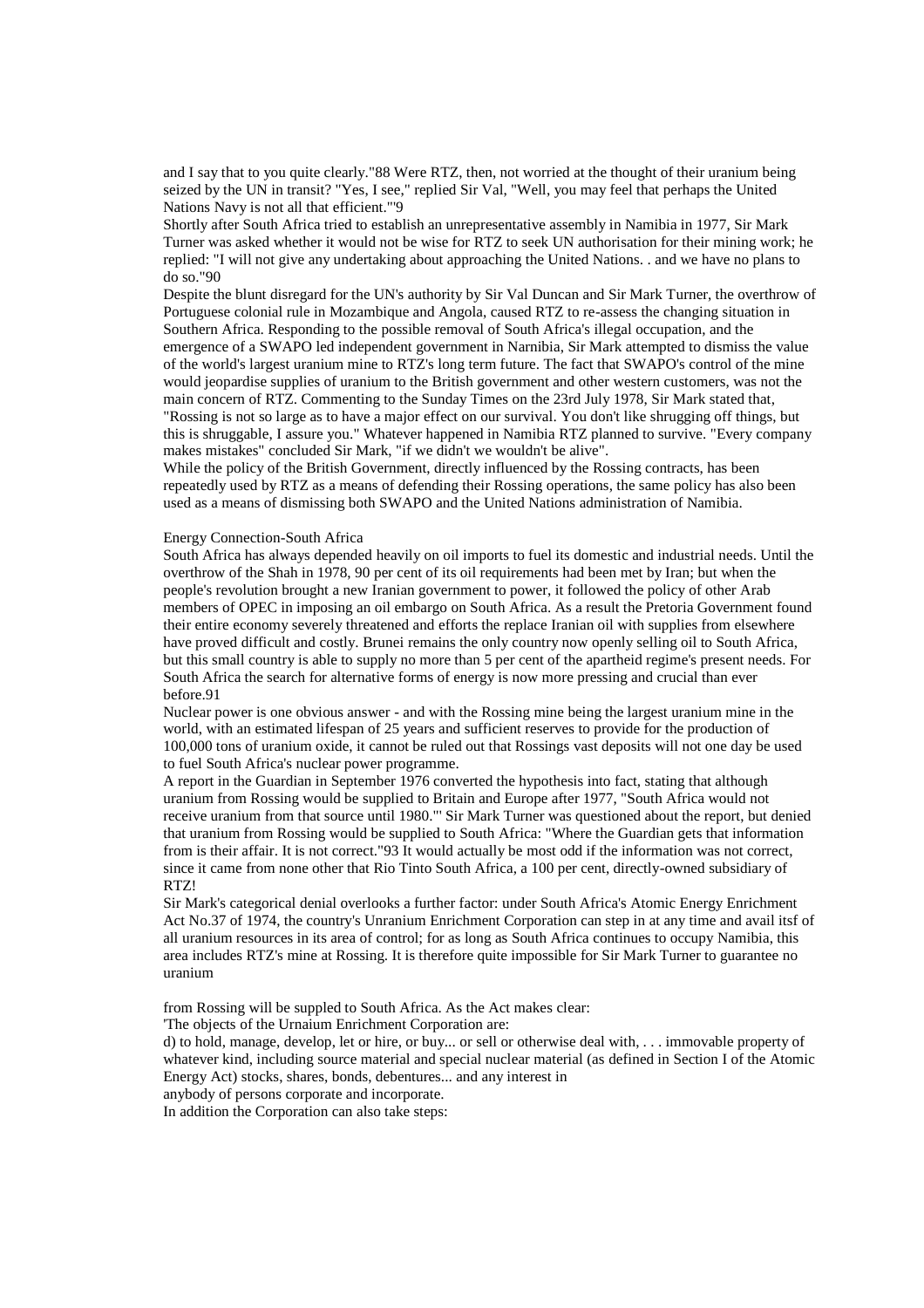f) to act as the manager or secretary of any company, and to appoint any person to act on behalf of the Corporation as a director. or to act in

any other capacity in relation to any company."94

The Uranium Enrichment Corporation can therefore direct Rossing Uranium Ltd to supply whatever amount of uranium South Africa may require for its enrichment plant at Palindaba, near Johannesburg. Rossing's uranium resources are also covered by the South African Atomic Energy Act of 1948, which allows for existing export contracts to be cancelled at any time.

South Africa acquired nuclear technology in the face of considerable international opposition, and it is a serious possibility that the Pretoria government would use its uranium supplies not solely for peaceful purposes, but for the building of nuclear weapons. In this case, the uranium produced at Rossing under RTZ's contracts with the British government could quite possibly be used directly to fuel South Africa's war machine. It is surely significant, therefore, that South Africa has refused to sign the Nuclear Non-Proliferation Treaty.

According to a report by South Africa's Foreign Affairs Association in 1977, "South Africa's production of U308 should reach 15,000 tons (including that from Rossing) by 1985."95 Should the South African government decide that they need further supplies of uranium at any time between now and 1982, the year in which the deliveries to Britain are scheduled to end, there would be nothing that either Britain or RTZ could do to prevent them taking control of supplies from Rossing. Certainly, the bland assurances of RTZ's chairman, Sir Mark Turner, would count for very little.

### The Rossing Mine

In April 1979 the largest uranium mine in the world finally reached its target figure of 5,000 tons of uranium oxide a year. This figure, which represents about one-sixth of the Western World's present supplies, is of supreme strategic importance. 96 What actually takes place at Rossing, however, particularly any details as to who the mines' financial backers are, has been refused by RTZ on the basis that such information is not available under South Africa's Official Secrets Act.

Journalists and photographers attempting to visit the mine without RTZ's "supervision" have repeatedly been refused entry. A television reporter who tried to film the entrance in May 1977 was immediately surrounded by police who promptly confiscated his film.97 There were further signs of the stringent security measures in force at the mine when the Guardian reported in November 1976 that South African police reinforcements had been called in to deal with 700 African workers who were striking over Rossing's appalling working conditions.9" Mr Rich Hughes, Rossing's general manager, denied that the company's own security forces had used tear-gas and guard dogs to break up an earlier strike, but did admit that guard dogs were part of the company's security policy - if only for what he called "psychological reasons."99 He also confirmed that while the second of the two strikes continued, the permanent police force at the workers' township of Arandis would remain on standby. At the time there were also rumours of a back-up force consisting of eight trucks of riot police stationed nearby.

The Guardian article had been dispatched from Windhoek by South African journalist Eric Abraham. Two weeks later he was banned for five years under the South African Internal Security Act and placed under house arrest. The Sunday Times, reporting the arrest, noted that it came after Abraham 's report on "a strike of black workers at the British-controlled Rio Tinto-Zinc uranium mine at Rossing."1°° Shortly after, Abraham managed to slip across the border into Botswana and escaped to Britain. Finance, Development and Setbacks

Rossing is financed by a combination of one-third equity and two-thirds

loans. The two major equity holders are RTZ, with 46.5 per cent, and South Africa's Industrial Development Corporation (ICD), with 13.2 per cent. The IDC, which is wholly owned by the South African government, is described by RTZ as having a "significant shareholding" in the mine, and provided the main finance for its all-important processing plant.1' The complete list of equity participants is as follows:

| Rio Tinto-Zinc Corporation (UK)             | 46.5 |
|---------------------------------------------|------|
| Industrial Development Corporation (SA)     | 13.2 |
| (100 per cent owned by South African Govt.) |      |
| Rio Algom Mines Ltd. (Canada)               | 10.0 |
| $(51.3$ per cent owned by RTZ)              |      |
| Total (France)                              | 10.0 |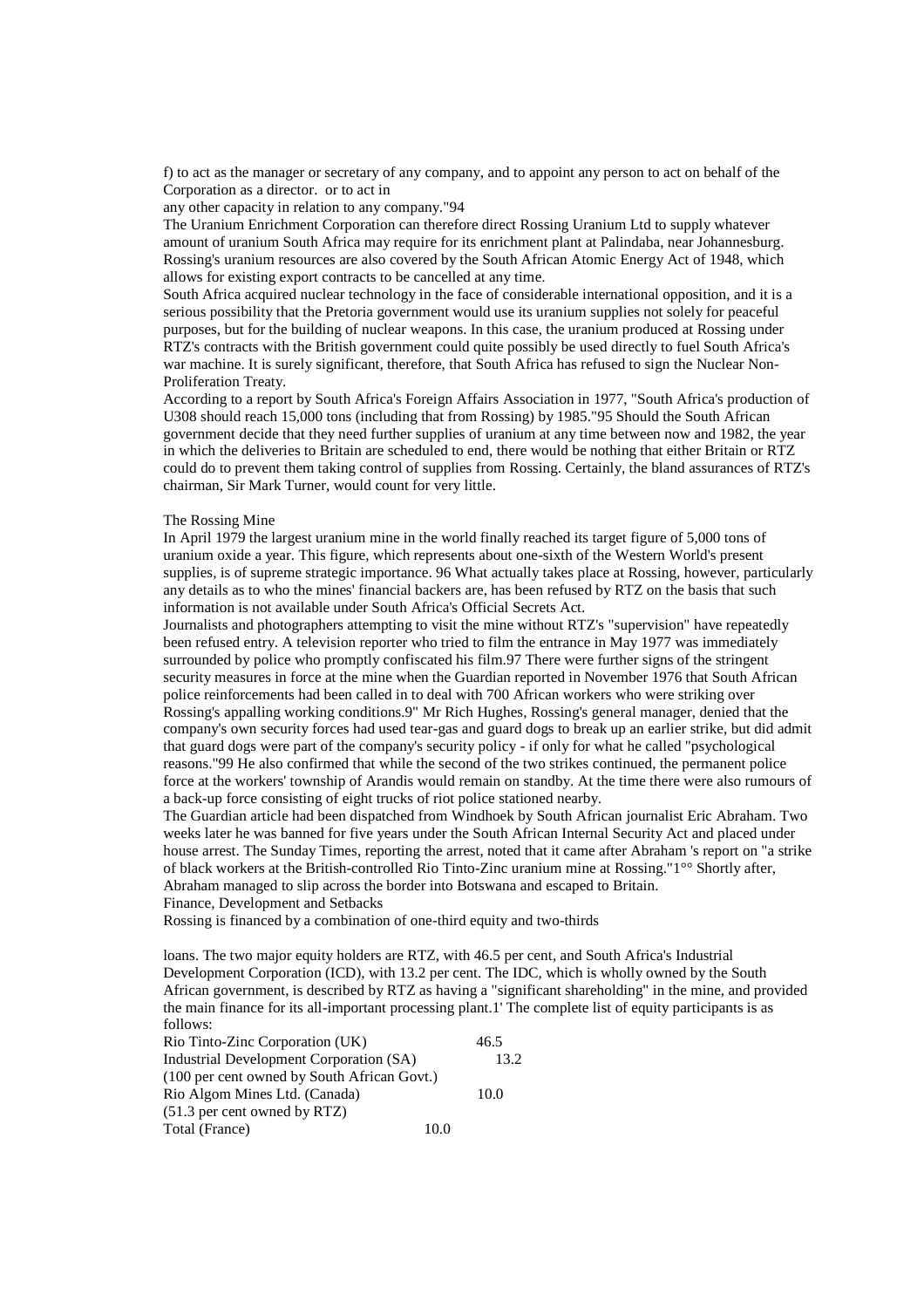(100 per cent owned by Compagnie Francaise des Petroles General Mining and Finance Corporation (SA) 6.8 (62.5 per cent owned by Federale Mynbou) Others (combined) 13.5

Since 1972 RTZ's total voting rights in the mine have been reduced from 36.8 per cent to 26.5 per cent in 1978. Coupled with the fact that there are two categories of shares, A and B, each with different voting power, this means that all policy decisions at Rossing are likely to be heavily influenced by the IDC and the South African government.

By 1976 the total cost of develping the mine had reached £120 million, making it one of the largest mining projects RTZ had ever undertaken.12 In an effort to remove uranium deposits from beneath the surface the method of mining at Rossing was changed in 1975 from open cast to underground. As underground mining is twice as expensive, RTZ must have had good reason for the change; analysts have offered two possible explanations for their decision. Either the underground deposits were considerably richer than the 0.8 lbs or uranium per tonne extracted through open-cast methods; or alternatively, because of the political uncertainties, RTZ were making a quick bid to win the richer deposits. In 1974, it will be remembered, the UN had established the Decree No.1, which had been followed in 1975 by the withdrawal of five American companies from Namibia, RTZ were therefore increasingly out on a limb.

In 1976 The Times reported that the mine had run into "serious technical problems" as a result of which Rossing had been forced to renegotiate their supply contracts.'03 The difficulties caused an 18-month delay in the mine's development schedule. Full production, originally planned for 1976, was now put back to 1978 and a further £20 million had to be advanced to cover increased capital costs involved in strengthening the plant.'4 By the end of the year, total capital costs had reached over £165 million, and ironically one' of the underground shafts which been abandoned was nicknamed the Wedge-

wood Benn shaft in memory of the man who had been responsible for the British Government's contract.105

The setbacks caused serious concern in Britain. In 1974, when prices were "much lower", it was reported that the government had decided "not to expand reserves beyond two years of supply for the nuclear programme.'06 But as a result of the delays British Nuclear Fuels, to whom the contracts had been assigned in place of the UKAEA during that year, were forced to dig "deep into its strategic uranium stockpile" in 1977, because of Rossing's inability to meet its contractual obligations.'O° Fortunately for BNFL, the difficulty was averted when, after a few weeks' negotiations with Niger, 1,000 tons of uranium were flown into Britain - thus roundly disproving the Labour Government's claim that no alternative sources of supply existed.'0°

The problems at Rossing were serious - but RTZ had no intention of pulling out. Commenting on the increased funds now needed to support the mine, Rossing's chairman, Ronnie Walker, insisted that it was still "a viable entity" and that the mine would be earning its living "in a meaningful way by 1980."'09 Four days later, however, on the 24th May 1978, there was another, and more serious setback. Kerosene from a fractured pipe spilled onto an electric motor, and a major fire completely destroyed one of the two solvent extraction plants and slightly damaged the other. The resulting damage caused "production planned for 1978" to be "reduced by as much as 20 per cent", and ended all hope of reaching the output target of 4,000 tons of oxide for that year."0 Once again RTZ were forced to renegotiate delivery with British Nuclear Fuels.

By the end of 1976, the year in which Rossing was aimed to reach full production, the amount of uranium oxide actually produced was a mere 771 short tons; this was put up to 3,042 tons in 1977, and 3,500 tons in 1978."' But not until June of 1978 were RTZ able to guarantee regular supplies of uranium to Britain. This meant that the first full year of supplies was not completed until mid-1979, two years later than the date given by Tony Benn when he first outlined to the House of Commons the timetable of deliveries for the Rossing contracts in 1976. After all the delays and mishaps at Rossing, full delivery of the total 7,500 tons is therefore unlikely to be completed before 1984.

The British government have now endured continuous delays, have renegotiated the contracts on two occasions, and are still faced with uncertaintl' over future supplies. Yet in 1975 Lord Lovell-Davis argued that "from the point of view of timing", the Rossing contracts were of crucial importance, and the British government have consistently argued that Namibian uranium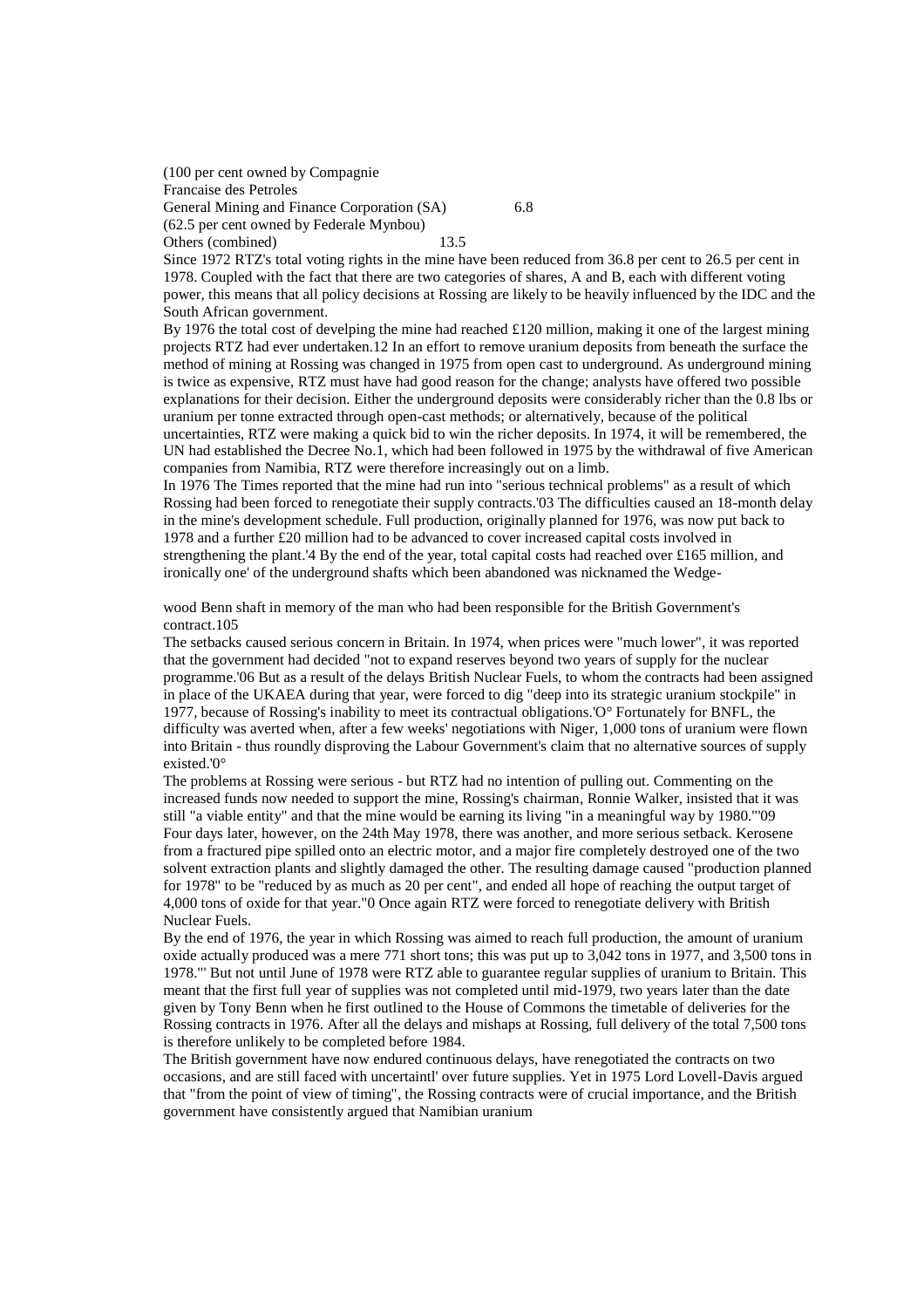is "vital" to Britain's national interest. With so many setbacks such an argument is hard to believe."'12 Profits and rewards

In May 1979, Mr Alistair Frame, RTZ's chief executive, finally confirmed that Rossing had reached its full output target of 5,000 tons of uranium oxide. It was also reported that "with Rossing's output much higher than in previous years, the mine is now accounting for a reasonable proportion of RTZ's revenue and profits."113

All the signs are that in spite of the repeated delays, Rossing will shortly become a highly profitable operation. In 1976 a leading firm of London stockbrokers estimated that if full production had been achieved during 1977 Rossing would have earned £22 million, or just over one-fifth of RTZ's worldwide earnings.'14

At \$9.50 a pound  $(\text{\pounds}6.0)$ ,\* the original terms of Rossing's supplies to the British government were very favourable. But in 1976 the September issue of Nucleonics Week reported that BNFL had had to renegotiate the price: as from January 1977, Namibia's uranium would cost "just below \$13 a pound (£8.50).''"s Although this figure was still highly favourable in comparison to the world market price of around \$40 a pound (£27), it still means that full delivery of Britain's 7,500 tons alone will bring RTZ a return of approximately \$224 million (£1 50m).

Whatever the exact figure, the first two years of full production at Rossing will make a substantial contribution to RTZ's overall earnings. But set against this is the serious risk that by operating illegally in a country occupied by South Africa, in defiance of the UN, RTZ will eventually have to pay a heavy claim for arrears of taxes and revenues to Namibia's future independent government - the size of the claim being governed by the number of years that RTZ continues to operate without UN consent. Wages and Conditions

Namibian workers at Rossing are employed under a grossly discriminatory system of wages, working conditions and living standards. Despite the claim of Sir Val Duncan that the company have tried - to disregard "as far as possible" the question of colour, there are vast differences between the rates paid to black and white employees.16

In the wage table published in Rossing's 1977 'fact sheet' the last document to make an open distinction between the black and coloured 'day rate'

\* Figs taken as for  $$1.5 = £1.00$ 

employees and the white 'salaried staff - it was revealed that eight wage scales existed for black and coloured employees; their minimum monthly wage being R136 (£98)\*, up to a maximum of R557 (373).117 For white salaried employees there were no less than twelve scales, the lowest beginning at R300 (L230) and continuing up to R1,400 (f932) at grade 11; the salary paid to the 33 white staff on "grades 12 and above" was not disclosed.118 263 blacks on the day rate scale earned the minimum wage of R136 (98). No blacks and only 10 coloureds earned the maximum day rate of R557 (373).

A closer study of the 1977 fact sheet revealed that although the company had completed "a major job evaluation and wage and salary restructuring programme", some 997 blacks and 388 coloureds workers earned no more than a minimum R136 up to a maximum of R206 (L98 - £138)."9. Of the 1,702 workers paid according to the day rate scales, 1,385 - 85 per cent

- were on the four lowest grades.

Among the white salaried staff, the picture was very different: of a total of 674 workers, 438 - 65 per cent were in the top six grades, which meant that they were earning anything from R610 (f409) a month to R1400 (L932); those in the undisclosed twelfth grade were probably earning considerably more. The difference, therefore, between the majority of black and coloured workers and the majority of white employees was over R400 (L263) per month.

By 1979, however, the pay scales had been reviewed, and in their new 'fact sheet' the company claimed to have "firmly established a non-racial policy."'2 The day rate and salaried staff wage table had been abolished and instead the total 2,747 employees were divided into 17 monthly wage grades. In practice, however, little had changed: 1,881 employees, or 68 per cent of the total workforce remained in the six lowest pay grades.121

In 1977, 81 per cent of the total number of employees were black or coloured. If the same percentage applied in 1979 - and it is a reasonable assumption - then, allowing for the 395 new workers who joined the company in the intervening two years, there would be 1,998 blacks and coloureds working at Rossing, and 749 whites. As we saw above, 1,881 workers were shown to be in the six lowest pay grades,-earning from R175 (LO)<sup>\*\*</sup> a month to R374 (£213) a month maximum; these would almost certainly be taken from the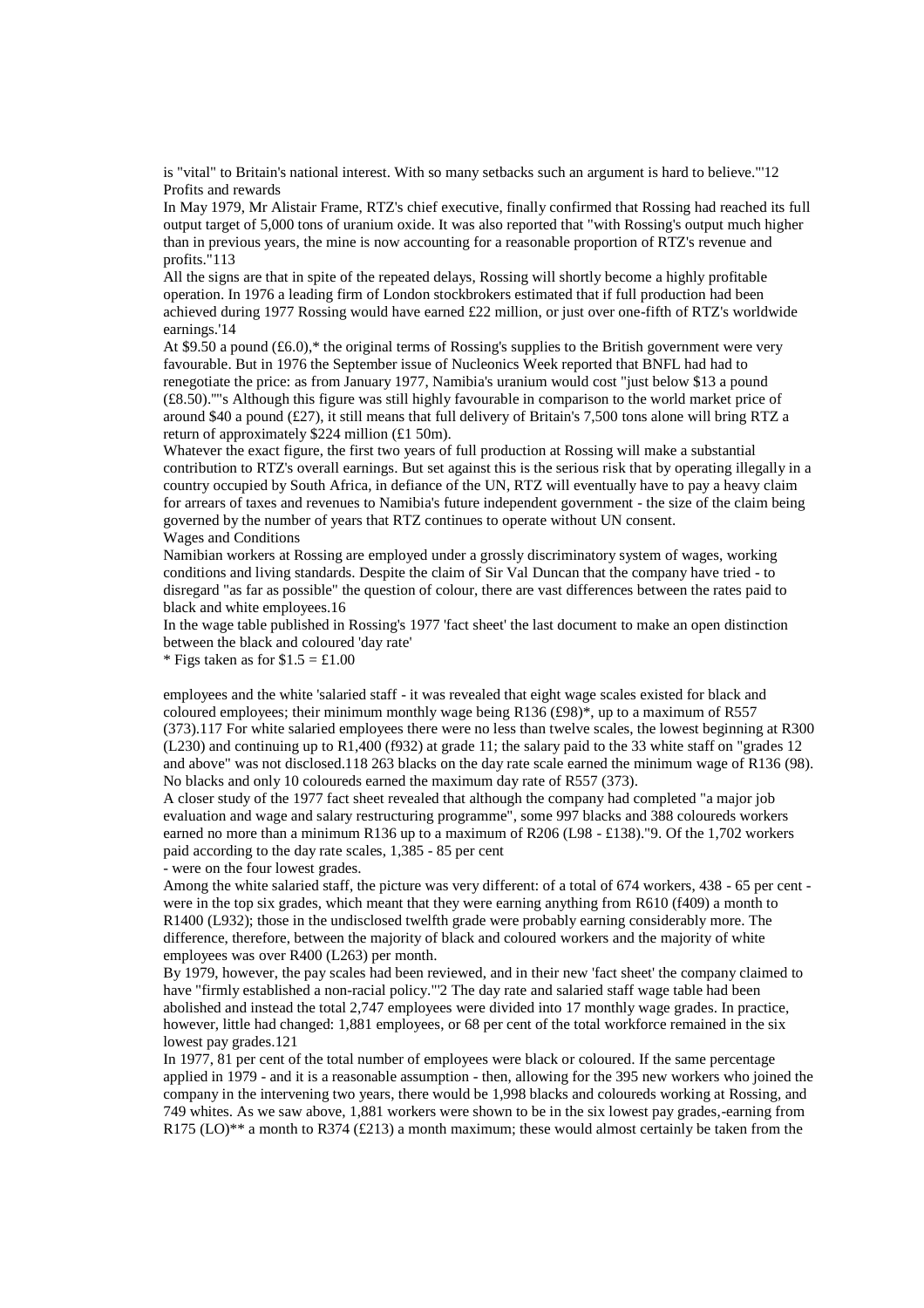estimated 1,998 black and coloured workers at Rossing. The 574 workers in the top seven pay grades, which range from R587 (329) to R1,038 (593) are also almost certain to be white. The situation in 1972 is therefore remarkably similar to that of 1977: the majority of white workers \* 1977 Wage Figs given at Ex Rate of R1.49 = £ approx. as at May 1977 \*\* 1979 Wage Figs given at Ex Rate of R1.75 = £ approx. as at May 1979

are in the top grades, while the majority of black workers - in fact, all but 117 - are in the bottom six. TABLE OF PAY SCALES AT ROSSING - MAY 1977 (approx corresponding figs for £ in brackets) Grade Monthly Pay Range Min. Max. Number of Employees Whites Coloureds Blacks Total R (L) R (L) 136 (98) 136 (98) 0 0 263 263 Day 136 (98) 157 (105) 0 158 225 383 Rate 157 (105) 178 (118) 0 68 315 383<br>178 (118) 206 (138) 0 162 194 356 178 (118) 206 (138) 0 162 Workers 206 (138) 237 (158) 0 65 33 98 248 (165) 289 (192) 0 116 62 178 330 (220) 392 (260) 0 26 5 31 557 (373) 557 (373) 0 10 0 10 1 300 (230) 380 (253) 17 1 0 18 2 320 (213) 410 (273) 13 0 0 13 Salaried 3 355 (236) 470 (313) 28 0 0 28 Staff 4 405 (270) 540 (360) 46 0 0 46 5 465 (310) 620 (413) 98 1 0 99 6 535 (356) 710 (473) 34 0 0 34 7 610 (409) 810 (540) 194 4 0 198 8 700 (466) 930 (620) 100 0 0 100 9 800 (566) 1070 (713) 83 0 0 83 10 920 (613) 1225 (816) 19 0 0 19 11 1050 (700)1400 (932) 9 0 0 9  $12 - (-) - 33 = 0 0 33$ Total Employees 674 611 1,079 2,382 TABLE OF PAY SCALES AT ROSSING - MAY 1979 Grade 1 2 3 4 5 6 7 8 9 10 11 12 13 14 15 16 17 Grades under review Number of Employees Average Monthly Pay Min. Max. R L R £ (111) (126) (144) (164) (185) (213) (256) (307) (334) (362) (387) (445) (497) (546) (650) (100) (113) (128) (147)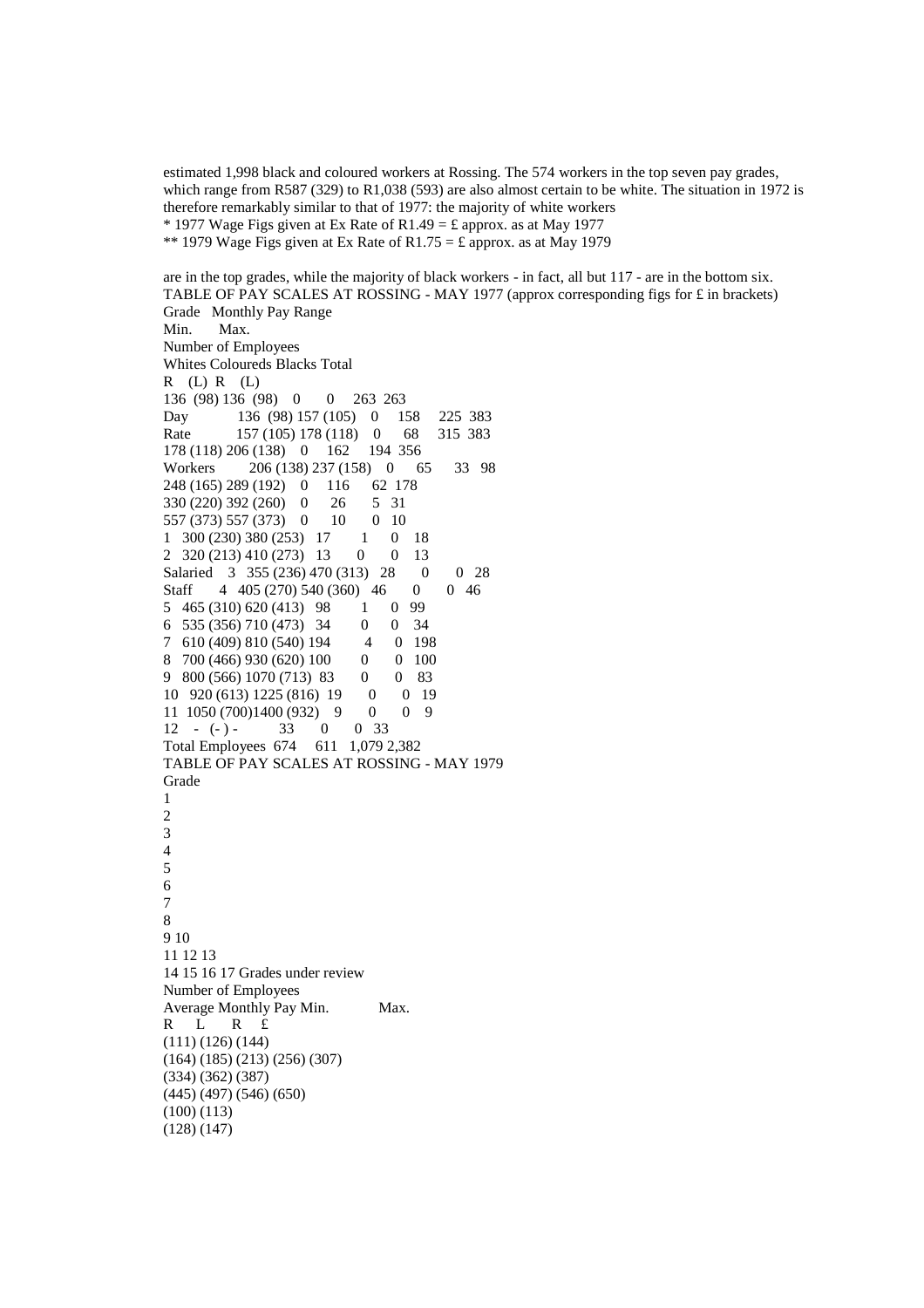(166) (187) (215) (258) (309) (336) (364) (388) (446) (498) (547) Total Employees 2,747 Total Employees 2,747

Of the present workforce approximately 85 per cent are Namibians, most of them employed full time. This has not always been the case. Until very recently the company hired its workers on the contract labour system, using migrant Africans from Malawi and South Africa as well as the Ovambos and Damaras from Namibia itself. This flatly contradicted the pledges given by Sir Val Duncan on employment policies at Rossing: "I am totally opposed". he declared, "to the contract labour system and will have nothing whatever to do with it... We have always laid tremendous stress on settled communities with families and we intend to do just that (at Rossing). We unfortunately cannot employ any large quantity of Ovambos because they refuse to allow their womenfolk to come down into our areas, but we are not prepared to employ large quantities of bachelor labour.122 Challenged on this particular point, Sir Val insisted that it was "the Ovambo tribesmen themselves" who were responsible for keeping the women out - conveniently ignoring the fact that under South Africa's occupation there are rigid controls on movement which confine Ovambo women to the extreme North of the country.123

### Housing

RTZ's treatment of the African workers they have brought to Rossing is callous and racist. Nowhere is their indifference to the welfare of their workers more obvious than in the housing conditions at Arandis, a special Township built to accommodate the majority of Rossing's black and coloured workers. A few years ago, while Arandis was still under construction, Sir Val Duncan claimed that he would be "very surprised if it isn't by far the best African township in Southern Africa by the time its's finished."124 A Guardian report of 1977 painted a rather less rosy picture of conditions at the township, for according to eye witness sources the single living quarters were "the worst they had seen in Namibia.'125 This judgement was supported by a German journalist, Ingolf Diener, who in 1978 managed to secure an interview with several employees at the mine; according to his findings, which are reprinted on p.58, housing for single workers was notoriously bad, with overcrowded conditions, poor heating and ventilation, and only the most basic of medical and social amenities.

Visiting the township three years ago, Sir Mark Turner admitted to being "horrified" by the poor housing conditions there; but after a return visit in March 1979 he claimed that there was no longer any overcrowding and that the allegations made by journalist Diener were therefore "unjustified."126 A statement from the Namibian workers themselves, carefully released during a dispute with the Rossing management at the end of 1978, fails in any wa' to support Sir Mark's view: "Black workers", it claimed, "have to stay in single quarters in unsanitary conditions while the whites receive good housing in Snakopmund at only nominal rent.127

### Health hazards

Working conditions at the Rossing mine pose a serious threat to health. Particularly at risk are workers in the huge open pit, who are exposed for long periods to dust particles containing radium, a highly toxic metal. Medical opinion has now confirmed that once inhaled into the lungs, radium gradually contaminates the surrounding tissues, eventually entering the bone structure. Although the company provide some special clothing for their employees, it is unlikely to give much protection to Namibian workers operating bulldozers, drills and blasting 1 million tons of ore and waste each week, particularly amidst the desert conditions of intense heat and swirling dust.

During a visit in 1977, Sir Mark Turner made a personal inspection of the open pit, and confessed to being "particularly concerned" about the high level of dust in the mine.128 His comment was taken up at RTZ's 1977 Annual General Meeting by Dr Sue Barlowe, a medical scientist, who questioned the board about the health risks at Rossing. Dr Barlowe pointed out that the company ought to be "very perturbed" by the threat to its workers and maintained that there was "not a single uranium oxide mine in the world" which has not recorded an abnormally high incidence of cancer of the respiratory tract among its employees.29 She therefore found it "rather disturbing" that nowhere in RTZ's 1977 fact sheet on environmental safety was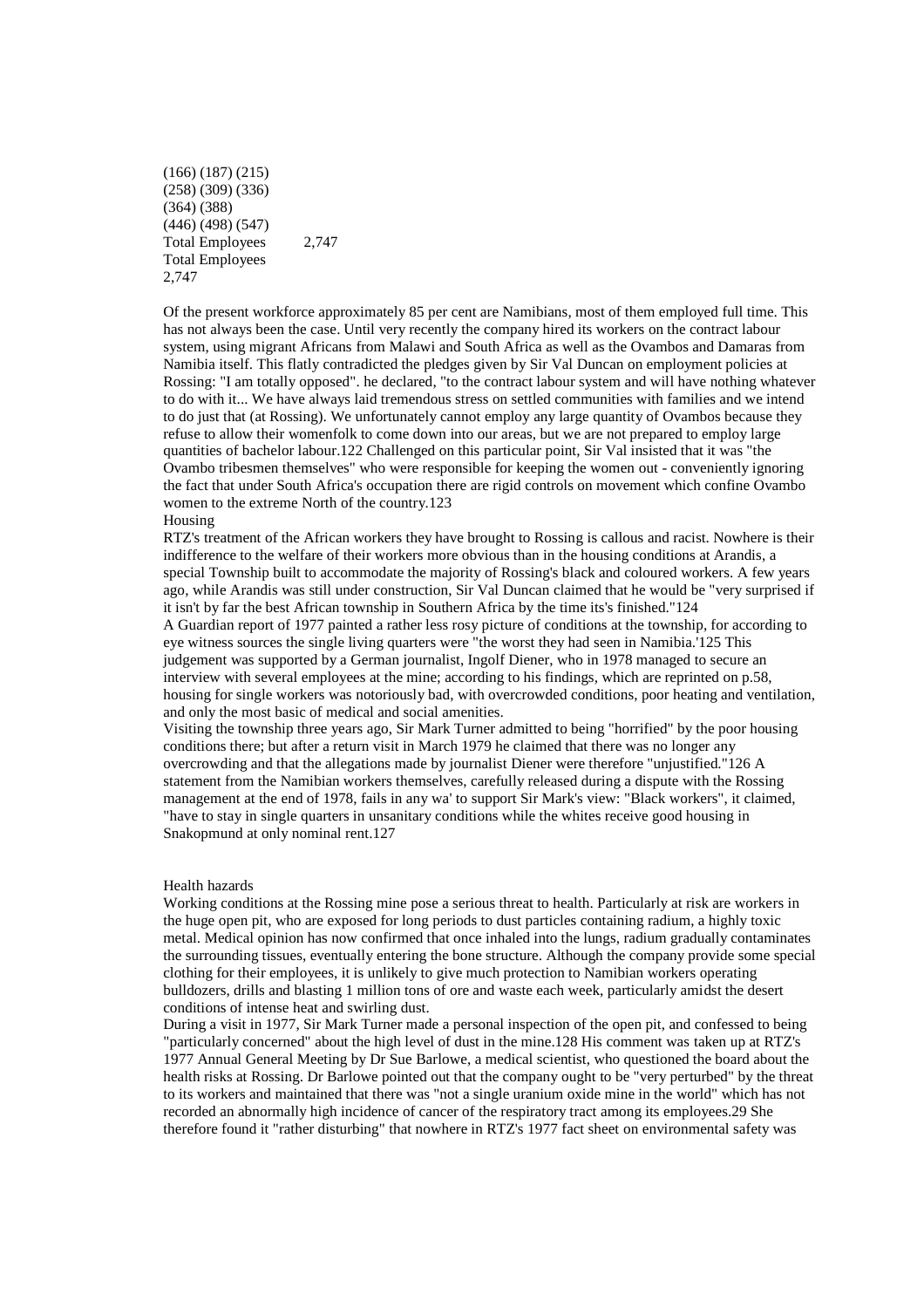there any mention of a compensation scheme for workers. Sir Mark was "somewhat surprised" by her remarks.'3°

It is now recognised that uranium miners face an increased risk of cancer, which often does not develop until several years after their initial exposure to radiation. It is therefore standard practice in industrialised countries such as the United States to keep a register recording workers' exposure to radium dust. There is no mention of any such register in RTZ's 1979 fact sheets.

In most industrial sites on the scale of Rossing, medical aid is regarded as

a top priority. At Rossing the only facility available to the majority of the mine's 2,747 employees is a sparsely equipped First Aid centre. And although, according to RTZ, there are doctors on 24-hour call who pay "daily visits"

to the centre, the Namibian workers themselves complain that the medical facilities are discriminatory. 13 One worker claimed that for white employees membership of Rossing's "medical Aid" scheme is automatic; Africans, however, are only allowed to join after one year of employment and are unlikely to be accepted unless they are draughtsmen or in middle management.

The most serious complaint of the African workforce is that while whit

workers receive regular health checks, no scheme exists to cater for Africans or to monitor their exposure to radiation. Although an ambulance was provided at the mine, there is no hospital at Arandis and the only form of

health care at the township is a Clinic, which is staffed by only one sister and two nurses. The nearest adequate medical facilities are therefore at the hospital at Swakopmund, which is an hour away by road. It is hardly surprising that one of the major grievances of the African workforce is "the low priority given to health and welfare of blacks at the mine.132

The huge piles of ground-up ore 'tailings' which are left after the uranium oxide has been extracted add to the risks of radiation at the mine. The tailings contain almost the same amount of radium as the original ore, and unless special and very expensive precautions are taken (and even these are not 100 per cent effective), the tailings heaps are liable to be eroded by wind and scattered over a wide area, thus further increasing the risk of contamination and possibly polluting the water supply in the region: the Omaruru river flows quite close to Rossing and could distribute the radium particles still further.

Once again, the risks from the tailings are borne far more heavily by the black workers at Rossing than the whites; Arandis, the black township, is only a few miles from the mine, while the white employees live over 40 miles away in the coastal town of Swakopmund.

The long-term health hazards at Rossing reach far beyond the twenty year induction period which follows a miner's first exposure to radiation; they will remain a serious threat for literally thousands of generations. Any mining operation, particularly one on the vast scale of Rossing, disrupts the ecology of the area beyond recall; unless the mine has been designed, built and run from the very outset according to a 'restoration plan', little can be done at a later date to restore the environment to its original state. Given RTZ's haste to extract the maximum amount of uranium as quickly as possible, it is unlikely that such necessary planning will have been undertaken.

Rossing Namibia.

White house Windhoek... ... Arandis, near Rossing.

Workers' Voice

The following is a statement from the Rossing workers detailing their conditions of labour and the grievances which follow from them.

There are reports from Rossing of a strike starting on Wednesday 27th December 1978. The reason for the strike, the workers say, is because the Rossing mine is exploiting black workers as cheap labour. A common occurance in Namibia under South African racist occupation. Rossing divides the workers into those on:

a. The day rate system b. The staff rate system

These rates are determined by skin colour irrespective of qualifications and experience. In mid 1978 the workers were told that their wages would increase to the level of the white staff and that apartheid in the mine would be abandoned.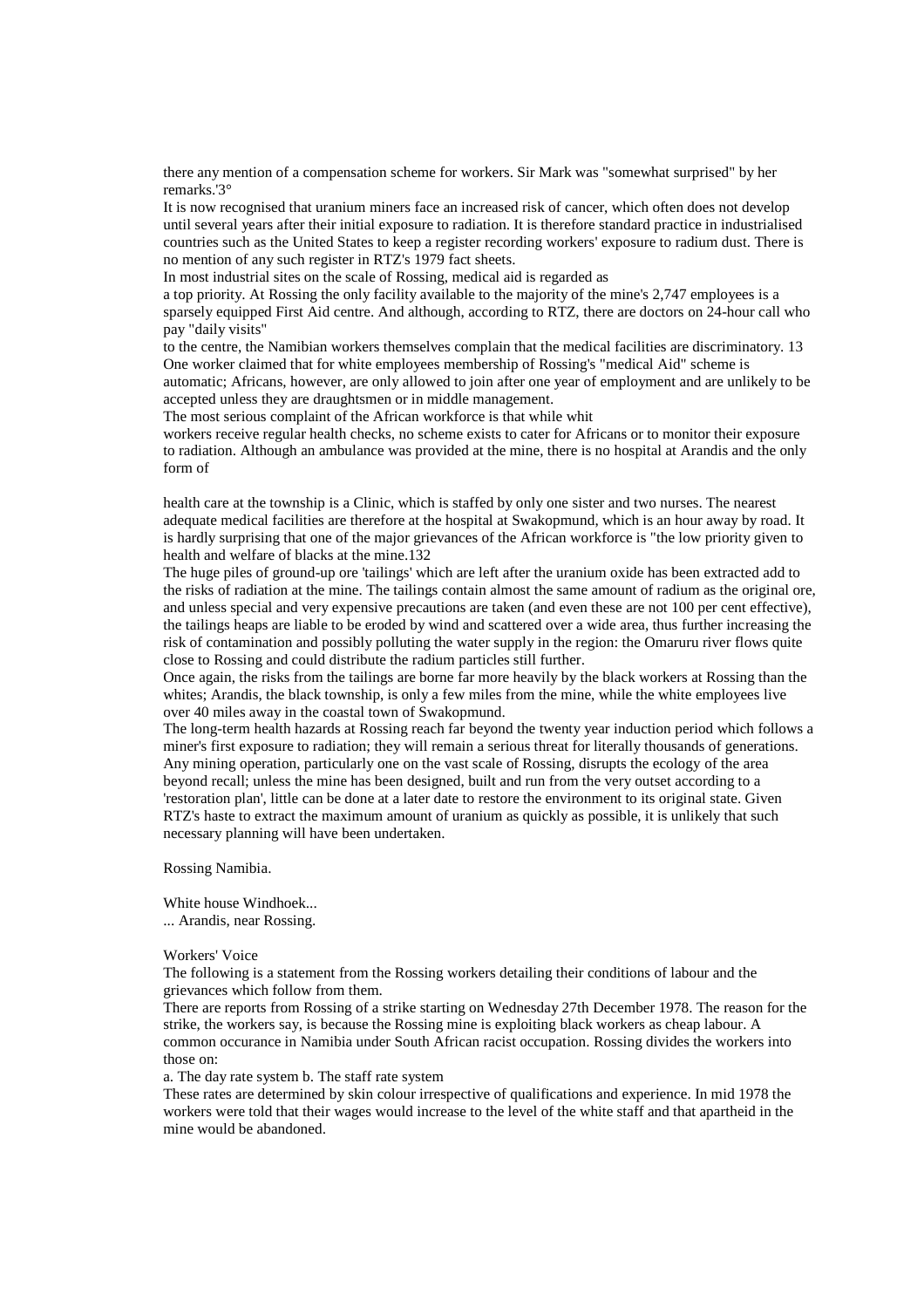However the new system starting this week means that black workers' wages are raised by 2-4 cents per hour. Blacks will earn 8 rand more per month, while the lowest paid white will get an extra 100-200 rand per month. This caused widespread dissatisfaction. Other grievances of the black workers are: 1. There is no protection from poisonous effects of the radiation

from the uranium,

2. Bad treatment from the South African Security Police at the mine,

3. The low priority given to health and welfare of blacks at the mine, including lack of recreation facilities.

4. Black workers have to stay in single quarters in unsanitary

conditions while whites receive good housing in Swakopmund

at only nominal rent.

Workers' Voice

Rossing invited carefully selected oversea reporters to come and see the conditions - what appeared in the press were blatant lies. This mine is under South African security laws on uranium. Black workers were told about the equalisation of wages and conditions and the workers who spoke to the press were handpicked by the supervisors to reveal only this positive intention. This was done to clear the company's image in the eyes of overseas investors and to stop a general political outcry. Black workers were warned that if they spoke up the company would lose investors, the mine would close down, and they would lose their jobs. Therefore what was said in the press was misleading - that Rossing was going to get rid of the system of day rates for blacks and that it would use the "Patterson System" whereby all workers would compete despite the colour of their skin. The black workers' complaints have remained unheard because of this.

SWAPO, who the workers support, reject all companies who are operating illegally in our country. They must register with the United Nations Council for Namibia and must pay tax to this council instead of paying it to the illegal South African occupying regime. The racist regime give favourable tax rates and allow very high profits, denying the international resolution regarding the trust territory.

SWAPO warns those companies once more to comply with the United Nations Council for Namibia's decree number one regarding the unlawful exploitation of Namibia's natural resources. We will soon witness the oppressed and down-trodden Namibian masses rising to power and those companies operating in Namibia with South African tickets will never get protection from the People's Government if they don't change their actions. The Namibian workers will never be defeated by imperialist and racist collaboration. A Luta Continua!

Signed: Festus Naholo

SWAPO National Secretary for Foreign Relations Windhoek

### Interview at Arandis

'An eyewitness report from a western journalist who managed to visit the Arandis township in 1978.' Having done some research work on Namibia, I decided to spend some time there in order to get a firsthand impression of the people and the country. I went there in September 78, at a time when hopes were running high that the UN would take over and lead the country into independence through free and internationally-supervised elections.

Travelling around in Namibia, I had occasion to talk to African churchmen, schoolteachers, working men, and farmers. My way led me also to Arandis where I made arrangements for an interview with inhabitants about their living and working conditions. When the interview took place, I found that my interlocutors, young, competent Africans working on the spot, had in the meantime prepared themselves very seriously, holding in the hands pages of hand-written notes on all the subjects. What follows here is an account of our discussion.

There were about 1,300 African workers there, between 20 and 55 years of age, most of them Namibians. The rest came from South Africa and Malawi and were probably "contract" workers. As to wages, the lowest-paid white workers, those doing supervisory work (foreman), were getting some R370 a month. That was about as much as the highest-paid black employees. The lowest-paid black workers got RI 20 a month without overtime. The blacks had to contribute a monthly R20 for their food, which was said to be poor in comparison to the food served to whites, and another RIO a month for housing in Arandis. Most of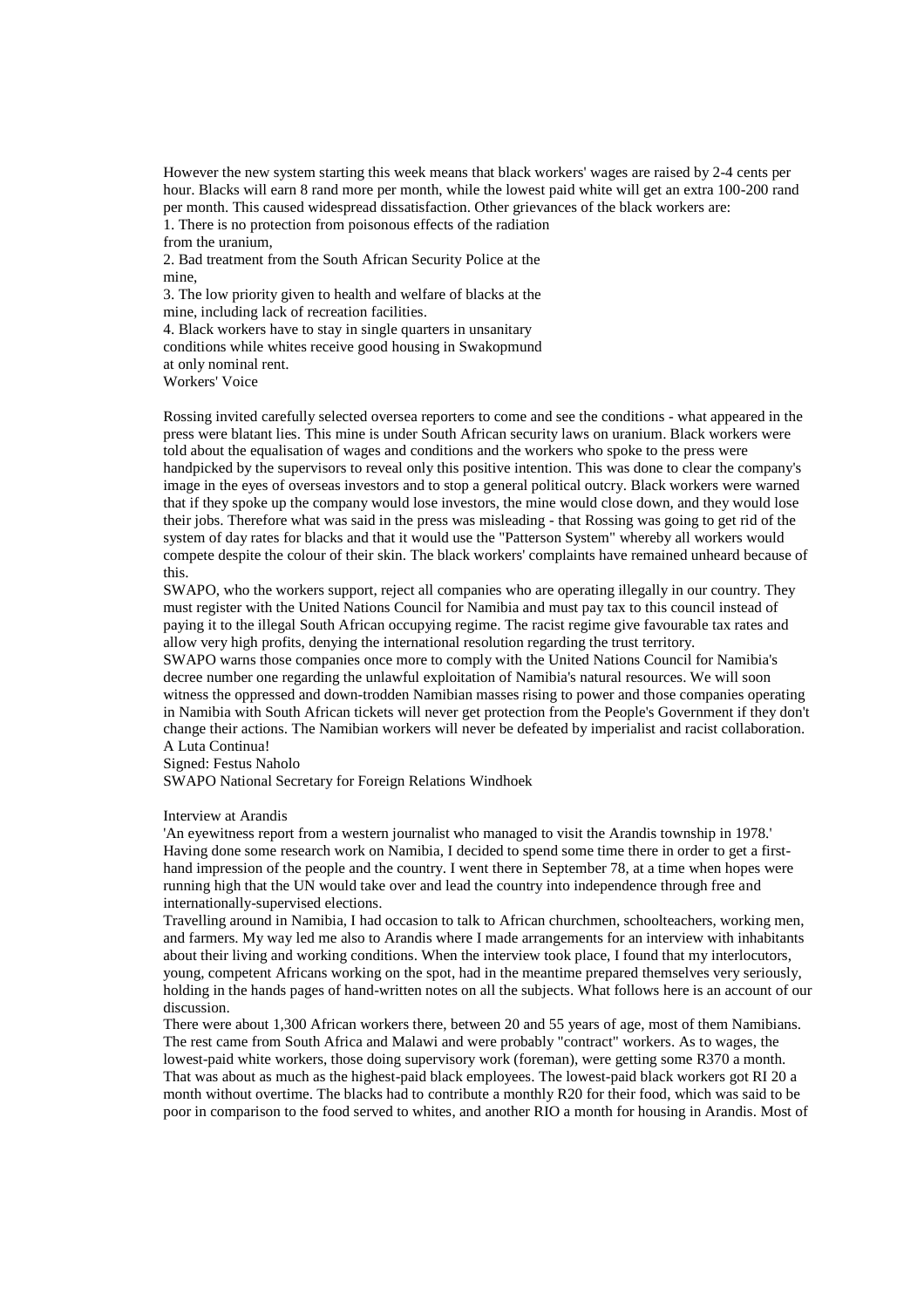the white personnel lived at Swakopmund some 45 miles away, but there was some accommodation near the mine for white people hired on short-term contracts.

The African township of Arandis was not ethnically zoned. It consisted of some 600 identical houses, 200 of them were intended for single persons and 400 for marrried people. In the "single" quarters, the workers were housed 2 to a room - 2 in the kitchen, 2 in the sitting room, and so on - with shared toilets and common dining room. In contrast white workers housed in Swakopmund each had a room with a private toilet. Many black workers considered to be single were in fact married, and their wives and children lived illegally in the single quarters. Since this situation had led to much discontent

among the blacks, new houses had been built, but without any consultation "

or discussion with the inhabitants of Arandis.

The workers were taken to the mine by bus. The buses carrying blacks

were always checked at the mine entrance, and those who had forgotten their ID-cards were jailed for up to a day. The buses for white personnel were never

checked.

The white employees consisted of Europeans from the UK, Switzerland, and Sweden, some Americans, but the majority came from South Africa and Rhodesia. Most of the general management were Rhodesian, as was Mr Freeman, the company director. My interlocutors said that whites were often in jobs blacks could have done just as well.

As far as the medical situation is concerned, there was clear discriminiation too. On being employed, whites automatically became members of "Medical Aid" and given constant check ups. Blacks were not admitted to "Medical Aid" unless they held a superior position and had workerd on the mine for at least a year, a condition which excluded virtually all of them. There were no routine health check-ups for blacks, except for some examination when they began employment another when they left the company. In particular, there there were no irradiation tests for them. Arandis had no hospital - just one understaffed clinic (1 sister 2 nurses) without an ambulance. There was a first aid centre with an ambulance on the mine premises, but blacks felt that they did not get proper first-aid.

Industrial relations were of the apartheid type: there were ethnicallybased liaison committees, but they had no power of decision and their role was purely advisory. Committee members were nominated by management and were not elected by the base. The workers had wanted to organise a trade union, but the company had warned them that it would not be recognized.

Training schemes for black personnel were limited to the future elite. There were courses to train blacks to become supervisors and foremen, and the management provided academic education for matric students taken from all ethnic groups. At the time, however, this benefited only 3 blacks and some coloureds. They were free to choose their subject and 1 black did medicine. But several demands to organize English courses for blacks had so far met with no response.

The general employment policy of the company was to attract qualified Africans, but of the several qualified Namibian's interviewed all shared the opinion that they were never employed at the level of their real qualification; the result was that, over time, they became dequalified, and because of systematic faultfinding, they had no chances of being promoted. In one way or another, the company always managed to find posts for them as "assistant" this or "assistant" that. My interlocutors concluded somewhat sarcastically that of course, there was never any shortage of unqualified white people, and they quoted two cases where black "assistants" had higher qualifications than their white superior.

Finally, my attention was drawn to a situation particular to that period. As mentioned above, people were hoping for a UN-organized and supervised election, but even before Mr Vorster's "we-go-it-alone" speech of September

19th 1978, South Africa had unilaterally started registering voters for what turned out to be the internal elections of December 78 paving the way for a possible UDI.

The company professed to be politically neutral. Nevertheless, the White supervisors took great pains to get their Black voters registered, entertaining in particular a confusion about the proclamation AG 52. This proclamation provided for the emprisonment of up to 3 years of any person influencing another not to register. The supervisors made their workers believe that it applied to all persons refusing to register as voters.

Ingolf Diener Paris December 1979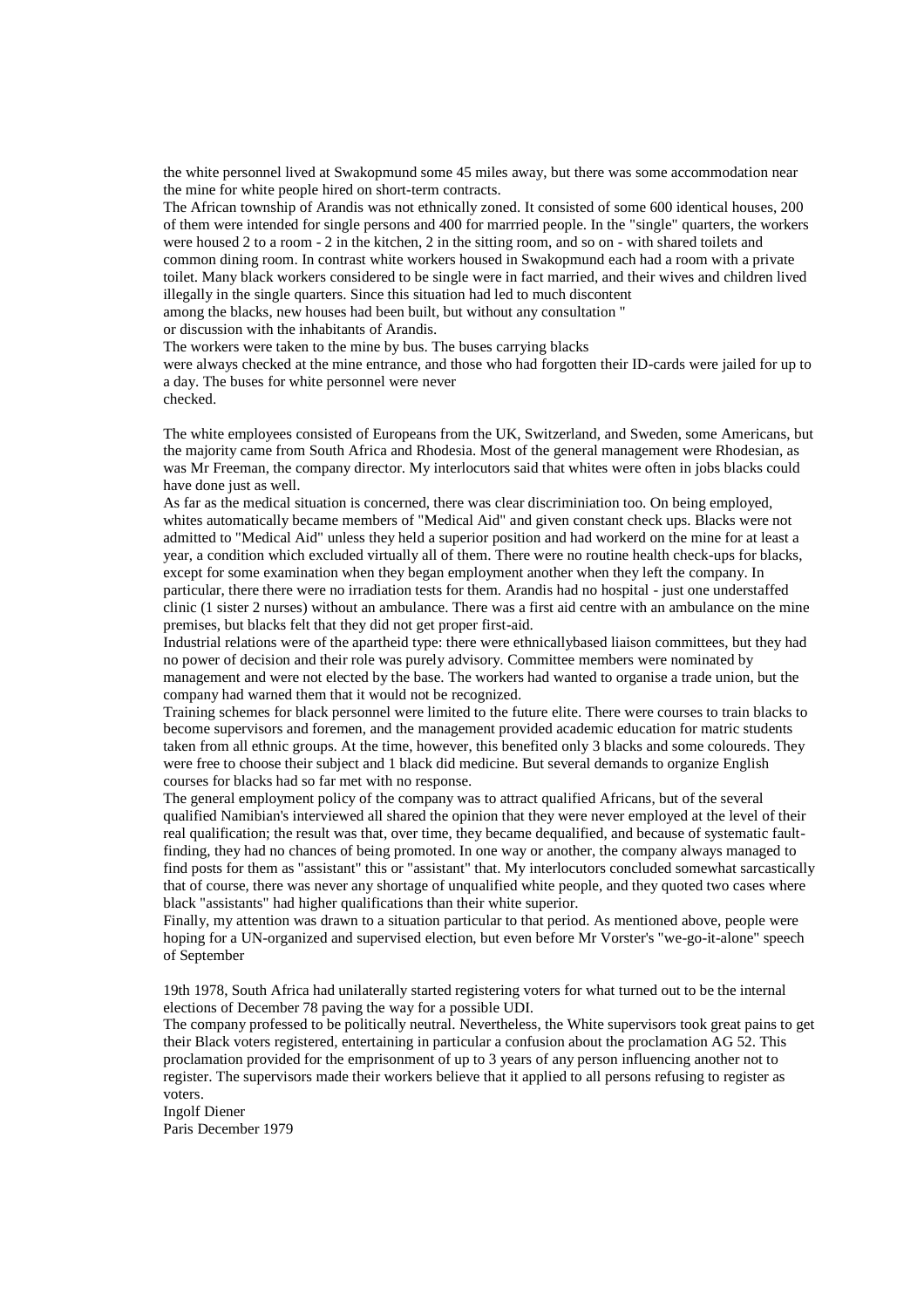#### Summary

It will take the future independent government of Namibia huge sums of money to undo the damage already done by RTZ's mine at Rossing - not only to the highly exploited Namibian workforce, but also to the region itself

- its soil, its rivers its polluted air and its low depleted mineral reserves. Rossing's wind-swept piles of radioactive waste stands as a bleak reminder of RTZ's illegal presence in Namibia: of the inhuman conditions they have forced on their African workforce, of their arrogant exploitation of Namibia's mineral riches, and perhaps most tragic of all, the double-talk and hypocrisy of businessmen and politicians thousands of miles away who allow the illegal plunder to continue.

While the mysterious circumstances through which the British Government's uranium contract came to exist have been fully documented it is obvious that supplies of Namibian uranium can only be guaranteed while South Africa's illegal occupation continues. As a result the continuation of the Rossing contract completely compromises the British Governments policy on Southern Africa as a whole.

It is also clear that no matter how influential a relationship RTZ has with the government, its mining operations in Namibia have no legally valid authorisation whatsoever. While the Namibian people led by SWAPO in their struggle for freedom and independence, face increasing repression from the armed forces of South Africa's illegal occupation, the British Government continues to argue that its contract will eventually benefit a future independent government of Namibia. It is hoped that if nothing else The Rossing File fully exposes such an argument for what it is - a vested interest in Namibia's vast uranium resources currently under the control of RTZ.

In presenting the facts behind the issue the CANUC group hope that sufficient pressure will at last be applied on the Government to terminate its vested interest in the Rossing mine. It is perfectly clear that the British Government's contract for Namibian uranium must be cancelled.

In conclusion one cannot end a pamphlet such as this with its relevations of successive British governments over the contracts for Namibian uranium

without focusing on three key questions. Over the events that lead to the contracts signing both the UKAEA and RTZ have indicated that the Labour Cabinet and the Ministry of Technology of the day were clearly aware that Rossing was always to be the point of supply. If Mr. Benn Claims that the AEA and RTZ deliberately misled the 1966-70 Labour Cabinet it lies with the former Minister of Technology and Secretary of State for Energy responsible for the contracts, to reveal the grounds upon which that accusation was made?

Secondly, why was it that Mr Callaghan as Foreign Secretary following talks with representatives of SWAPO, in Lusaka during January 1975, gave a false impression to members of the Labour Cabinet that Namibia's "sole authentic representative" had no objection to the Rossing contracts being continued? Records of that discussion confirm that the SWAPO representatives present gave no such indication. Thirdly, the present British government, through negotiations led by Foreign Secretary Lord Carrington, a Director of RTZ for the past five years of Conservative opposition, states that it has "no international obligation to terminate the contracts". While continuation of the contracts defies the 1971 opinion of the International Court of Justice, for the first time ever. It also dismisses out of hand several specific General Assembly and Security Council Resolutions on the issue. One has to ask the British Government through Lord Carrington, how it is able to make such a statement when Britain is currently at the very centre of international negotiations to determine the future legitimate independence of Namibia and the freedom of its people?

The Rossing File awaits the answers to these questions from those responsible. Alun Roberts January 1980

Chronology of Main Developments 1966 July 19 October 27 October 1968 March 1969 12 August 1970 1971 21 June 1973 13 September **October** 13 December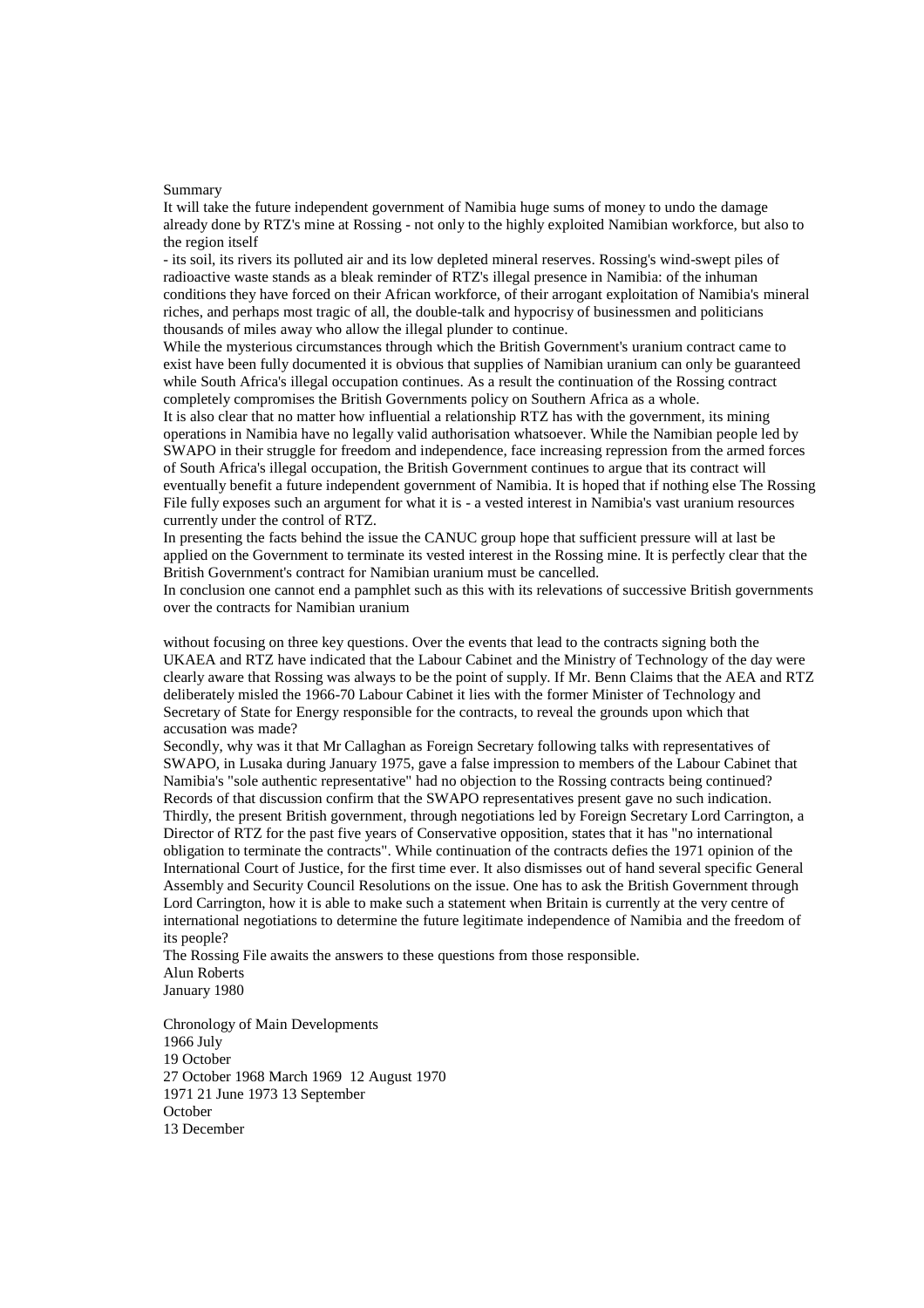RTZ obtain rights to Rossing uranium deposit

Britain's Permanent Representative to the UN, Lord Caradon, makes policy statement on Namibia to the UN General Assembly. South Africa had forfeited the right to administer Namibia's mandate. British Government would play a full part by deliberate action to bring independence to Namibia.

UN General Assembly terminates South Africa's mandate to administer Namibia.

British Government signs contract with RTZ for Namibia uranium

UN Security Council endorses termination of the mandate and calls on South Africa to withdraw from Namibia immediately

Memorandum prepared by Attorney General, Sir Elwyn Jones QC, reveals a force majeure clause in the Rossing contract allowing for termination without cancellation charges. No action is taken.

International Court of Justice opinion rules that South Africa's continued occupation in Namibia is illegal. All UN member states were under an obligation to refrain from any further dealings with South Africa over Namibia

Former Minister of Technology, Mr Tony Benn, issues statement claiming he was deliberately misled by RTZ and the UKAEA over the signing of the Rossing contract

Labour Party Conference adopts as policy that the Rossing Contract will be terminated by the next Labour Government

SWAPO recognised by UN General Assembly as the legitimate representives of Namibia

1974 27 September

4 December 13 December 31 December 1975 21 May

20 October

31 December 1976 10 June

21 June

September

12 October November 1977 March

UN Council for Namibia enacts UN Decree No.1

Foreign Secretary, James Callaghan, makes British Government policy statement on Southern Africa. Rossing contract is not to be terminated. South Africa is given de facto administering status. No action would be taken to prevent British companies operating in Namibia

UN General Assembly establishes UN Decree No.1. The Decree bans all further mining operations in Namibia and allows for any mineral resources removed from the territory to be seized and held in trust on behalf of the UN Council

Run down in nuclear demand marked by 45 per cent postponement and cancellation of United States reactor programme. Nuclear spokesman announces 'no shortages' of uranium between 1974 and 1979. RTZ dismisses UN authority over Namibia

House of Lords debate on Rossing contract. Lord Lovell-Davis states that Britain cannot do without Namibian uranium, alternative supplies are not available.

Five major United State's companies end their operations in Namibia during the year following the introduction of Decree No. 1

RTZ state that British Government's uranium supplies were always known to be from Rossing Dates of uranium deliveries from Rossing given by Secretary of State for Energy, Tony Benn. UN Ambassador for Mauritius, Sonny Ramphul, accuses British Government of a 'vested interest' in the

Rossing mine, which influences the whole of its policy over Namibia

Rossing hit by serious technical problems. First supplies of uranium to Britain are put back from 1976 to 1978

Namibian workers commence 4 week strike at Rossing over working conditions

SWAPO Aide Memoire accuses British Government of manipulating its position and re-states its position of 1975 and 1976, urging the British Government to terminate its Rossing uranium contract immediately

May 19 78 May September 22 December 1979 14 March June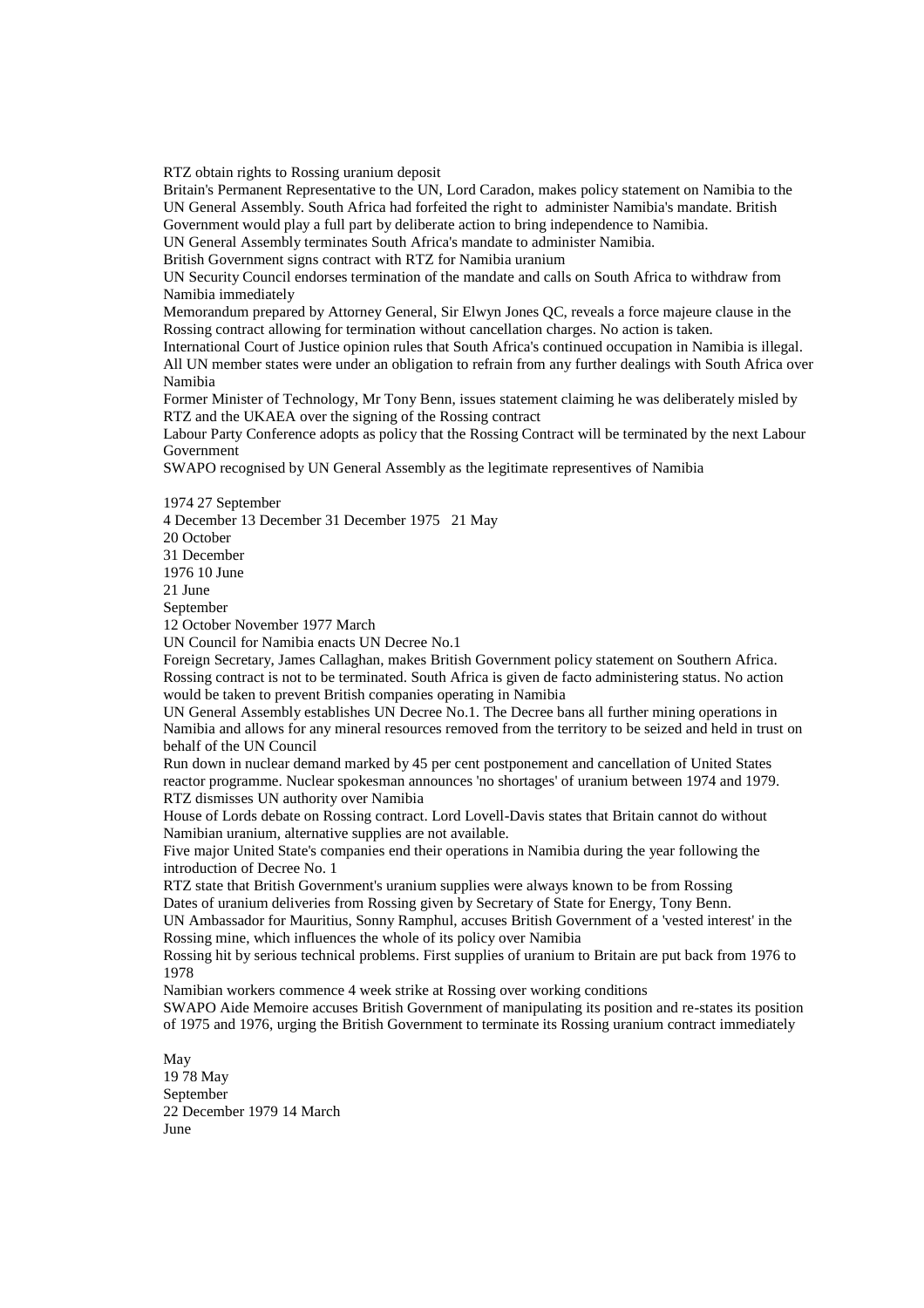South African Foreign Affairs Association report on Strategic mineral supplies includes Rossing output as part of its own uranium production

RTZ announces that it will re-negotiate delivery of Rossing supplies for the second time. British Government takes no action to terminate contract as a result of continuous delays

Tanzanian High Commissioner, Amon Nsekela, states in London that those involved in contracts with Rossing 'have blood on their hands'

Namibian workers begin a major strike at Rossing over discriminatory wage structure, living conditions, health hazards, and the management's refusal to allow the establishment of a representative trade union

UKAEA statement points out that the British Government and the Ministry of Technology were informed that Rossing was to be the source of Britain's uranium requirements in 1968

Regular supplies of uranium from Rossing confirmed as being delivered Britain, France, West Germany, and Holland.

References

1. RTZ Annual Report, 1978, p.3 (circulated May 1979).

2. Daily Telegraph, 22 May 1975.

3. Ibid.

4. Correspondence with author, 24 May 1979.

5. Ibid.

6. New Statesman, 7 November 1975

7. Ibid.

8. Times, 25 May 1977.

9. New Statesman, 9 June 1972, (letter from Mr Arthur Findlay). 10. Guardian, 20 December 1975. 11. Ibid., 29 June 1976. 12. Ibid.

13. Ibid.

14. Sunday Times, 1 June 1975. 15. Times, 14 May 1977. 16. Mandate for South West Africa, 17 Dec 1920, extract from The Namibians of

South West Africa, Fraenkel, May 1974 p.10.

17. UN General Assembly Resolution 2145, 27 October 1966. 18. UN Security Council Resolution 269, 12 August 1969. 19. International Court of Justice (opinion) 21 June 1971. 20. Ibid. 21. Ibid.

22. UN Decree No.1, 13 December 1974, extracts of paragraph 1 and 3. 23. International Herald Tribune, 7 May 1875. 24. Ibid.

25. Guardian, 2 December 1975. 26. UN Security Council 301, 20 October 1971. 27. Guardian, 2 December 1975. 28. Ibid.

29. Ibid.

30. Guardian, 2 November 1975 31. Ibid.

32. The Namibians of South West Africa, Fraenkel, May 1974, p.18. 33. BBC 1, Tonight, 28 September 1978 (private transcript of Canadian Broadcasting

Corporation interview).

34. Guardian, 2 December 1975. 35. Financial Times, 3 May 1974. 36. Financial Times, 20 May 1978. 37. RTZ Annual Report's 1974-1977. 38. New African Development, November 1976, p.1175, and RTZ Annual 39. Nuclear Engineering International, May 1974, p.373. 40. Ibid.

41. Guardian, 13 September 1973. 42. Letter to author, 10 June 1976. 43. Letter to author, 14 May 1979. 44. Guardian, 2 December 1975. 45. Ibid.

46. Ibid.

47. X Ray: Current Affairs in Souther Africa, September 1970. 48. UN Council for Namibia (pamphlet of UN Office of Public Information),

December 1976, p.2.

49. Labour Party Programme fro Britain, May 1973. 50. Hansaard, 26 June 1974, Lestor to Bruce-Gardyne MP 51. Hansaard, 4 December 1974, p.1556. 52. Ibid.

53. UN Document A/9918 (Annex II of letter to UN Secretary General) 4 December

1974.

54. Ibid.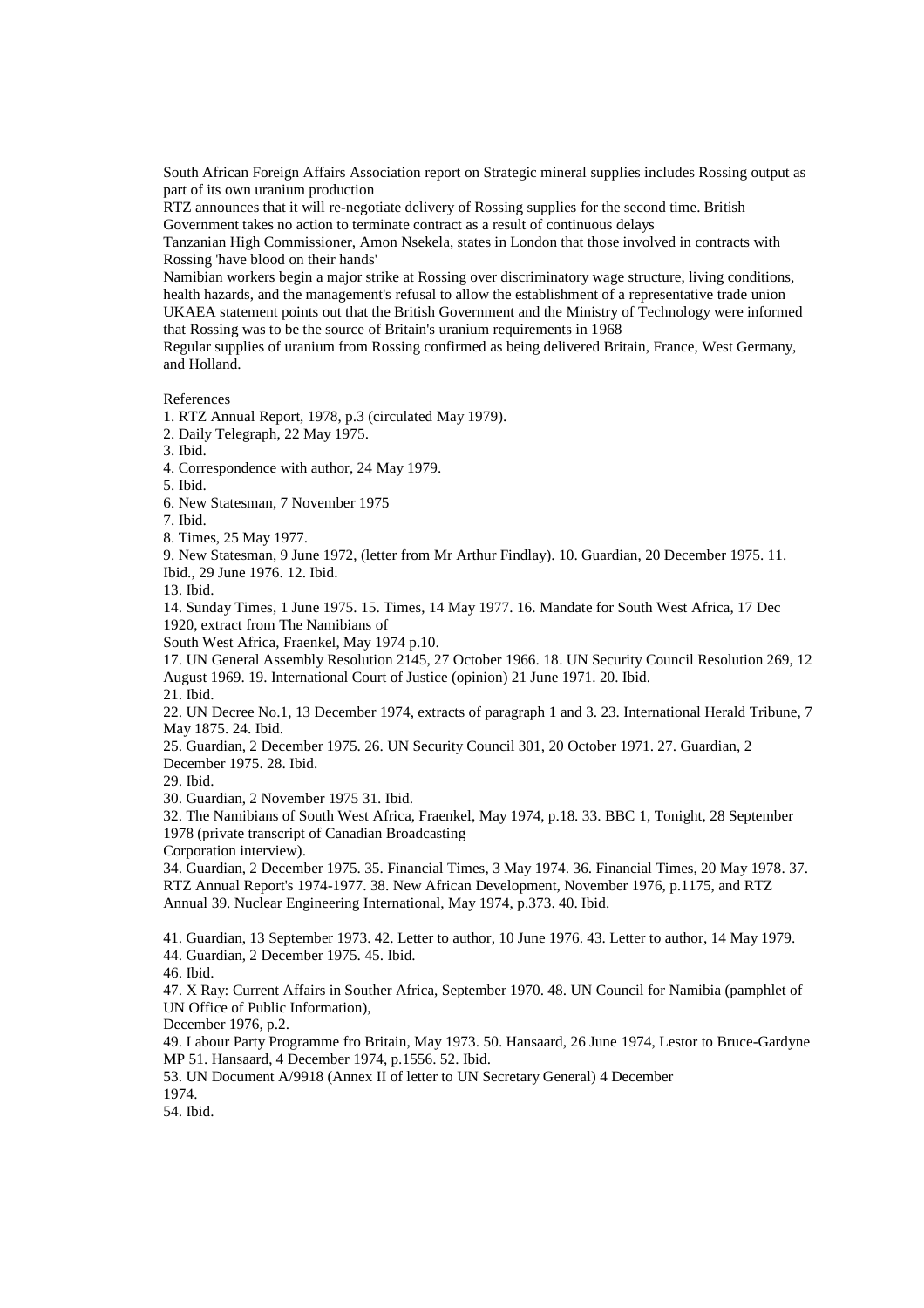55. Hansaard, 4 December 1974, p.1556. 56. UN Council for Namibia (pamphlet of UN Office of Public Information), December

1976, p.5.

57. UN Official Records (Session 21, 1448th meeting) 19 October 1966 58. Financial Times, 30 November 1974. 59. Hansaard, 20 October 1975, p.1227 60. Ibid.

61. Ibid.

62. Ibid.

63. Nicleonics Week, 19 September 1974. 64. Ibid, April 18 1974 and 30 May 1974. Sept. 12 65. Nuclear Engineering International, May 1974, and Nucleonics Week, 18 April 1974.

66. Nuclear Active (South African Energy Board), July 1973, p.34. 67. Nucleonics Week, 23 May 1974. 68. Hansaard, 20 October 1975, p.1231-1234. 69. Namibia: Labour National Executive Report, February 1976. 70. Daily Telegraph, 14 July 1978. 71. Africa Confidential, 19 September 1979. 72. Correspondence with author, 18 June 1979. 73. New African Development, November 1976. 74. Daily Telegraph, 26 September 1978. 75. SWAPOAn X?Proflle p.25 1978 X? 76. SWAPO Press Statement, 20 April 1975, and correspondence with Labour Party,

16 December 1975.

77. SWAPO Press Statement, 19 May 1976. 78. Ibid.

79. Correspondence from Eadie (Dept. of Energy) to Hooley MP, of 9 September

1975, extract from SWAPO Aide Memoire, 8 March 1977.

80. Correspondence from Ennals (Foreign Office) to Kitson ( T&GWU) of 5 November

1975, extract from SWAPO Aide Memoire, 8 March 1977. 81. SWAPO Aide Memoire, 8 March 1977. 82. SWAPO correspondence with Namibia Support Committee, 18 August 1978. 83. Correspondence from Ennals (Foreign Office) to Hooley MP, of 5 November

1975, extract from SWAPO Aide Memoire, 8 March 1977, and Foreign Office correspondence with author, 18 June 1979.

84. RTZ Annual General Meeting, 26 May 1977, (author's transcript). 85. Ibid., 21 May 1975, (author's transcript). 86. Ibid., 26 May 1977, (author's transcript).

87. Ibid., 21 May 1975, (author's transcript). 88. Ibid.

89. Ibid.

90. Ibid., 26 May 1977 (author's transcript). 91. Oilgate, Bailey, May 1979, p.259. 92. Guardian, 15 May 1976. 93. RTZ Annual General Meeting, 26 May 1977, (author's transcript). 94. South African Uranium Enrichment Act No.37, 1974, parts la and ld. 95. South Africa's Strategic Minerals, Professor Bill van Rensburg and Professor

Desmond Pretorius, 1977, p.50. 96. Times, 14 May 1977. 97. Times, 14 May 1977. 98. Guardian, 19 November 1976. 99. Ibid.

100. Sunday Times, 12 December 1976. 101. Rossing Uranium 1979, p.3 (circulated by RTZ). 102. Financial Times, 16 September 1976. 103. Times, 13 October 1976. 104. Financial Times, 25 May 1977. 105. Times, 22 September 1977. 106. Financial Times, 24 June 1977. 107. Ibid.

108. New Statesman, 2 June 1978. 109. Star Weekly, (South Africa), 20 May 1978. 110. RTZ Press Release, 25 May 1978. 111. Rand Daily Mail, 5 May 1979, and RTZ Annual Report's of 1977, p.35, and 1978, p.35.

112. Guardian, 14 September 1976, and Hansaard, 20 October 1975, p.1232. 113. Rand Daily Mail, 5 May 1979. 114. New African Development, November 1976, p.1175. 115. Financial Times, 16 September 1976. 116. RTZ Annual General Meeting, 26 May 1977, (author's transcript). 117. RTZ Fact Sheet, 2 Rossing, May 1977. 118. Ibid., No.2.

119. Ibid.

120. RTZ Fact Sheet on Rossing, May 1979. 121. Ibid.

122. RTZ Annual General Meeting, May 1974 and 1975. 123. Ibid.

124. RTZ Annual General Meeting 21 May 1975 (authors transcript). 125. New African Development, September 1977. 126. RTZ Annual General Meeting May 1979. 127. SWAPO statement from Rossing Workers, 22 December 1978. 128. RTZ Annual General Meeting May 1979. 129. Ibid. 130. Ibid.

131. RTZ Fact Sheet No.2, May 1979 (on Rossing), and SWAPO statement of 22

December 1978.... 132. SWAPO statement from Rossing workers, 22 December 1978.